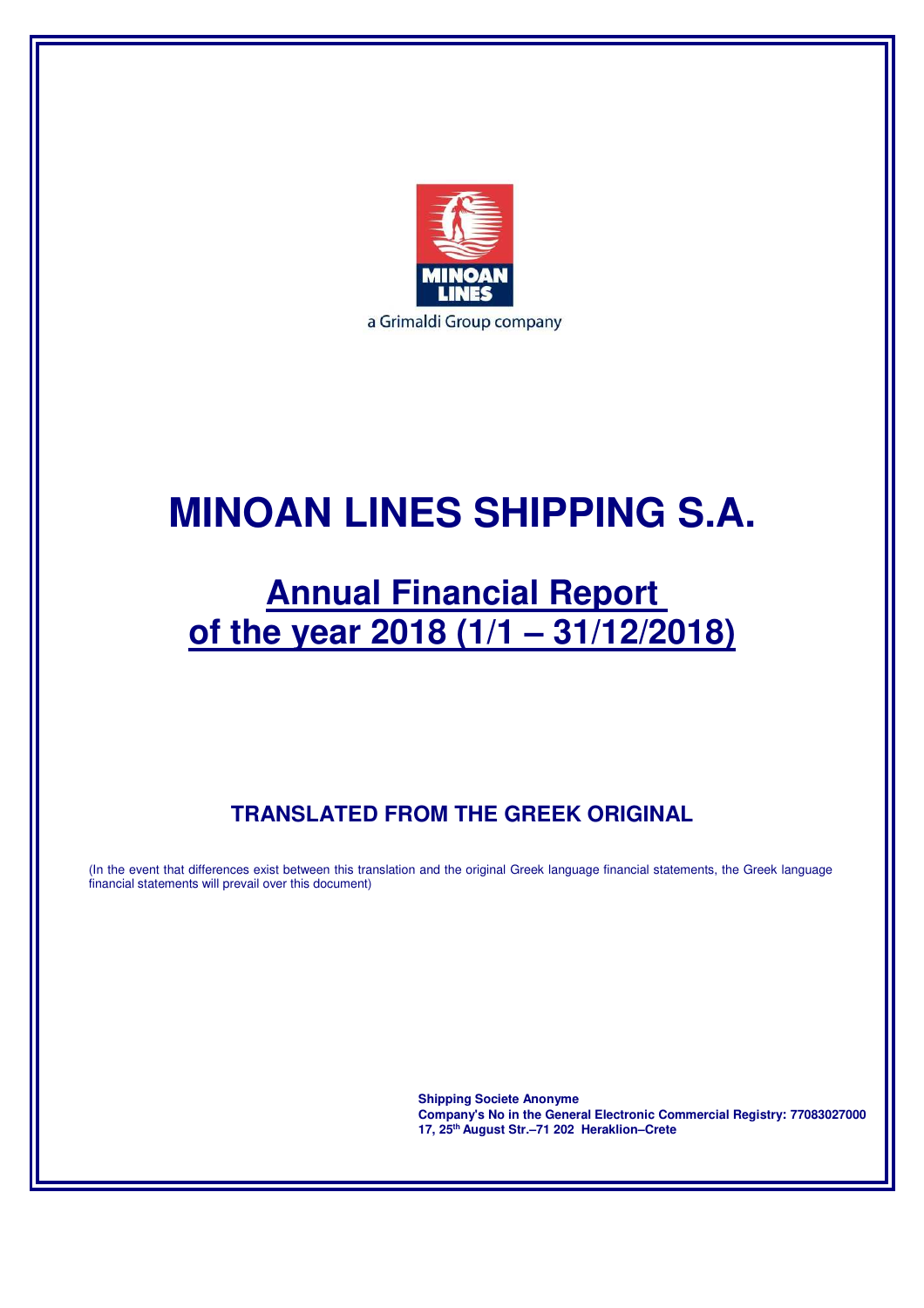# **Table of Contents Page**

| <b>Statements of the members of the Board of Directors</b>                                                             |             |
|------------------------------------------------------------------------------------------------------------------------|-------------|
| <b>Annual Report of the Board of Directors</b><br>on the financial statements of the year 2018<br>$(1/1 - 31/12/2018)$ | $\mathbf 2$ |
| <b>Annual Financial Statements (stand alone and</b><br>consolidated) as of December 31st, 2018                         | 16          |
| <b>Independent Auditor's Report</b>                                                                                    | 50          |

**The amounts of the annual financial report are presented in thousands of € unless explicitly stated otherwise.** 

**Any last digit discrepancies are due to rounding of the figures.** 

**Comparative amounts of the year 2017 (1/1–31/12/2017) have been reclassified so as to present a more accurate information.** 

**The Annual Financial Report has been approved by the Board of Directors meeting on 23/4/2019.**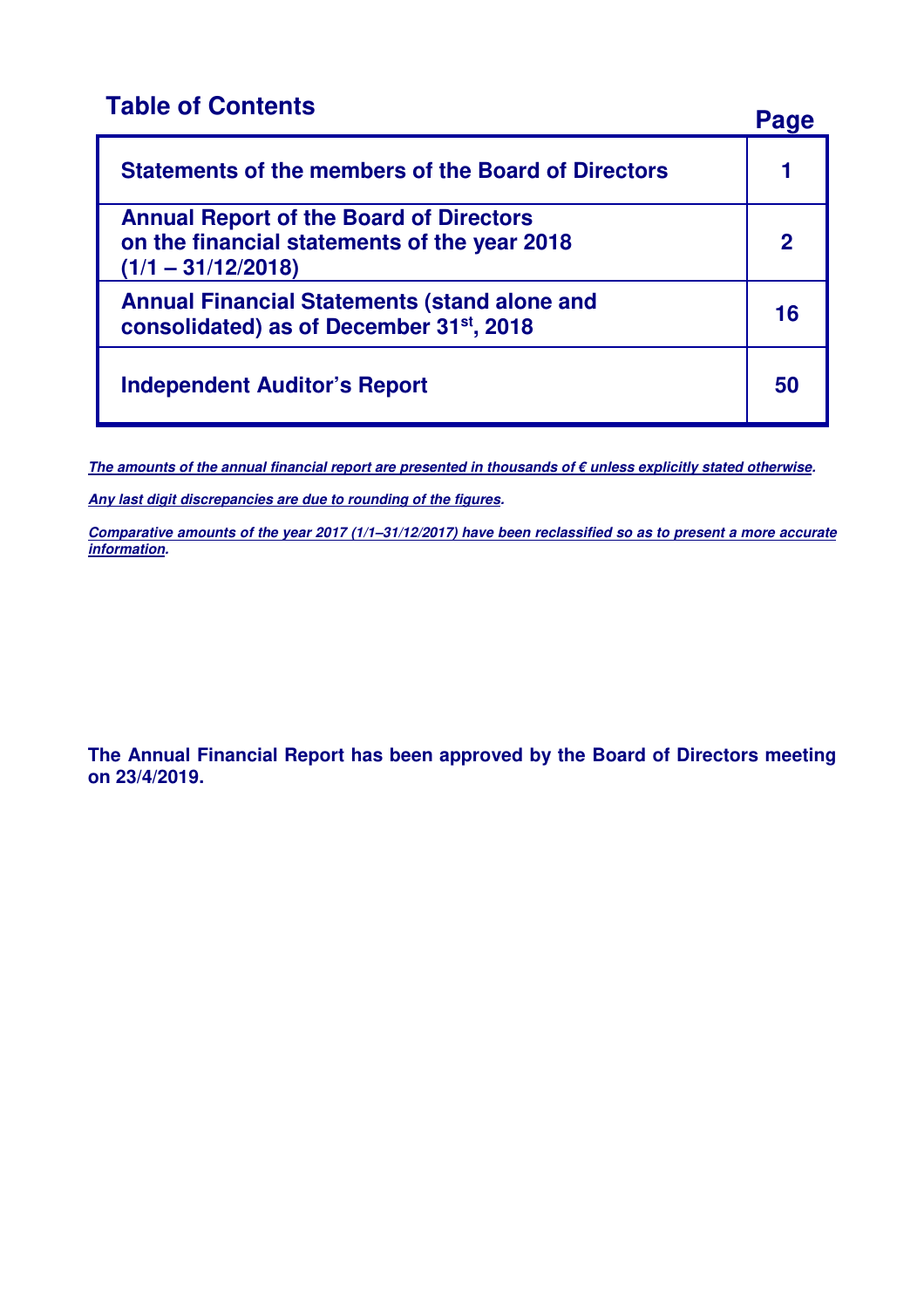# **Statements of the members of the Board of Directors**

We, the undersigned, hereby state that according to our knowledge:

- **1.** The annual separate and consolidated financial statements of the company «MINOAN LINES SHIPPING S.A.» for the period from January 1<sup>st</sup> 2018 to December 31<sup>st</sup> 2018, as prepared in accordance with the applicable International Accounting Standards, give a true view of the assets, equity, liabilities and the financial results for the year ended, of the company «MINOAN LINES SHIPPING S.A.», and of the companies included in the consolidation, taken as a whole, and,
- **2.** The annual report of the Board of Directors, gives a true view of the development, the performance and the financial position of the Company and the companies included in the consolidation, taken as a whole, including the description of all significant risks and uncertainties.

#### **Heraklion, April 23rd 2019**

**The Chairman of the B.o.D.** 

**The Managing Director**

**The Member of the B.o.D.** 

**Emanuele Grimaldi Pass Nο IT / ΑΑ 2179472 ID C No AI 944699 ID C No ΑΚ 469642** 

**Antonios Maniadakis**

**Georgios Papageorgiou**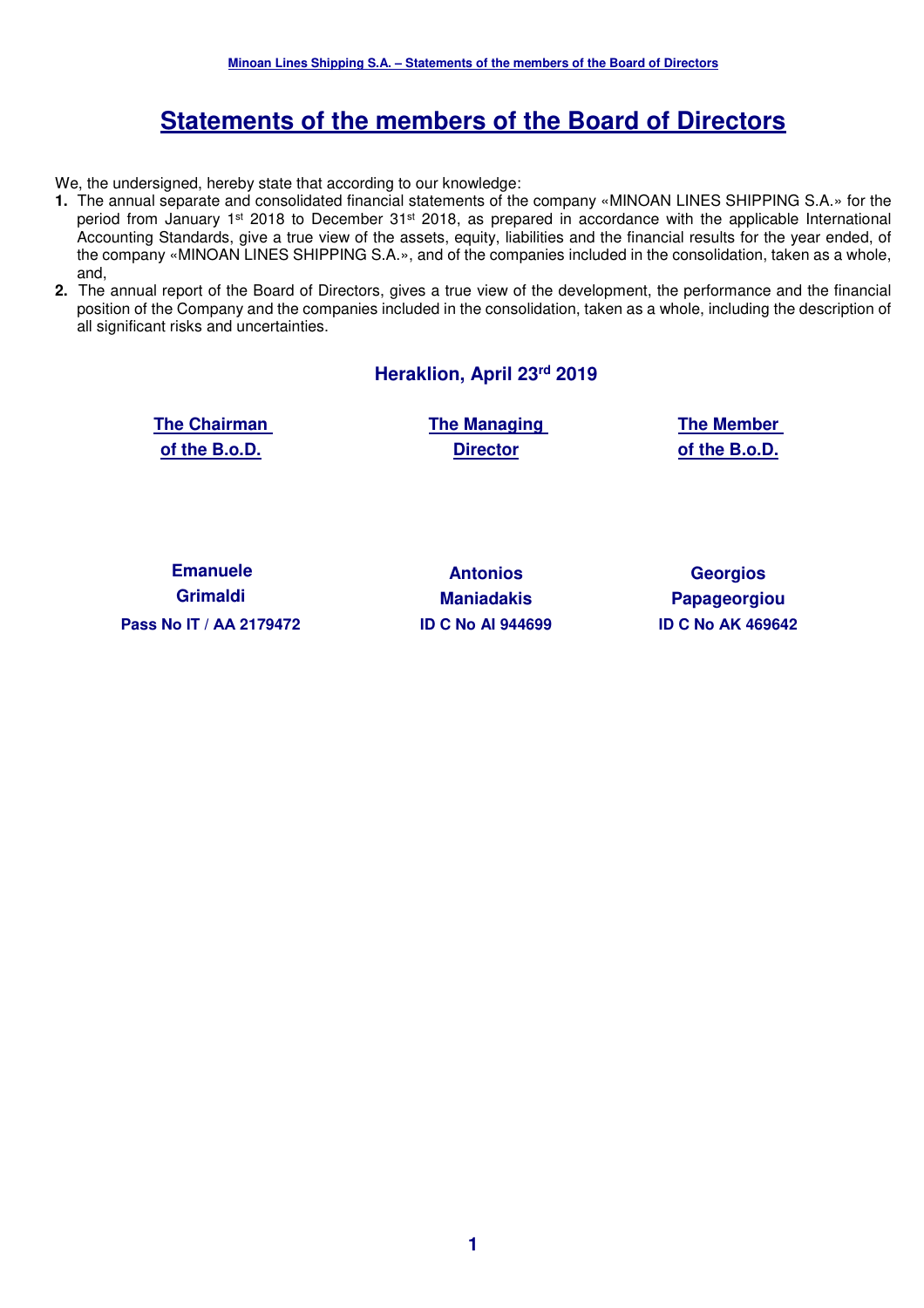# **Annual Report of the Board of Directors on the financial statements of the year 2018 (1/1 – 31/12/2018)**

This report refers to the annual consolidated Financial Statements and to the separate financial statements for the year 2018 and has been prepared in accordance with legislation in force.

### **Significant events for the year 2018 – Effect on Financial Statements**

On 22/1/2018, it expired the charter agreement among Minoan Italia S.p.A. and Compagnia Italiana di Navigazione (C.I.N.) for the two vessels, Cruise Bonaria and Mykonos Palace, belonging to the subsidiary. On the same day, the two vessels were chartered-out by Minoan Italia S.p.A. to a subsidiary of the ultimate parent company for a period of less than 12 months.

On 8/3/2018, the Company's subsidiary Minoan Italia S.p.A. concluded the sale of the vessel Cruise Bonaria to Grimaldi Euromed S.p.A., to which the vessel had been chartered since January 2018. The net proceeds for the sale amounted to € 70,000. The proceeds has been used to repay a portion of the Minoan's bond loan. The consolidated gain from the above sale reached € 1.513 million and it is included in condensed interim financial results 2018.

In June 2018, completed the transfer of the vessel Mykonos Palace against € 65,000 to the Company by its subsidiary Minoan Italia S.p.A.

On 11/6/2018, it is executed the framework agreement with ATTICA Holdings S.A., which was initially signed on 26/10/2017, in order the Company to proceed with the transfer of all the shares held at the Hellenic Seaways Shipping S.A., following the securing of all the necessary approvals (Hellenic Competition Commission, corporate, creditors, etc). Specifically, the framework agreement includes the following individual and interrelated (en bloc) transactions:

• The sale to ATTICA Holdings S.A. of 37,667,504 shares of Hellenic Seaways Shipping S.A., representing 48.53% of the paid up share capital, for a consideration of  $\epsilon$  78,500. In addition, the Company acquired the right to operate in the "Heraklion-Cyclades" route, while ATTICA Holdings S.A. and its affiliate companies undertook the commitment not to operate in this route for a period of three years.

• The purchase by the Company of the vessel "HIGHSPEED 7" (renamed "SANTORINI PALACE"), owned by Hellenic Seaways Shipping S.A., for a total purchasing price of € 25,000.

• The purchase by a company owned by the Grimaldi Group, the main shareholder of Minoan Lines SA, of the vessel "SUPERFAST XII", owned by ATTICA FERRIES MARITIME COMPANY, a 100% subsidiary of ATTICA Holdings S.A., for a total price of €74,500.

The Company as to assess the fair value of the acquired right of operation and non-competition has received a valuation study from an independent recognized valuator, which was conducted in accordance with methodologies accepted by IFRS (method of discounted free cash flow).

On the basis of the above, the Company derecognized its participation in Hellenic Seaways Shipping S.A and recognized in the tangible assets the acquisition of the vessel "HIGHSPEED 7" amounting to  $\epsilon$  25,000 and as intangible asset the acquisition of the right of operation and non-competition amounting to € 4,807 (as determined by independent appraiser). The right will be amortized on a straight-line basis over a three-year period. Upon completion of all above transactions, the Company and the Group incurred no profit or loss.

On 29/6/2018, the Company's bond loan was fully repaid. As a result, on 31/12/2018 the Company has no short-term or long-term bank loans.

On 6/7/2018 it was approved the Company's application for the vessel MYKONOS PALACE to start operating in the "Piraeus–Chania" route as from 15/7/2018. Hence the chartering of the vessel to a subsidiary of the ultimate parent company which expired on 9/7/2018 was not renewed.

The European Regulation 2016/679 on the protection of personal data entered into force on 25 May 2018.

The Company, in order to achieve full compliance with the European Regulation on the protection of personal data:

- Established an internal special Personal Data Protection Commission to implement a project to develop a compliance system with the Regulation and to set up an information security system, using internal resources and with the assistance of an external specialist consultant.

- Appointed an Information Security Officer, a Data Protection Coordinator, and a Data Protection Officer and informed the Hellenic Data Protection Authority accordingly.

- Organized seminars to inform and train its staff.

- Analyzed and adjusted accordingly its systems and procedures and formulated new policies.

- Incorporated the provisions of the Regulation in the contracts it executes with its employees, suppliers, customers and business associates, and is in the process of obtaining certification under ISO 27001: 2013.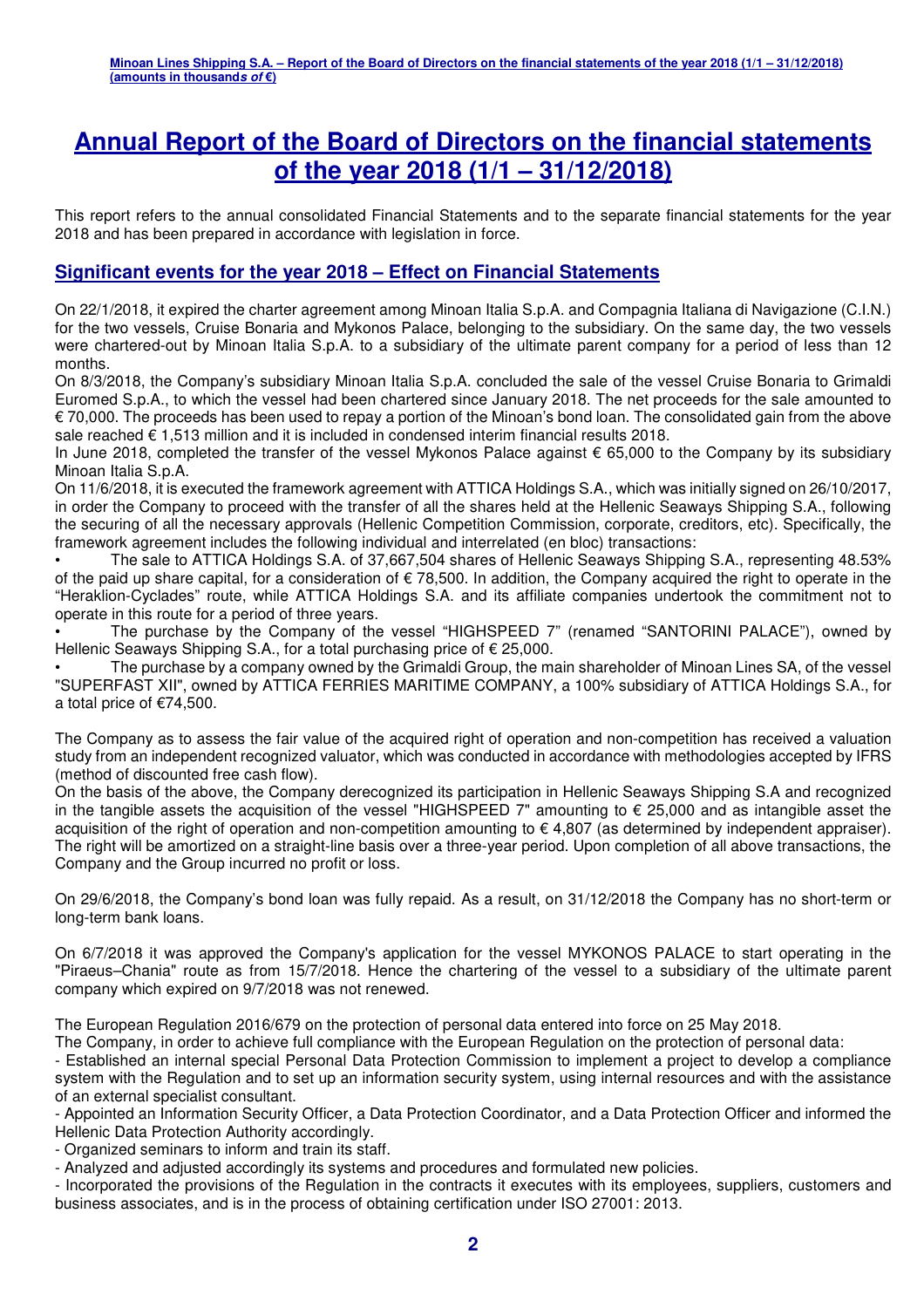From 1/1/2020 by decision of the International Maritime Organization (I.M.O.) Environment Protection Committee becomes effective the obligation for all vessels to be supplied with low sulfur fuel (0.5%). This decision also affects the conventional vessels operating on Greek Coastal Sector. The Company decided to avoid supplying low-sulfur fuel by installing scrubbers on its conventional vessels.This investment is expected to contribute positively to its economic performance in the coming years. This investment started in late 2018 and is in progress.

On 1/11/2018 was taken the decision by the Extraordinary General Assembly of the Company for the delisting of the Company's shares from the Athens Stock Exchange and the submission of a relevant request to the Hellenic Capital Market Commission. This process is in progress.

#### **Traffic Volumes**

The Company for the entire year was activated on the "Piraeus-Heraklion" route. Additionally, since mid-June, the Company operates on the "Heraklion-Cyclades" route with its new vessel SANTORINI PALACE. Moreover, from the mid-July began its oparation on the "Piraeus-Chania" route.

Finally, the Company, as to upgrade its services to the passengers, from July to the end of the high touristic season (10/9) extended the ferry route "Piraeus-Heraklion" by including the island of Milos Cyclades for a certain number of voyages as an intermediate destination.

From the above mentioned routes in action during 2018 1,087 thousand passengers, 143 thousand cars and 67 thousand trucks were handled by the Company's fleet.

### **Consolidated Balance Sheet & Financial Results**

In the following table are presented the subsidiary company which, with the Company, is included in the consolidated financial statements and the consolidation method:

| <b>Name</b>          | <b>Consolidation</b> | % Interest      |      |      |
|----------------------|----------------------|-----------------|------|------|
|                      | <b>Method</b>        |                 | 2018 | 2017 |
| Minoan Italia S.p.A. | Full                 | Palermo - Italy | 100% | 100% |

The most important items of the consolidated Statement of financial position and Statement of profit or loss and other comprehensive income are presented below:

|                                                                                         | 2018     | 2017     | Change     |
|-----------------------------------------------------------------------------------------|----------|----------|------------|
|                                                                                         |          |          | €          |
| Statement of financial position – key figures                                           |          |          |            |
| Non - Current Assets                                                                    | 266.714  | 390.071  | $-123,357$ |
| <b>Current Assets</b>                                                                   | 40,044   | 49,887   | $-9,843$   |
| Equity                                                                                  | 278,316  | 284,311  | $-5,995$   |
| <b>Total Liabilities</b>                                                                | 28,442   | 155,647  | $-127,205$ |
| Statement of comprehensive income - key figures                                         |          |          |            |
| <b>Continuing operations</b>                                                            |          |          |            |
| Revenue                                                                                 | 91,737   | 79,459   | 12,278     |
| Cost of sales                                                                           | 76,305   | 55,309   | 20,996     |
| Selling and Administrative Expenses                                                     | 22,020   | 17,552   | 4,468      |
| Profit of the year before interest, taxes, depreciation and amortization (E.B.I.T.D.A.) | 8,446    | 20,132   | $-11,686$  |
| Net Financial and Investing Results [ (Expenses)                                        | $-928$   | $-1,605$ | 677        |
| (Loss) / profit of the year after taxes from continuing operations                      | $-5,778$ | 4,159    | $-9,937$   |
| (Loss) / profit of the year after taxes from discontinued operations                    |          | $-78$    | 78         |
| (Loss) / profit of the year after taxes                                                 | $-5,778$ | 4,081    | $-9,859$   |

*Note: The above financial data derive directly from the Consolidated Financial Statements* 

- The "Non-Current Assets" reached € 266,714 against € 390,071 at 31/12/2017, decreasing by € 123,357 mainly due to the sale of the vessel M/V Cruise Bonaria to Grimaldi Euromed S.p.A., the execution of the framework agrrement with ATTICA Holdings S.A. related with the Company's patricipation in Hellenic Seaways Shipping S.A. and the depreciation of the year.
- The "Current Assets" decreased by € 9,843 and reached € 40,044 against € 49,887 at 31/12/2017. This change is mainly due to the decrease in the Group's cash reserves as a result of the full repayment of its bank borrowing.
- The "Equity" decreased by  $\epsilon$  5,995 and reached  $\epsilon$  278,316 against  $\epsilon$  284,311 at 31/12/2017. This change is due to the current fiscal year's result.
- The "Total Liabilities" reached € 28,442 against € 155,647 at 31/12/2017, decreased by € 127,205, resulting from the full repayment of the bond loan.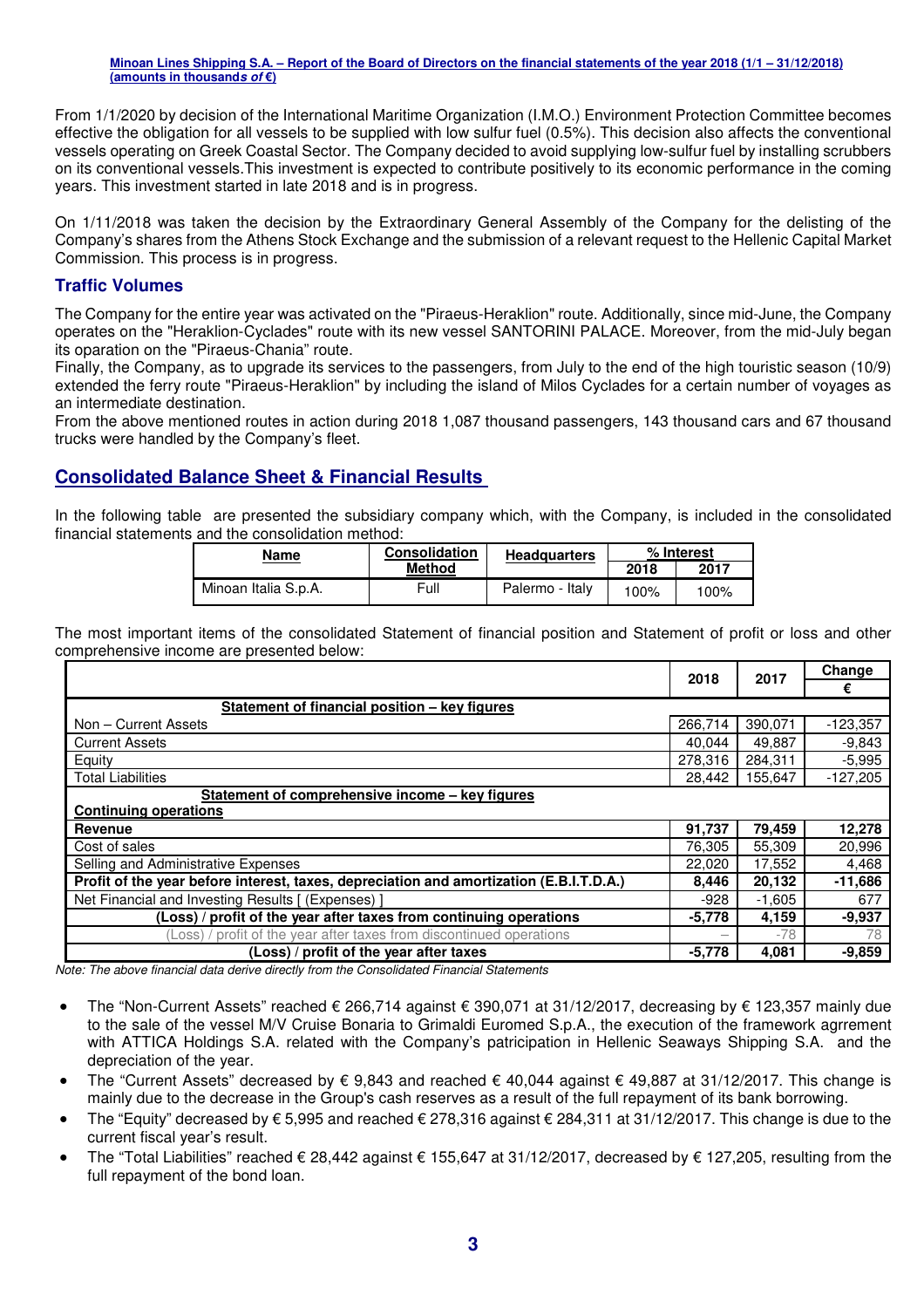The Group's financial performance from continuing operations was affected mainly by the substantial increase of the fuel prices. Analytically :

- The "Revenues" from continuing operations increased by € 12,278 and reached € 91,737 against € 79,459 in fiscal year 2017, due to the Company's operation in the two new domestic routes "Heraklion-Cyclades" and "Piraeus-Chania".
- The "Cost of Sales" increased by € 20,996 and reached € 76,305 against € 55,309 in 2017 fiscal year. This change is mainly due to costs related with the 2 new routes, as well as to the significant increase in fuel price.
- The "Distribution costs and Administration Expenses" increased by  $\epsilon$  4.468 compared to previous fiscal year, reaching € 22,020 due to costs related with the 2 new routes.
- Due to the reasons mentioned above the Operating results before tax, depreciation, financing and investing costs (E.B.I.T.D.A.) from continuing operations reduced by € 11,686 and reached profits of € 8,446 against profits of € 20,132 compared to 2017 fiscal year.
- The "Net Financial and Investing Results [ Expenses ]" presented reduction compared to those of 2017 fiscal year and reached € 928 against € 1,605 (improvement of € 677). This change was primarily due to the full repayment of the bond loan.
- The "Net Results after Taxation" from continuing operations reached loss of  $\epsilon$  5,778 against profits of  $\epsilon$  4,159 in previous fiscal year.

### **Financial Ratios**

The main financial ratios of the Group are presented here below:

|                                    | 2018 | 2017 |
|------------------------------------|------|------|
| <b>General Liquidity</b>           | 1.50 | 1.74 |
| <b>Total Current Assets</b>        |      |      |
| Total short term liabilities       |      |      |
| <b>Immediate Liquidity</b>         | 1.40 | 1.66 |
| Total Current Assets - Inventories |      |      |
| Total short term liabilities       |      |      |
| <b>Debt-equity Ratio</b>           | 9.79 | 1.83 |
| Equity                             |      |      |
| <b>Total Liabilities</b>           |      |      |

• General Liquidity ratio assesses the entity's capacity to serve its current liabilities and it is derived from Group's balance sheet relevant figures.

- The Quick ratio shows how many times the direct liquidate items covers the current liabilities and arises from the Group's balance sheet relevant figures.
- Debt-Equity Ratio presents the capital structure and the relation between the Equity and Long & Short term liabilities. The said ratio derives from the relevant figures of the Group's balance sheet.

### **Balance Sheet & Financial Results at Stand Alone basis**

The most important items of Company's Statement of financial position and Statement of profit or loss and other comprehensive income, prepared in accordance with I.F.R.S., are presented below:

|                                                                                         | 2018     | 2017    | Change     |
|-----------------------------------------------------------------------------------------|----------|---------|------------|
|                                                                                         |          |         | €          |
| Statement of financial position - key figures                                           |          |         |            |
| Non - Current Assets                                                                    | 268,636  | 378.617 | $-109.981$ |
| <b>Current Assets</b>                                                                   | 24,659   | 49,958  | $-25,299$  |
| Equity                                                                                  | 270,467  | 273,700 | $-3,233$   |
| <b>Total Liabilities</b>                                                                | 22,828   | 154,875 | $-132,047$ |
| Statement of comprehensive income - key figures                                         |          |         |            |
| <b>Continuing operations</b>                                                            |          |         |            |
| Revenue                                                                                 | 88,324   | 69,103  | 19,221     |
| Cost of Sales                                                                           | 73,217   | 49,768  | 23,449     |
| Selling and Administrative Expenses                                                     | 21,950   | 17,400  | 4,550      |
| Profit of the year before interest, taxes, depreciation and amortization (E.B.I.T.D.A.) | 5,363    | 9,942   | $-4,579$   |
| Net Financial and Investing Results [ Income ]                                          | 3,625    | 2,645   | 980        |
| (Loss) / profit of the year after taxes from continuing operations                      | $-3,016$ | 3,926   | $-6,942$   |
| (Loss) / profit of the year after taxes from discontinued operations                    |          | -78     | 78         |
| (Loss) / profit of the year after taxes                                                 | $-3,016$ | 3,848   | $-6,864$   |

*Note: The above financial data derive directly from Company's (stand-alone) Financial Statements*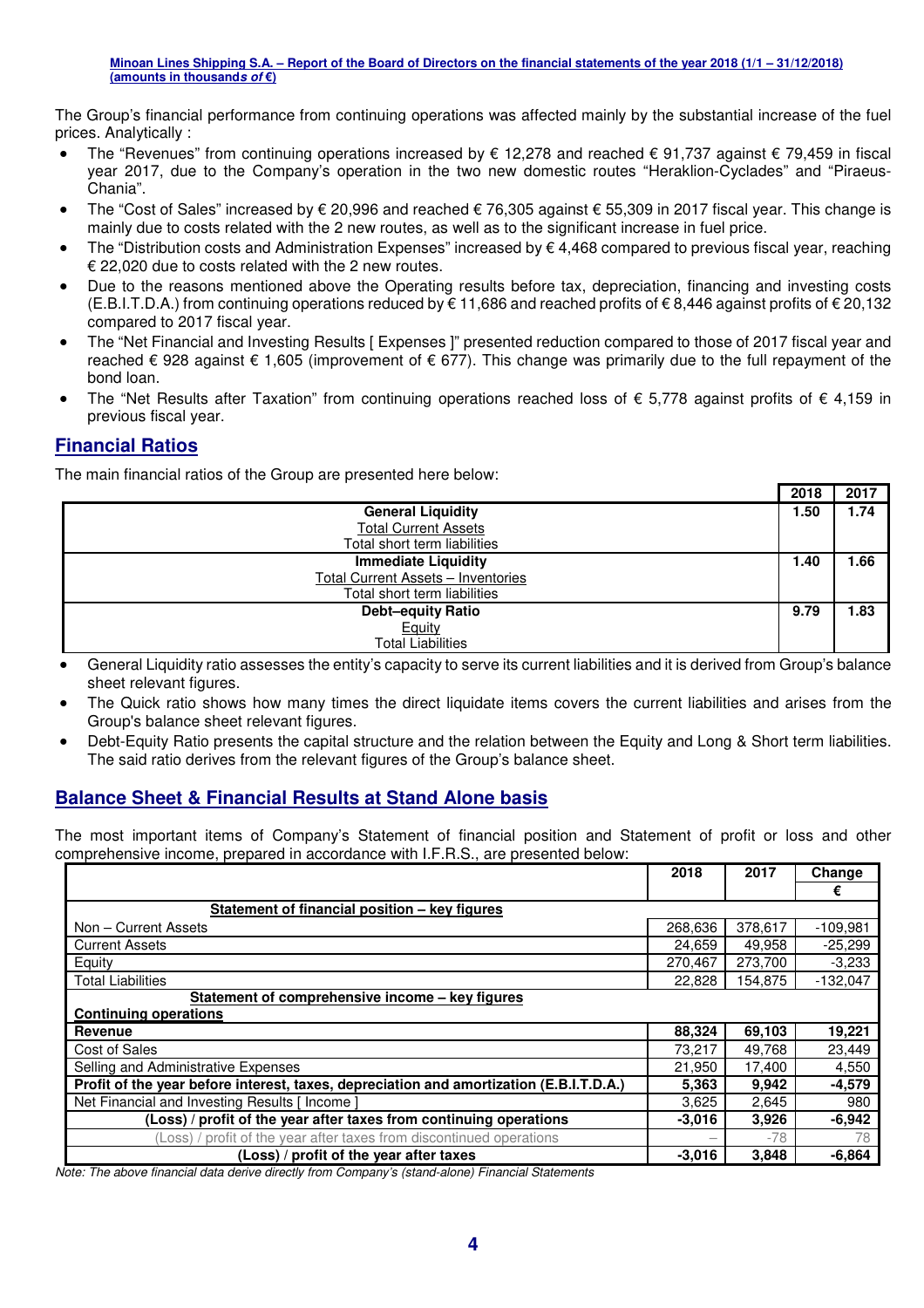#### **Share price**

 $\overline{(\text{amounts in } \epsilon)}$ 

The share price of the Company stood at  $\epsilon$  2.40 on 31/12/2018 while its market value at the same date amounted to  $\epsilon$ 256,752,120.

#### **Subsequent Events**

On 18/4/2019 the BoD of Hellenic Capital Market Commission approved the the Company's request for the delisting of its shares from the Athens Stock Exchange. Since 23/4/2019 the trading of the Company's shares has been halted. There are no other subsequent events after year ended on 31/12/2018.

#### **Prospects for the year 2019**

For 2019, the Company estimates that its financial performance will be further enhanced by its commercial expansion on the new routes Piraeus-Chania and Heraklion-Cyclades, which are popular destinations with considerable traffic.

An additional factor that will positively influence the Company's financial figures is the decision to install scrubbers its conventional fleet, which will allow the continuation of supply-consumption of a much more economical type of fuel than the one that would be required by the new environmental regulation that will apply from 1/1/2020 the Company to consume without this investment in application. The Group's cash reserves ensure the unimpeded financing of this investment.

Finally, an additional strengthening factor for the Company's financial performance in 2019 is the full repayment of the Company's borrowings.

In any case, the final adjustment of the Company's financial results is estimated that will be influenced by the financial situation in Greece due to current development of the political environment, the intensification of the competition among the companies operating in the Greek Coastal Sector, the fluctuation of the fuel prices, as well as the tourist flow.

### **Corporate Business Model – Main Strategic Goals**

Minoan Lines provides maritime transport services contributing to the development of domestic and international tourism & commerce. Company's fleet is composed with vessels which can transport passengers, cars and also trucks. In addition, the Company provides agency services in Adriatic market. Main concern and absolute priority is the constant improvement of services provided to customers and the building of strong and long term relationships with loyal customers, based on the principles of quality and reliability.

The management of Minoan Lines focuses on the application of the following policies:

- Maintain and enhance the leading position in the markets that the company operates
- Invests in modern vessels technologically advanced.
- Provides high-level quality services giving special importance in matters related to safety, security and comfort.
- Continuous improvement and quality upgrade of services provided, according to market standards and expectations, in order to achieve a high-level customer satisfaction.
- Achievement of strong customer loyalty.
- Pursue new growth expansion opportunities in the Aegean Sea region.

Minoan Lines' main objectives are the following:

- Optimal operational level of the fleet.
- Strong, competitive performance of invested capital
- On-going healthy financial structure
- Long-term corporate value enhancement
- Exploit of arising opportunities for further development of coastal shipping operations.
- Improve competitive position in Greek coastal shipping market.

### **Quality Policies**

The long-lasting presence of Minoan Lines in Passenger Coastal Shipping, the applied strict policies about quality issues, the fully trained personnel as well as the investments in high standard vessels have led the Company to provide high level services. Within this framework, the Company has achieved to excel, receiving critical certifications and accepting important awards from established international and domestic organizations:

ISO 9001:2015, Quality Management System, issued for «Safe and Quality Transport of Passengers and Vehicles" by international classification society RINA.

ISO 22000:2005, Safe Food Management System for storage, process and service of food and beverages in vessels, issued by TÜV Hellas.

ISM-Code (International Safety Management) and ISPS-Code (International Ship and Port Facility Security), issued by certification society RINA.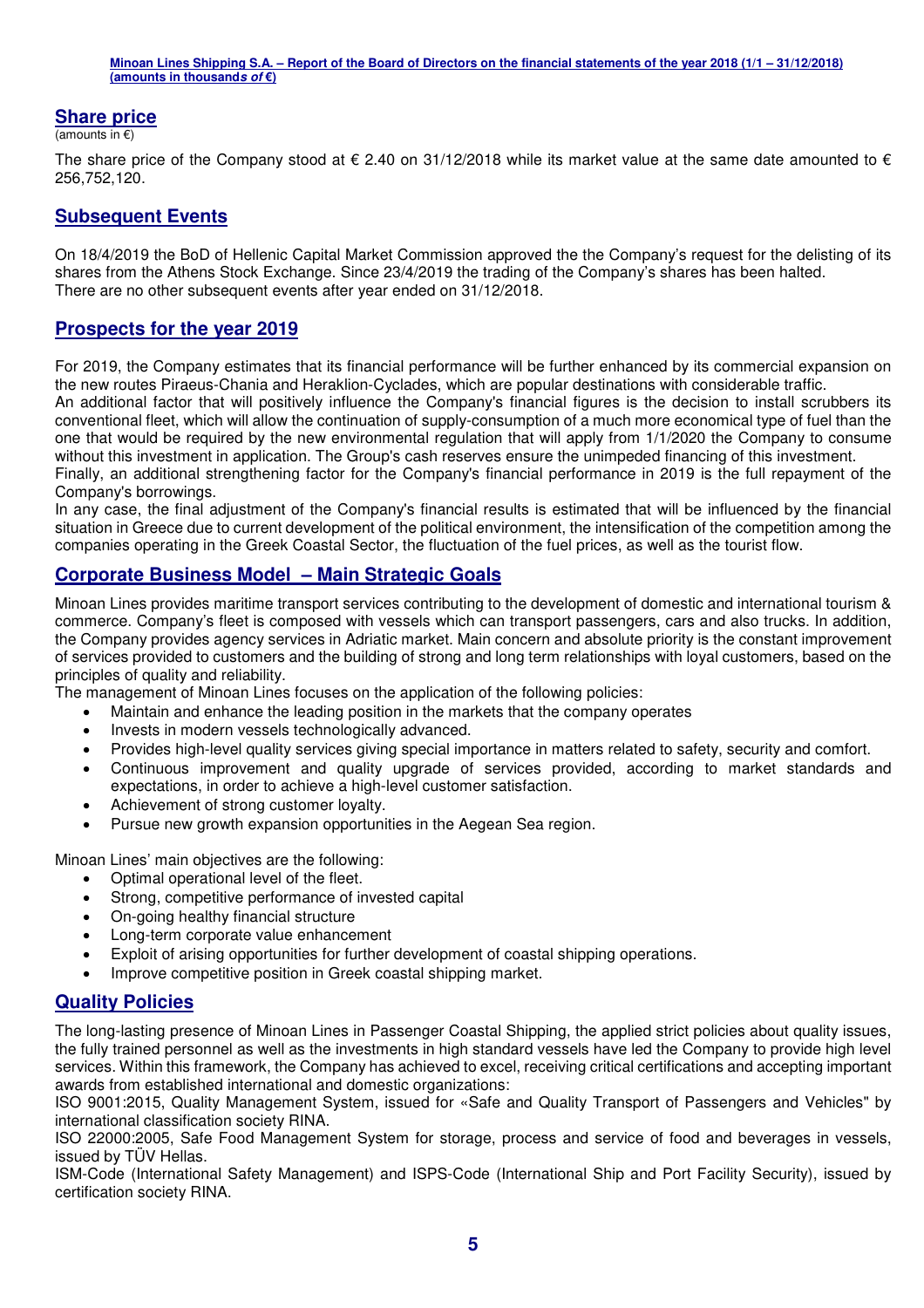HACCP certificate (Hazardous Analysis Critical Control Point), issued by ΤÜV HELLAS (member of RWMTÜV Group) for securing health standards in the storage, production and consumption of food and beverages in ships.

Environmental Management System ISO 14001:2004, issued by certification society RINA.

ISO 27001:2013, Information Security Management System, to manage and secure sensitive Company Information - in process for Certification, since March 2018.

GDPR.

Minoan Lines is fully complied with the GDPR Regulation (EU Regulation 2016/679 ).

The above certifications awarded to the Company confirm the strict regulations and procedures followed in the ships and also by Company's staff ashore. It should be stated that these certifications are awarded by independent competent inspectors after thorough relevant on-site inspection.

#### **Environmental Issues**

Minoan Lines, alongside its dynamic development in the field of shipping, recognizes its responsibility for environmental protection as well, emphasizing and prioritizing on energy management issues.

In compliance to the requirements of MARPOL, the Regulation (EU) 2015/757 of the European Parliament and of the Council on the monitoring of carbon dioxide emissions and to the Ship Energy Efficiency Management Plan, the company adopted innovative methods of improving the energy efficiency of its ships.

#### **High safety, quality and environmental standards**

Minoan Lines, an active member of HELMEPA / Hellenic Marine Environmental Protection Association, has long been committed to environmentally conscious practices, policies and initiatives, placing the utmost importance on the respectful treatment of the environment in which it operates combined with the implementation of energy efficiency measures. It has incorporated, among others, innovative action plans aimed to achieve optimal energy efficiency and economic ship operation being in compliance with the mandatory regulations of MARPOL 73/78.

Minoan Lines keeps on monitoring the fuel consumption reduction as a result of the replacement of our vessels 'propeller blades with improved ones and the application of silicon based eco-friendly hull coatings conducted late 2012/early 2013. Due to the implementation of these measures, a reduction in fuel consumption by approximately 25% has been recorded.

• The company continues to observe on a voluntarily basis the EMS (Environmental Management System ISO 14001:2015), for which it is inspected annually by the International Classification Society which is monitoring the company (RINA).

- Its vessels' itineraries are designed and planned with slow steaming (low-speed) operational practices in mind in order to achieve fuel economy and lower emissions.
- During the stay of each vessel at the port, only fuel containing low sulfur (ultra-low sulfur marine gas oil) is used.

The company has made continuous investments in modern environmentally friendly technology and adheres to international and domestic regulations. Its fleet is undergoing strict quality certification procedures, which are renewed on an annual basis.

In order to promote the protection of environment by reducing the air pollution, Company's vessels H/S/F KNOSSOS PALACE, H/S/F FESTOS PALACE and H/S/F MYKONOS PALACE are planned to comply with Resolution MEPC.259(68) by installing, within 2019, exhaust gas cleaning systems (Scrubbers). The Scrubber system (Open Loop Version) uses only seawater to Sox bringing it below the IMO limit without the addition of any reagent like caustic soda or sodium carbonate. The following performance of the Scrubber system is guaranteed:

| SO <sub>2</sub> Removal                 | $SO_2$ (ppm) / $CO_2$ (% v/v) $\leq 4.3$            |
|-----------------------------------------|-----------------------------------------------------|
| SW turbidity (De – Sox Tower discharge) | $<$ 25 FNU                                          |
| SW pH                                   | $\geq 6.5$ at 4 mt from OB (IMO)                    |
| SW PAH (De – Sox Tower discharge)       | $<$ 50 microg / L normalized at 45 t / MW (MCR) / h |

In 2018, the company's vessels with over 5.000 GT were certified for the monitoring plan of carbon dioxide emissions (MRV) in accordance with the Regulation (EU) 2015/757 and Ship Fuel Oil Consumption Data Collection Plan (IMO DCS) of Resolution MEPC.282(70) the Ship Energy Efficiency Management Plan Part II.

The Company also observes voluntarily the Water Ballast Management Plan in compliance with Regulation B-1 of the International Convention for the Control and Management of Ships' Ballast Water and Sediments 2004 and the IMO "Guidelines for Ballast Water Management and Development of Ballast Water Management Plans" Resolution MEPC 127 (53).

Vessels are supplied with environmentally friendly consumables, spare parts and equipment. Ongoing training is provided to the crew and shore-based company staff in order to create environmental consciousness while prompt awareness of the passengers.

Minoan Lines participates in POSEIDON MED II project, which aims to introduce LNG as the main fuel for the shipping industry and develop a sufficient infrastructure network of bunkering value chain. The aim of the project is to prepare the technical designs of 10 vessels to be converted into LNG-fuelled ships, including Festos Palace owned by Minoan Lines.

Finally, Company is continuously demonstrating its environmental sensitivity by addig the highspeed vessel H/S/C SANTORINI PALACE to its fleet, an environmentally friendly vessel, which exclusively uses marine gas oil with Sulphur content of 0.1%.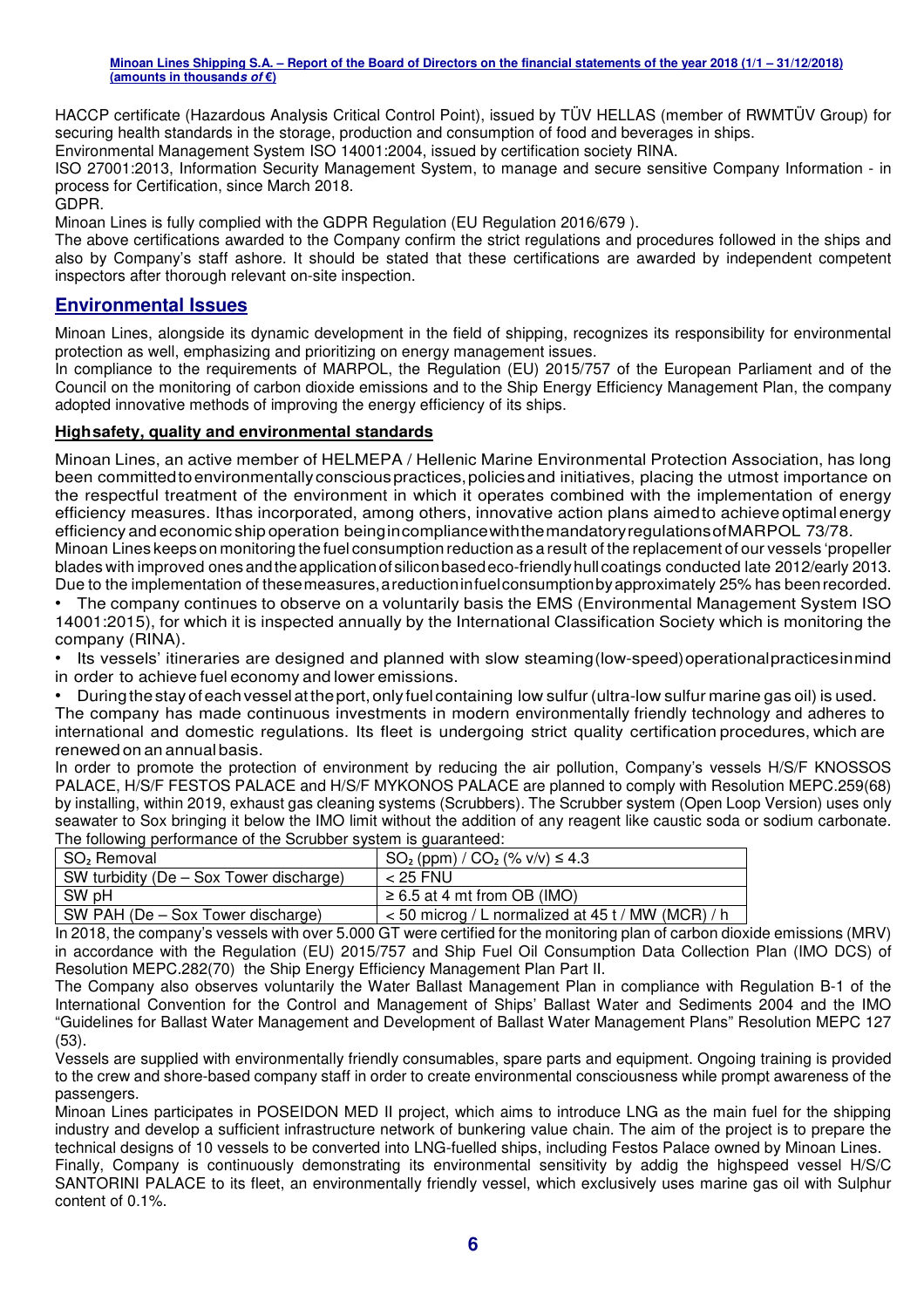The Company adheres to a strict system of procedures and controls for the management of waste and sewage on its fleet, in accordance with relevant domestic and international regulations and standards. The total waste and sewage of 2018, managed by the Company, were:

| <b>TOTAL WASTE 2018 in Cubic Meters</b> |                 |                     |                 |                |                           |                |                       |             |                           |  |  |
|-----------------------------------------|-----------------|---------------------|-----------------|----------------|---------------------------|----------------|-----------------------|-------------|---------------------------|--|--|
| <b>VESSEL</b>                           | Total<br>Sludge | <b>Total Blidge</b> | <b>Plastics</b> | Food<br>wastes | <b>Domestic</b><br>wastes | Cooking<br>Oil | Operational<br>wastes | Е-<br>waste | Recycled<br><b>Blidge</b> |  |  |
| <b>KNOSSOS PALACE</b>                   | 376.00          | 491.80              | 410.80          | 308.10         | 995.60                    | 0.755          | 375.00                | -           | 444.80                    |  |  |
| <b>FESTOS PALACE</b>                    | 377.00          | 468.00              | 403.80          | 321.60         | 930.90                    | 0.575          | 370.00                | 0.02        | 393.00                    |  |  |
| <b>MYKONOS PALACE</b>                   | 390.10          | 184.00              | 335.80          | 287.30         | 868.80                    |                | 481.60                | .90         | 60.00                     |  |  |
| <b>SANTORINI PALACE</b>                 | 14.50           | 3.00                | 173.50          | 102.00         | 111.50                    |                | 2.00                  |             |                           |  |  |
| <b>Total Waste</b>                      | .157.60         | 1.146.80            | 1.323.90        | .019.00        | 2.906.80                  | .330.00        | .228.60               | 1.92        | 897.80                    |  |  |

#### **Human Resource**

The Company believes that the personality of each employee contributes significantly to its success, as a company of high reputation in coastal shipping sector and it aims to employ persons with suitable skills (talents) intending to keep high standard of the services both on land and on board.

The Company co-operates with the most important educational institutions through their career offices and frequently employs students and provides equal opportunities and fair treatment at the employment irrespective of age, sexual orientation, race, nationality, religion or beliefs.

The promotion of the equality and of equal opportunities in the sector of employment constitutes the main goal of the Company and it is applied on all levels of the administrative pyramid. The candidates for each department, administrative position, or supervisory body should have the suitable skills, qualifications, knowledge and experience in the sector or the department of their employment. Furthermore, the Company invests in the training of its employs with the aim to their continuous improvement as well as their professional development, while the rights of the employees are fully respected and protected.

The promotion of the principle of equality in the work place for all the participants, irrespective of their personality traits or/and choices in combination with the continuous training and the code ethics of the Company which includes, among others, principles such as quality, transparency, responsibility, respect, innovation, contribute to the upgrade of the provided services and the overall optimization of the performance of the human resources of the Company.

The Company believes in handling people with respect and dignity, both as individuals and as part of the human resources.

#### **Personnel Employed:**

Departments in land  $\rightarrow$  141 employees, of which: 71 men (50.35%) / 70 women (49.65%) (4 women in managerial positions) Crew in ships  $\rightarrow$  260, of which 19 women (7.30%)

#### **Personnel Classification by Age:**

| Land / Persons | Vessels / Persons | <u>Age</u> |
|----------------|-------------------|------------|
| 10             | 45                | $~<$ 30    |
| 101            | 161               | $30 - 50$  |
| 30             | 54                | > 50       |

### **Personnel Training – Seminars**

Company's philosophy is to develop and improve the skills of its employees aiming to the improvement and development of quality services (life-long learning). As to realization this goal, the Company urges the employees to attend seminars and educational opportunities through corporate training programs, conferences and workshops. At the same time, the employees who study in parallel at universities are entitled to extra days paid leave, in accordance with the labor agreement. In 2018, 34 employees of the company in land and ships participated in 12 different seminars completing in total 312 training hours.

#### **Personnel Evaluation System**

Personnel's evaluation process is aiming at the description of required actions for the determination of the goals of Company's human resources and the improvement of its performance.

The electronic application for the assessment procedure assures the confidentiality and contributes to the creation of a data base for statistical purposes.

The assessment system works as a tool for development and improvement of Company's human resources, assuring a framework of a sincere attitude and dialogue between employees and managers in critical of labour issues.

#### **Health and Safety**

Safety in the work place is Minoan Lines' first priority. All necessary measures are taken to prevent and to avoid accidents, and also best practices are implemented as to detect and face any possible dangers for the health and safety of the employees as well as of the customers and partners that visit Company' establishments.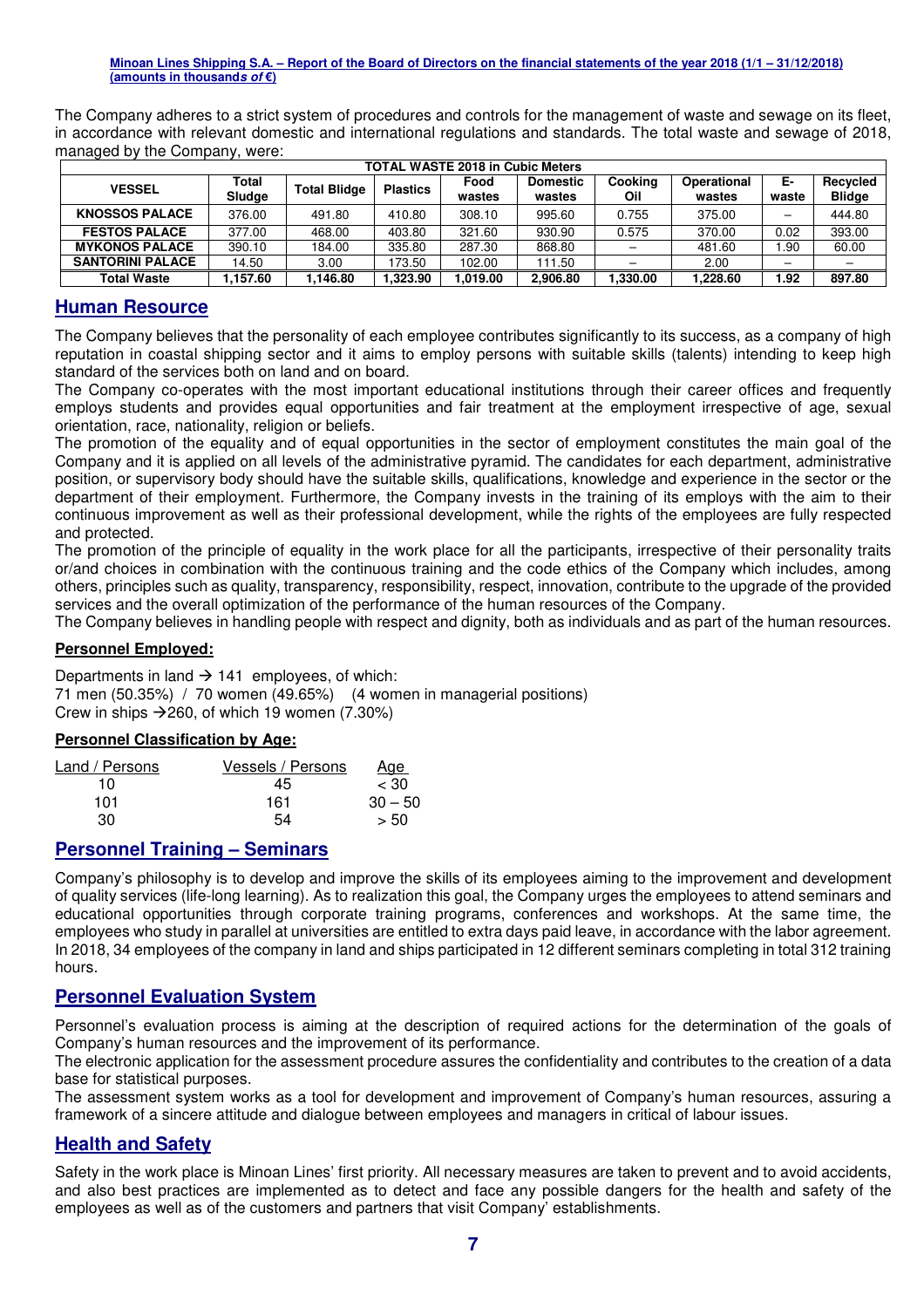The Company has also implemented mechanisms aiming to improve the work conditions and ensure the health and safety personnel. Accidents in 2018:

\* Fatal labour accidents: **–**

\* Non–fatal labour accidents: **5 ( in sea )**

### **Social Responsibility**

Minoan Lines has acknowledged the importance of being socially conscious. The company firmly supports a purely anthropocentric philosophy, wishing to serve as a role model for how companies should operate within a community. The Management appeals to socially conscious individuals in order to earn their trust and to make a real difference in the community where it conducts its business.

Outline of some of the major support initiatives that our company has adopted :

 $\checkmark$  Supporting the Doctors of the Aegean (General University Hospital of Heraklion) Minoan Lines stands by the Doctors of the Aegean and their humanitarian missions to Crete and remote islands near the borders and other parts of Greece. The highly dedicated and well trained personnel provide voluntarily reasonable medical care to Greek citizens who have no access to it. Our company supports such initiatives which deliver relief and achieve meaningful results. Investing in this cause, the company actively demonstrates its spirit of solidarity and selflessness towards fellow citizens in need.

- $\checkmark$ Sponsorships on cultural and artistic institutions
- $\checkmark$ Supporting the National Opera of Greece
- $\checkmark$ Sponsorships on universities, primary & secondary education institutions
- $\checkmark$ Supporting various monasteries and religious welfare institutions
- $\checkmark$ Sports Sponsorships

Social actions are being reinforced in order to properly manage human resources and develop a safe and friendly working environment, rewarding excellence and promoting teamwork and equal treatment by organizing activities that go beyond the limits of vocational training and are aimed at strengthening personal ties.

In the corporate social responsibility program, the Company have been supporting for 20 years voluntary blood donation, an act of culture, social responsibility and generous donation. This initiative was launched as to strengthen the institution of voluntary blood donation that saves lives, and through this effort more than 500 blood units have been collected over the past 20 years.

#### **Supporting Sustainable Development and the Environment**

Minoan Lines is the first shipping company in Greece that withdrew plastic straws from the bars, self-service and a la carte restaurants of its vessels and replaced them with biodegradable and environmentally friendly ones.

#### **Supporting Special Social groups**

Minoan Lines recognizes the needs of special or even disadvantaged social groups and adjusts its commercial policy accordingly. For Minoan Lines, discretionary responsibility policy is a must, since it is rooted in the core values and business activities of the company.

### **Risks and Uncertainties**

The Company and the Group are exposed mainly to the following financial risks which might possibly be affected by the macroeconomic and operating environment as analyzed below.

This note presents information about the Group's exposure to each of the above risks, the Group's objectives, policies and processes for measuring and managing risk, and the Group's management of capital. Further quantitative disclosures are included throughout these financial statements.

The Board of Directors has overall responsibility for the establishment and oversight of the Company's and the Group's risk management framework. The Board has delegated authority to the finance division for monitoring of financial risks. The Company's and Group's risk management policies are established to identify and analyze the risks faced by the Group, to set appropriate risk limits and controls, and to monitor risks, adherence to limits and to hedge such risk depending on the prevailing market conditions each period of time. Risk management policies and systems are reviewed regularly to reflect changes in market conditions and the Group's activities. Cash and cash equivalents are also elements with high credit risk as the current conditions in Greece exert considerable pressure on domestic banks. In order for the risk to be reduced, the Company's and Group's cash and cash equivalents are only deposited for a short amount of time.

#### **Macroeconomic and operating environment**

The macroeconomic and financial environment in Greece has become volatile especially after the enforcement of capital controls on June 2015, which include constraints affecting domestic transactions and intra–community & international transactions originating from Greece. Capital controls' continuing enforcement, despite the relaxation of relevant legal framework, is gradually presenting a significant effect on national economy.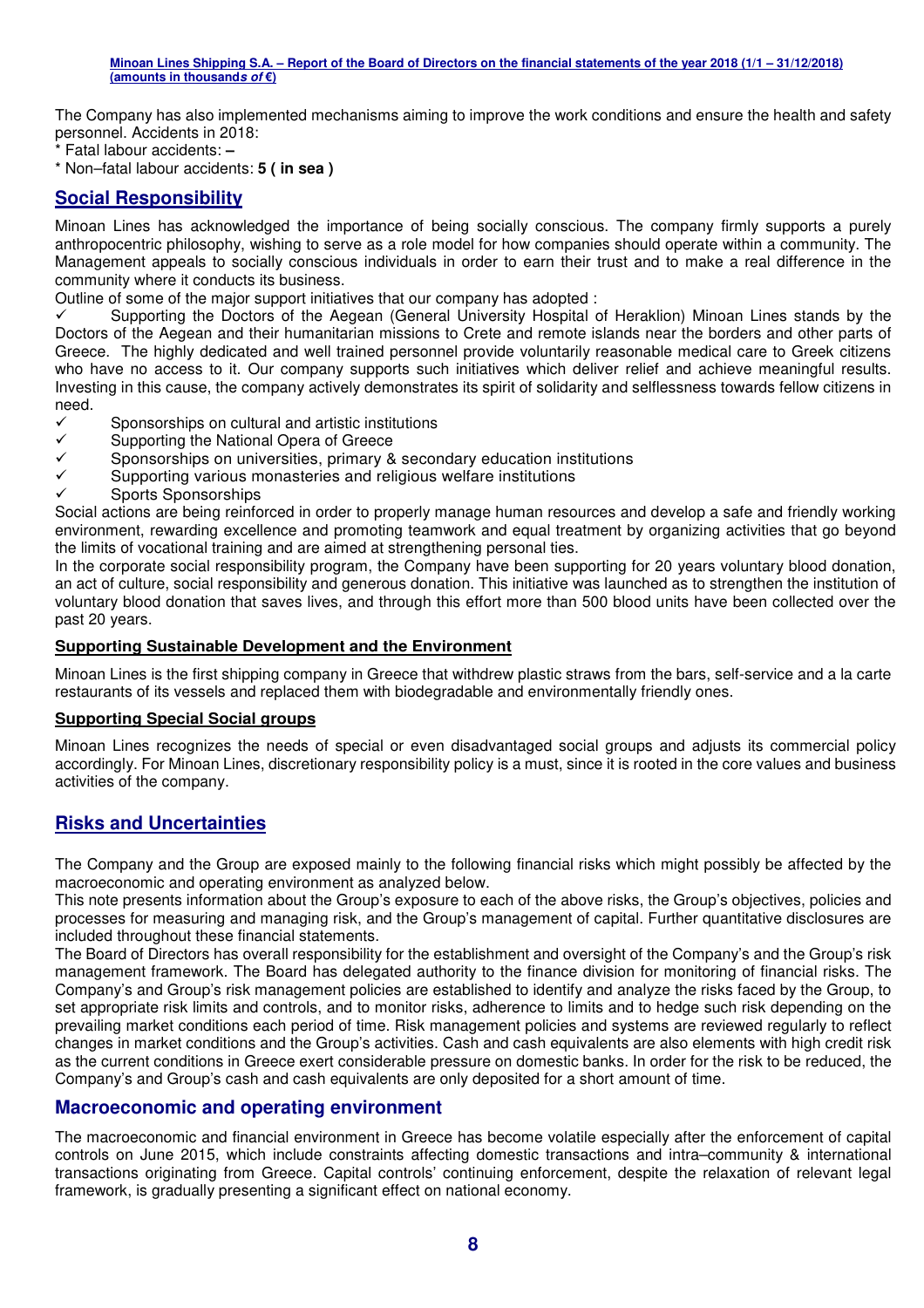Nevertheless, there are still the country's banking system is sallow, mainly with defaulting loans, as well as the financing of the country following the completion of the agreement with the European Stability Mechanism (E.S.M.) in August 2018, which has a negative impact on its outlook.

Within this political and economic framework, as described above, Group's operations continue without any disruption. while all necessary measures are being taken as to secure a smooth operation.

Consequently, the Management has assessed that at 31/12/2018 no additional provisions for impairment of financial and non–financial assets are required, than those conducted and reported in its financial statements.

### **Credit risk**

The Company's turnover comes from a range of categories like passenger and private vehicles transportation, on board sales (restaurants, bars and shops), transportation of freight units and vessels' chartering. Hence, the Company's customer base is analyzed as follows:

a) Those with professional collaboration such as:

- Travel Agents
- Central Agents
- Cargo Companies
- Cargo Owners
- Car rental companies
- Shipping Companies

b) Individuals-Passengers

There are ongoing efforts to attract more potential customers (in all the above categories) in order to enhance sales and develop the Company's customer base. Under the Company's set credit policy, every new customer is analyzed individually for creditworthiness before the Company's standard payment and credit terms and conditions are offered. The Company constantly monitors the balance of its clients and examines the prospect of forming provisions. Hence, a possible failure of the clients to meet their obligations, may affect the Company's results through the creation of relevant provisions.

### **Liquidity risk**

The liquidity risk is referred to the Company's or the Group's ability to meet their financial obligations as they fall due.The approach adopted by the Company and the Group regarding liquidity management is to ensure the necessary liquidity to meet their liabilities when due. Therefore, it has ensured an appropriate combination of cash, cash equivalents and approved bank credits.

At 31/12/2018 the Group's cash and cash equivalents amounted to € 24,165 while at 31/12/2017 amounted to € 33,839. Furthermore, the Group maintaining credit line with cooperating bank, which as at 31/12/2018 and 31/12/2017 amounting to € 7,000, which in total was unused. The interest on the credit line charged is based on the sum of the EURIBOR rate and the bank's margin and are mainly secured by post–dated cheques. Moreover, a lien has been registered on two of the Company's properties. Considering that the available to the Company bank credit balances, the lack of debt obligations and the level of the Group's cash balance, the Management is in a position to claim the non–existence of liquidity risk in the foreseeable future.

### **Market conditions risk**

A common feature of a perfectly competitive market is the freedom of entry and exit. Thus, the deliberate routes in which the Company operates are highly competitive. The effort for growth and increase of each company's market shares could possibly create an overwhelming competition reflected to the financial results of the sector. In this respect the Company, in cooperation with the overlying parent company's Group, reschedules its itineraries seeking efficiency and profit while remaining competitive in terms of pricing, and also, maintains branches in Greece and abroad. A possible intensification of the market conditions in the routes the Company operates could lead to adverse impacts on its operating results, cash position and financial performance. The Company, in cooperation with the overlying parent company's Group, monitors closely the above mentioned competition and acts accordingly.

### **Capital management**

The Board of Directors' policy is to maintain a strong capital base so as to maintain investor, creditor and market confidence and to sustain future development of the business.

The Board of Directors monitors the return on invested capital, aiming to its maximization so as to ensure the distribution of dividends according to the relevant legislation and meeting the Group's commitments.

### **Supply chain**

The Company has developed a supply chain in order to serve both the needs for its marine operation (fuel supplies, spare parts, etc.) as well as the needs of its hotelier business (stores, restaurants and bars). No particular difficulty or delay in the supply of goods and services has been observed. The capital controls imposed on Greek banking system since June 2015 have not produced any significant delays in Company's supply chain performance.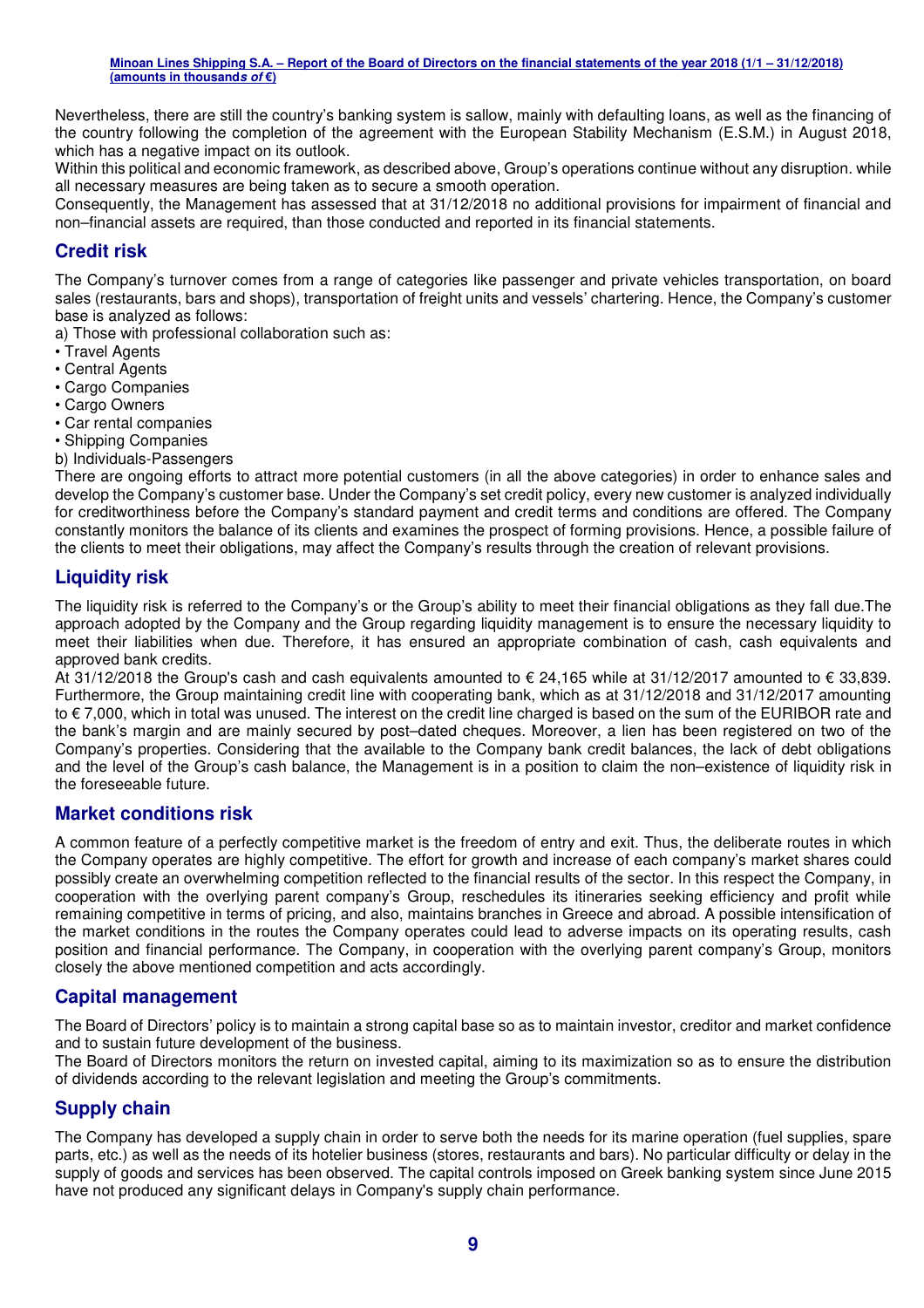In addition, the long-term cooperation and the trust relationship that has been developed amongst the Company and its suppliers facilitate all parties to overcome any difficulty that may arise.

#### **Fuel prices**

The main risk in which the Company is exposed is the sensitivity of fuel prices. Due to the nature of the sector and as fuel cost is the most significant part of cost of sales, the Company is exposed to the said risk. Moreover, the Company considers several financial derivatives' strategies that will be used accordingly in case the proper situation arises. It is noted that in 2018 there was a significant increase in the level of international fuel prices which affected fuel cost.

#### **Compliance with new Regulation**

Based on the decisions of the IMO Marine Environment Protection Commission, ships are permitted to supply marine fuel with a sulfur content of 3.5% and 1.5% until 31/12/2019. However, according to regulation enforced, starting form 1/1//2020 it becomes mandatory the use of low-sulfur marine fuel of 0.5% sulfur content for all vessels.

The introduction of low sulfur regulation requires that Group's existing fleet should adapt to new fuel standards. Thus the Group decided in order to avoid the consumption eclusively of low-sulfur marine fuel to install scrubbers to its fleet.

This investment started in late 2018 and is in progress. The lack of borrowing combined with the Group's cash reserves ensures that the investment is not expected to have a significant impact on its financial position.

#### **Environmental risk**

The Company attributes great attention to environmental issues. In this context, being aware of how important it is to safeguard and to protect the environment from human activities, business evolution and technological progress, it has been created an environmental policy, which complies not only with the IMO ISM Code and ISO 14001:2004 but also with the environmental regulatory framework.

#### **Significant transactions among the related parties**

The tables below present the most significant transactions among the related parties according to I.A.S. 24 for the year end 2018 and 2017 respectively:

| $1/1 - 31/12/2018$                                                                              |                               |                                      |                                   |                                                                              |                                    | <u>The</u><br>Company |                             |                               | <u>The </u><br>Group |
|-------------------------------------------------------------------------------------------------|-------------------------------|--------------------------------------|-----------------------------------|------------------------------------------------------------------------------|------------------------------------|-----------------------|-----------------------------|-------------------------------|----------------------|
|                                                                                                 |                               |                                      | <b>Minoan Lines Shipping S.A.</b> |                                                                              |                                    |                       |                             | Minoan Italia S.p.A.          |                      |
| company                                                                                         | Grimaldi<br>Group<br>S.p.A. * | Grimaldi<br><b>Euromed</b><br>S.p.A. | Grimaldi<br>Deep Sea<br>S.p.A.    | Grimaldi<br><b>Maritime</b><br><b>Agencies</b><br>Sweden<br>$\underline{AB}$ | Grimaldi<br><b>Belgium</b><br>n.v. | <b>Totals</b>         | Grimaldi<br>Group<br>S.p.A. | Grimaldi<br>Euromed<br>S.p.A. | <b>Totals</b>        |
| Expenses related<br>to the on board<br>sales (concession<br>fees etc)                           |                               | 10,069                               |                                   |                                                                              |                                    | 10,069                |                             |                               | 10,069               |
| Attributing agency<br>costs                                                                     |                               | $-2,863$                             | $-72$                             |                                                                              | -                                  | $-2,935$              |                             |                               | $-2,935$             |
| Bunkers cost<br>Attributing costs<br>related to<br>maintenance-                                 |                               | 268                                  |                                   |                                                                              |                                    | 268                   |                             |                               | 268                  |
| repairs-dry<br>docking and<br>vessels<br>improvements                                           |                               |                                      |                                   |                                                                              |                                    |                       |                             | 8,676                         | 8,676                |
| Other expenses                                                                                  | 36                            |                                      |                                   |                                                                              | 1                                  | 37                    | 22                          |                               | 59                   |
| <b>Totals</b>                                                                                   | $\overline{36}$               | 7,474                                | $-72$                             | $\overline{\phantom{0}}$                                                     | 1                                  | 7,439                 | $\overline{22}$             | 8,676                         | 16,137               |
| Revenue from<br>crew coat<br>reduction<br>Revenue from                                          | 163                           | 449                                  |                                   |                                                                              |                                    | 612                   |                             |                               | 612                  |
| services rendered<br>(commissions,<br>fees and other<br>revenue related to<br>agency operation) | 141                           | 9,060                                | 17                                |                                                                              |                                    | 9,218                 |                             |                               | 9,218                |
| Revenue related<br>to the on board<br>sales                                                     |                               | 3,406                                |                                   |                                                                              |                                    | 3,406                 |                             |                               | 3,406                |
| Chartering<br>revenue                                                                           |                               | 788                                  |                                   |                                                                              | -                                  | 788                   |                             | 2,217                         | 3,005                |
| Revenue from<br>bunker disposal                                                                 |                               | $\overline{\phantom{0}}$             | -                                 |                                                                              | $\overline{\phantom{0}}$           |                       |                             | 570                           | 570                  |
| Other revenue                                                                                   |                               | 16                                   |                                   | 1                                                                            |                                    | 17                    |                             |                               | 17                   |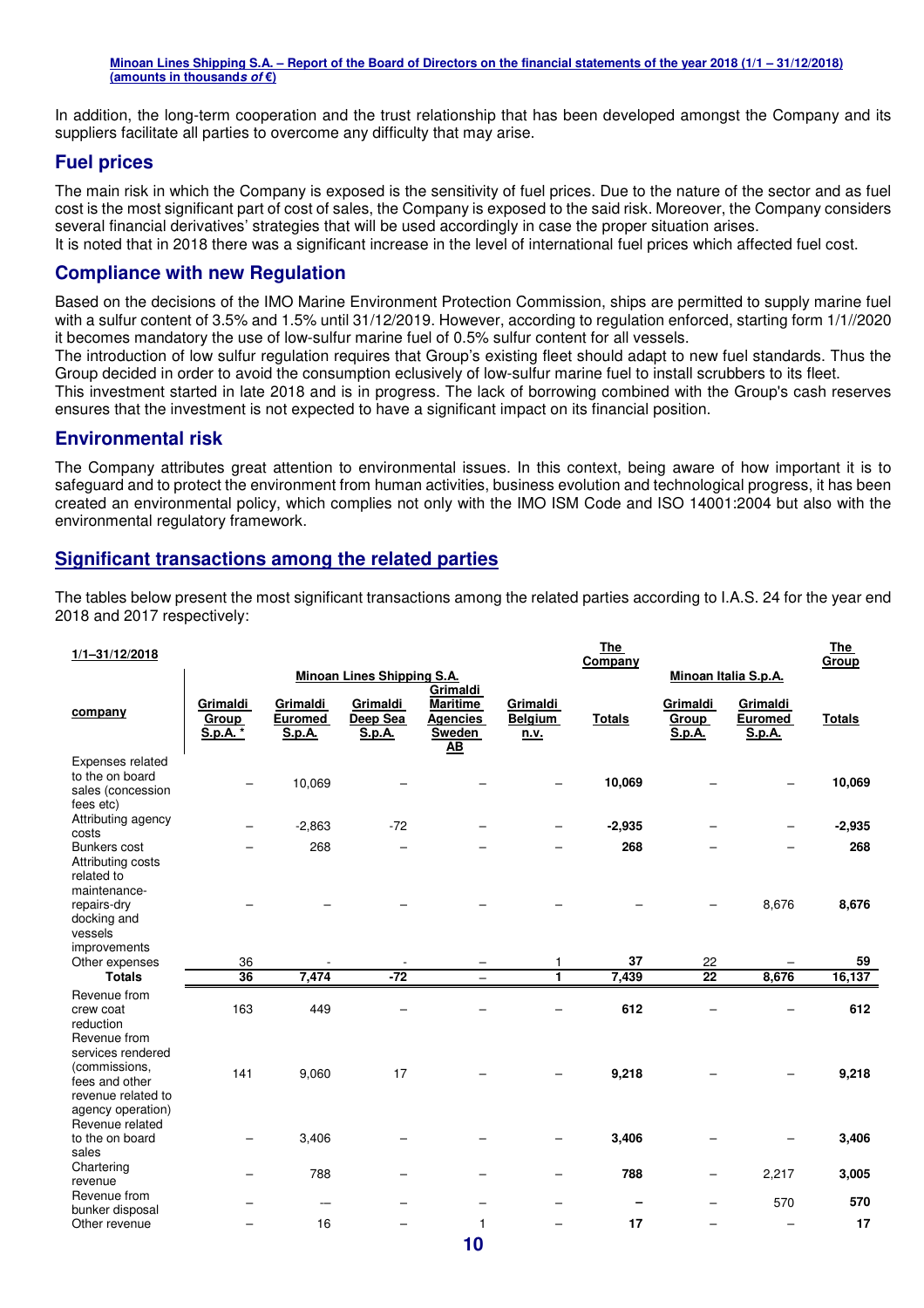| Proceeds from<br>sale of tangible<br>asset (vessel) | $\overline{\phantom{0}}$ | $\overline{\phantom{0}}$ | $\overline{\phantom{0}}$ | $\overline{\phantom{0}}$ | - | $\overline{\phantom{0}}$ | $\overline{\phantom{0}}$ | 70,000 | 70,000 |
|-----------------------------------------------------|--------------------------|--------------------------|--------------------------|--------------------------|---|--------------------------|--------------------------|--------|--------|
| <b>Totals</b>                                       | 304                      | 13.719                   |                          |                          | - | 14.041                   | -                        | 72.787 | 86,828 |

*\* Grimaldi Tours and Grimaldi Group (Roma) are included* 

| 1/1-31/12/2017                                                                                               |                                      |                                      |                                       |                                    |                                |                                    | <u>The</u><br>Company |                                          | <u>The</u><br><b>Group</b> |
|--------------------------------------------------------------------------------------------------------------|--------------------------------------|--------------------------------------|---------------------------------------|------------------------------------|--------------------------------|------------------------------------|-----------------------|------------------------------------------|----------------------------|
|                                                                                                              |                                      |                                      | Minoan Lines Shipping S.A.            |                                    |                                |                                    |                       | <b>Minoan</b><br>Italia<br><b>S.p.A.</b> |                            |
| company                                                                                                      | Grimaldi<br><b>Group</b><br>S.p.A. * | Grimaldi<br>Euromed<br><u>S.p.A.</u> | Grimaldi<br>Deep Sea<br><b>S.p.A.</b> | Grimaldi<br>Germany<br><b>GBMH</b> | <b>Finnlines</b><br><b>Plc</b> | Grimaldi<br><b>Belgium</b><br>n.v. | <b>Totals</b>         | Grimaldi<br><b>Group</b><br>S.p.A.       | Totals                     |
| Expenses related to the<br>on board sales<br>(concession fees etc)                                           |                                      | 9,484                                |                                       |                                    | 14                             |                                    | 9,498                 |                                          | 9,498                      |
| Attributing agency costs                                                                                     |                                      | $-2,398$                             | $-110$                                | 20                                 |                                |                                    | $-2,488$              |                                          | $-2,488$                   |
| Other expenses                                                                                               | -1                                   | -8                                   |                                       | $\overline{\phantom{0}}$           |                                |                                    | -8                    | 20                                       | 12                         |
| <b>Totals</b>                                                                                                | -1                                   | 7,078                                | $-110$                                | 20                                 | 14                             |                                    | 7,002                 | 20                                       | 7,022                      |
| Revenue from services<br>rendered (commissions,<br>fees and other revenue<br>related to agency<br>operation) | 128                                  | 9,142                                | 25                                    |                                    |                                |                                    | 9,295                 |                                          | 9,295                      |
| Revenue related to the<br>on board sales                                                                     | 37                                   | 3,600                                |                                       |                                    |                                |                                    | 3,637                 |                                          | 3,637                      |
| Revenue from bunker<br>disposal                                                                              | 318                                  | 275                                  |                                       |                                    |                                |                                    | 593                   |                                          | 593                        |
| Totals                                                                                                       | 483                                  | 13,017                               | 25                                    |                                    |                                |                                    | 13,525                | -                                        | 13,525                     |

*\* Grimaldi Tours is included* 

The aforementioned transactions were made at arm's length.

Here below the most significant outstanding balances on 31/12/2018 and on 31/12/2017 between the related parties are presented:

| 31/12/2018                                              |                          |                            |                            | The Company      |                         | <b>The Group</b> |
|---------------------------------------------------------|--------------------------|----------------------------|----------------------------|------------------|-------------------------|------------------|
|                                                         |                          | Minoan Lines Shipping S.A. |                            |                  | Minoan<br>Italia S.p.A. |                  |
| company                                                 | Grimaldi                 | Grimaldi                   | Grimaldi                   |                  | Grimaldi                |                  |
|                                                         | <u>Group</u>             | <b>Euromed</b>             | Deep Sea                   | <b>Totals</b>    | <b>Euromed</b>          | <b>Totals</b>    |
|                                                         | S.p.A. *                 | <u>S.p.A.</u>              | <u>S.p.A.</u>              |                  | S.p.A.                  |                  |
| due from                                                | 246                      |                            |                            | 246              |                         | 246              |
| payable to                                              |                          | 1,688                      | 2                          | 1,690            | 5,610                   | 7,300            |
| * Grimaldi Tours and Grimaldi Group (Roma) are included |                          |                            |                            |                  |                         |                  |
| 31/12/2017                                              |                          |                            |                            |                  | The Company             | The Group        |
|                                                         |                          |                            | Minoan Lines Shipping S.A. |                  |                         |                  |
| company                                                 | Grimaldi<br><b>Group</b> | Grimaldi<br><b>Euromed</b> | Grimaldi<br>Deep Sea       | <b>Finnlines</b> | <b>Totals</b>           | <b>Totals</b>    |
|                                                         | S.p.A. *                 | S.p.A.                     | <u>S.p.A.</u>              | <u>Plc</u>       |                         |                  |
| due from                                                | 29                       | 1,243                      | 49                         | -                | 1,321                   | 1,321            |

*\* Grimaldi Tours is included*

#### **Compensations to Directors and members of the Board of Directors**

The short-term compensations of the Company to Directors and members of the Board of Directors for the year 2018 are presented on the table below:

|                             | 31/12/2018 | 31/12/2017 |
|-----------------------------|------------|------------|
| Executive directors         | 430        | 477        |
| $Non - executive$ directors | 340        | 274        |
| Management                  | 1.030      | 905        |
| <b>Totals</b>               | 1.800      | 1.656      |

Of the total remunerations above, an amount of  $\epsilon$  73 and  $\epsilon$  64 remains unpaid as of 31/12/2018 and 31/12/2017 respectively.

Moreover, during the year ended 31/12/2018, the Company concluded commercial transactions with entities owned by BoD members amounting to € 191, while as of 31/12/2018 from such transactions an amount of € 201 was receivable and an amount of  $\epsilon$  1 payable.

Finally, during the year ended 31/12/2018, transactions with relatives of the management and of executives amounted to  $\epsilon$ 291, while as of 31/12/2018 it was unpaid the amount of € 33. The nature of these transactions was mainly labour (payroll) and commercial cooperation (compensation for goods and services received).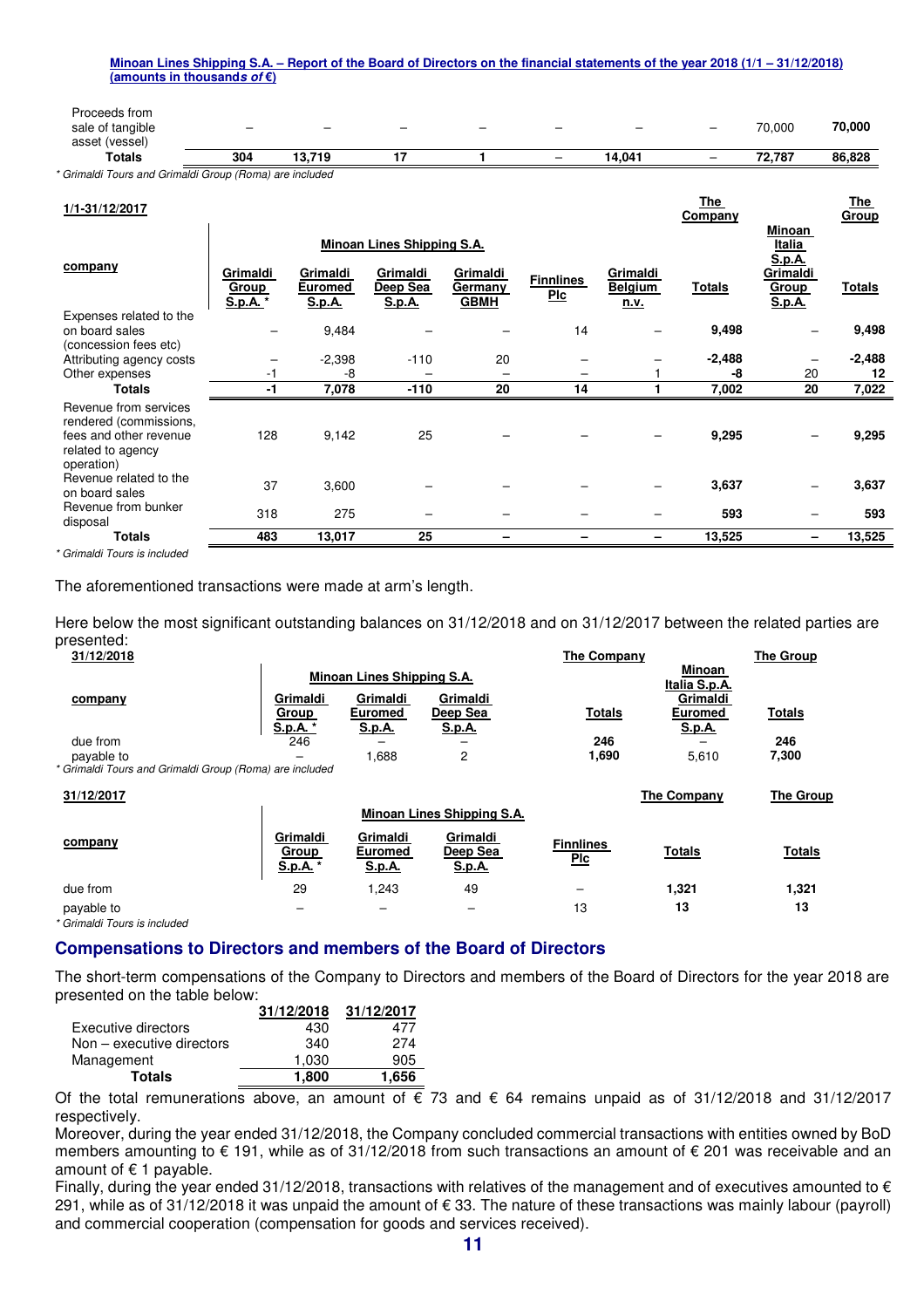### **Explanatory report of the board of directors**

The explanatory report of the board of directors to the Annual General Meeting of shareholders includes additional information.

#### **Structure of the Company's share capital**

The Company's share capital amounted  $\epsilon$  240,705,112.50 on December 31st, 2018 and it is split into 106,980,050 ordinary shares with a nominal value of € 2.25 each. Each share carries all the rights and obligations set out in law.

#### **Limitations on transfer of Company shares**

Company's shares may be transferred as provided by the law and there are no restrictions regarding the transfer of shares.

#### **Significant direct or indirect interests**

On December 31<sup>st</sup> 2018, the company «GRIMALDI GROUP S.p.A.» participated in Minoan Lines share capital with 96.56% (89.94% directly and 6.62% indirectly).

#### **Shares carrying special control rights**

None of Company's shares carry any special rights of control.

#### **Limitations on voting rights**

There are no limitations on voting rights.

#### **Agreements among Company's shareholders**

The Company is not aware of any other agreements among shareholders entailing limitations on the transfer of shares or limitations on voting rights.

#### **Rules governing the appointment and replacement of members of the Board of Directors and the amendment of the Articles of Association deviating from those provided in Codified Law 2190/1920**

The rules set out in the Articles of Association of the Company on the appointment and replacement of members of the Board of Directors and the amendment of the provisions of the Articles of Association do not differ from those envisaged in Law 2190/20.

In reference to the Structure of the Board of Directors, article 15 of the Articles of Association defines that " 1. *The company is directed by a Board of Directors which consists of a number of executive and non-executive members, between seven (7) and nine (9), in accordance with L. 3016/2002, as it may be in force, who may or may not be shareholders. 2. Members of the Board may always be re-elected and they remain freely revocable."* 

The members of the Board of Directors that were elected in the Annual General Meeting on 22/6/2017 are nine.

In reference to the term of office and the election of the Board of Directors the article 17 of the Articles of Association defines that "*With the exception of the provisions of article 21 of the company's Articles of Association, the members of the Board of Directors are elected by the General Meeting of the company's shareholders for a four-year term of office which may be extended until the Ordinary General Meeting convened after such term has elapsed."* 

Regarding the Replacement of a member of the Board of Directors, the article 21 of the Articles of *Association defines the following:* 

*1. The Board of Directors may elect members in replacement of members that have resigned, died or lost their capacity in any other way. The above election is effective by decision of the remaining members, if they are at least three (3) and is valid for the rest of the term of the member being replaced. The decision on the election is subject to the publicity formalities of article 7b of law 2190/1920 and is announced by the Board of Directors at the next General Meeting, which can replace the elected members, even if no such subject has been recorded in the agenda.* 

*2. In case of resignation, death or loss of the capacity of a member or members of the Board of Directors in any other way, the remaining members can continue the administration and the representation of the company, even without the replacement of the missing members according to the previous paragraph, on condition that their number exceeds half the number of the members as it was prior to the incurring of the above facts. In every case, such members cannot be fewer than three (3).* 

*3. In any case, the remaining members of the Board of Directors, regardless of their number (even one) can convene the General Meeting for the sole purpose of electing a new Board of Directors.* 

#### **Authority of the Board of Directors or certain of its members to issue new shares or to purchase treasury shares of the Company pursuant to article 16 of codified Law 2190/1920**

There is no authority of the Board of Directors or certain of its members to issue new shares or to purchase treasury shares of the Company, pursuant to article 16 of Law 2190/20.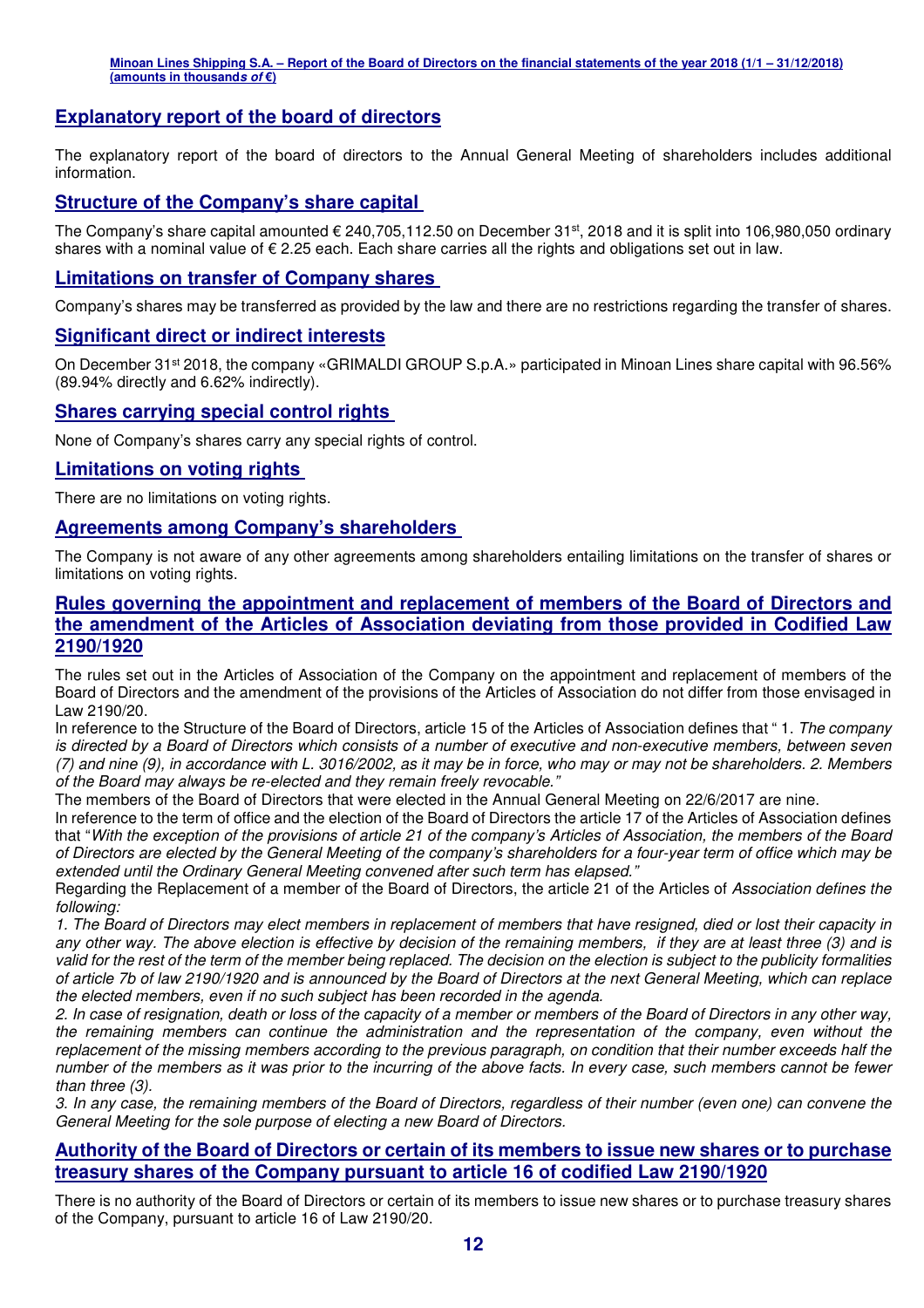#### **Significant agreements put in force amended or terminated in the event of a change in the control of the Company following a public offer.**

The Company has no agreements which are put in force, amended or terminated in the event of a change in the control of the Company following a public offer, except for the bond loan agreement which states that any change in the legal or ultimate beneficial ownership of any shares resulting in the change of control of the Company, constitute an event of default.

### **Significant agreements with members of the Board of Directors or employees of the Company**

The Company has no significant agreements with members of the Board of Directors or its employees providing for the payment of compensation, especially in the case of resignation or dismissal without good reason or termination of their period of office or employment. In case of termination of employment of a member of company's personnel, indemnities and compensations according to the relevant legislation apply.

### **Corporate Governance**

### **Ι. Corporate Governance**

The Company has adopted the principles of the Corporate Governance, as they are defined by the valid Greek legislation and the international practice.

According to them the Corporate Governance is a totality of regulations, principles and auditing mechanisms, forming the basis of the organization and the administration of the company, contributing significantly to the transparency of the benefits of all the shareholders and everybody who is related with its operation.

Regarding the diversity policy concerning the administrative, managerial and supervisory bodies, it should be noted that the Company has not implemented a specific policy, but instead, it is adopted in the Code of Conduct a special section where it is stated that all efforts are made by the Company in order to create conditions of equal opportunities for all employees, existing and potential, without permitting discriminations based on gender, origin, religion, political orientation, sexual orientation, socioeconomic background, etc.

#### **ΙΙ. The Corporate Governance Code**

The Company decided the compilation of the Corporate Governance Code (sling in www.minoan.gr), according to the instructions of the Business and Industries Association concerning the listed companies. Amendments of this Corporate Governance Code are in the absolute discretion of the company.

#### **ΙΙΙ. Deviations from the instructions of the Corporate Governance Code of the Business and Industries Association and their justification**

#### **The Board of Directors – Role and Competences**

 $\checkmark$  No distinguished committees have been established by the B.o.D., which care for the procedure of the submission of candidates for the election of its members and submit proposals, regarding the remunerations of the executive members and the administrative officers, as such decisions are taken by a plenary session.

#### **The Board of Directors – Size and Composition**

- $\checkmark$  No independent vice chairman is appointed, who comes from the independent members of the B.o.D. but non-executive because the President and the Managing Director are different persons and the Vice-President fulfills the substantive conditions of independence.
- $\checkmark$  It is to be noted that the B.o.D according to the articles of Association no 19, has the ability to elect, by secret voting, one of its members as Managing Director, by defining, in parallel his competences.
- $\checkmark$ The status of the Chairman or the Vice Chairman of the B.o.D. is an obstacle to his election as Managing Director.

#### **The Board of Directors – Duties and Behavior of its members**

- $\checkmark$  The members of the B.o.D are not obliged to give a detailed notification of their possible professional commitments (including significant non-executive commitments with companies and non-profitable foundations) before their appointment; no limitation exists regarding the number of the B.o.D of listed companies where they may participate, since they correspond efficiently to their duties.
- No approval of the B.o.D is needed for the appointment one of the executive members as non-executive member to a company that is not affiliate or bonded to the company.

#### **The Board of Directors – Nomination of the candidate members**

 $\checkmark$  There is no provision for a committee for the nomination of the candidates for the election of the B. o. D., since due to the structure of the company it is not considered to be necessary.

#### **The Board of Directors – Operation**

 $\checkmark$  No annual schedule/plan of the conventions of the B.o.D. is compiled, since both the call and the convention of the B.o.D. when the circumstances call it or the law imposes it, are easy.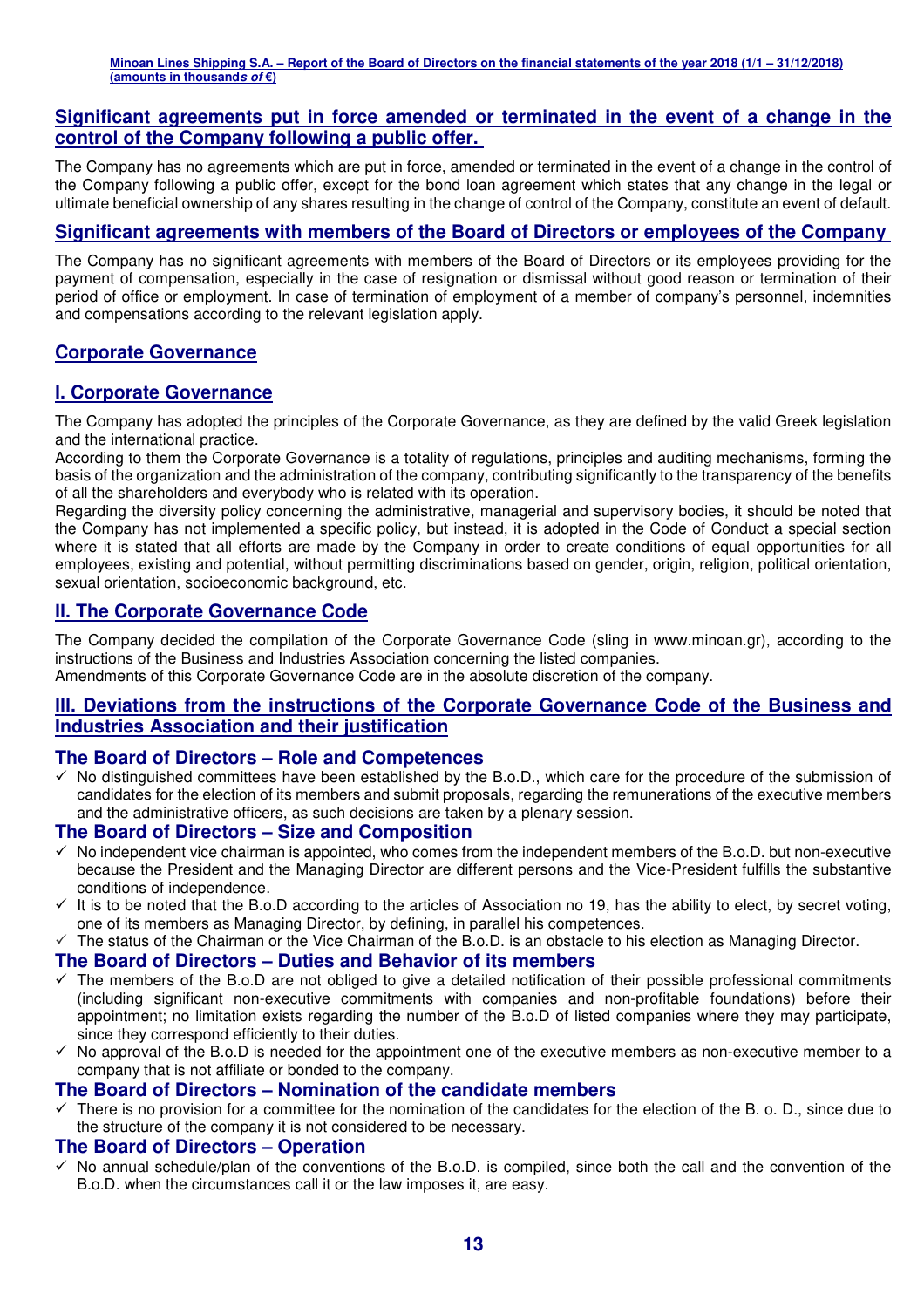- No meetings of the Chairman with the non-executive members, without the presence of the executive members, are provided, in order to discuss the effectiveness and the remunerations of the executive members, given that, every issue is discussed in the presence of all the members of the B.o.D.
- No schedules of preliminary information of the new members of the B.o.D. are provided, neither a prevision for a continuous professional training for the members exists, given that persons with adequate and proved experience and administrative skills are appointed for the election.
- $\checkmark$  No allocation of financial sources to the committees of the B.o.D. is foreseen, neither for the recruitment of external counsels, since relevant sources are approved occasionally, based on the current needs.
- $\checkmark$  The B.o.D. is not supported by a Corporate Secretary, given that the relevant needs are covered effectively by the Administrative Secretary Department.

#### **The Board of Directors – Assessment**

- $\checkmark$  There is no prevision of an institutionalized procedure for the assessment of the effectiveness of the members of the B.o.D. and its committees, neither of the performance of the Chairman. This procedure is not considered necessary given the structure of the company.
- $\checkmark$  There is no prevision of an institutionalized procedure, according to which the regular members and non-executive members convene without the presence of the executive members, in order to assess the effectiveness of the executive members and to define their remunerations.
- In the annual Corporate Governance Statement no procedure for the assessment of the B.o.D. or its committees is provided, given that no assessment procedures are provided.

#### **The Internal Audit System**

- The B.o.D. does not proceed to the assessment of the internal audit system because the Audit Committee studies and expresses its opinion (to the B.o.D.) in the annual Review of the Internal Audit System of the Internal Audit Department.

#### **The Audit Committee**

 $\checkmark$  There is no prevision for the allowance of financial sources to the Committee for the use by the committee, of external counsels, given that the composition of the Committee and the specialized knowledge and the experience of its members secure its effectiveness.

#### **The Board of Directors – Remunerations**

- $\checkmark$  There are no contracts of committed services between the company and the executive members of the B.o.D., according to which the refund of a part or the totality of the bonus that possibly has been awarded to them is foreseen.
- $\checkmark$  There is no prevision for a Remunerations' Committee, which exclusively consists by non-executive members, independent to their majority, which has, as objective, the definition of the remunerations of the members of the B.o.D. The creation of this committee, given the structure and the operation of the company, is not deemed necessary.
- $\checkmark$  The remuneration of the executive members of the B.o.D. is not approved by the B.o.D. after the proposal of the competent Remunerations' Committee, given that all the remunerations and the allowances to the executive members of the B.o.D. are defined by its decision and as provided by the law 2190/1920. It is possible that compensation is awarded to the members of the B.o.D., the amount of which is defined by a special decision of the Regular General Meeting of the Shareholders. Any other remuneration or compensation of the members of the B.o.D. is at the company's expenses, if it is approved by a special decision of the Regular General Meeting.

#### **The General Meeting of the Shareholders**

- $\checkmark$  There is no prevision that the summary of the minutes of the general meeting of the shareholders to be published on the web site of the company. However the results of the voting, regarding every decision of the General Meeting, are notified within 5 days after the general meeting is convened, translated into the English language.
- The company does not provide voting ways via an electronic vote or via correspondence, encouraging and facilitating the presence in person of the shareholders in the general meetings.

#### **IV. Remark of the main features of the Internal Audit System and the Administration of the Risks that are related to the procedure of the compilation of the financial statements**

#### **The Internal Audit System**

The Internal Audit System is a totality of procedures that are followed by the B. o. D., the Management and the personnel of the company, so that the effectiveness and the productivity of the corporate operation, the reliability of the financial information to the investors and the compliance to the valid legislation and guidelines, are secured.

Among these procedures the monitoring of the financial information, the assessment and the improvement of the internal audit systems and the administration of the risks, are included, as well as the verification to the institutionalized policies and processes, as they are mentioned in the Internal Regulation of the Company, the Corporate Governance Code and the Works Regulations, according to the valid legislation and the normative arrangements.

#### **V. Informative data regarding the composition of the Board of Directors**

#### **Composition of the B.o.D.**

The Ordinary General Shareholders' Meeting of 22/6/2017 elected the members of the current Board of Directors of the Company, and also the members of the Audit Committee. As at 31/12/2018 B.o.D consists of nine (9) members, of which two executive, five non-executive members and two independent non-executive members. The executive members are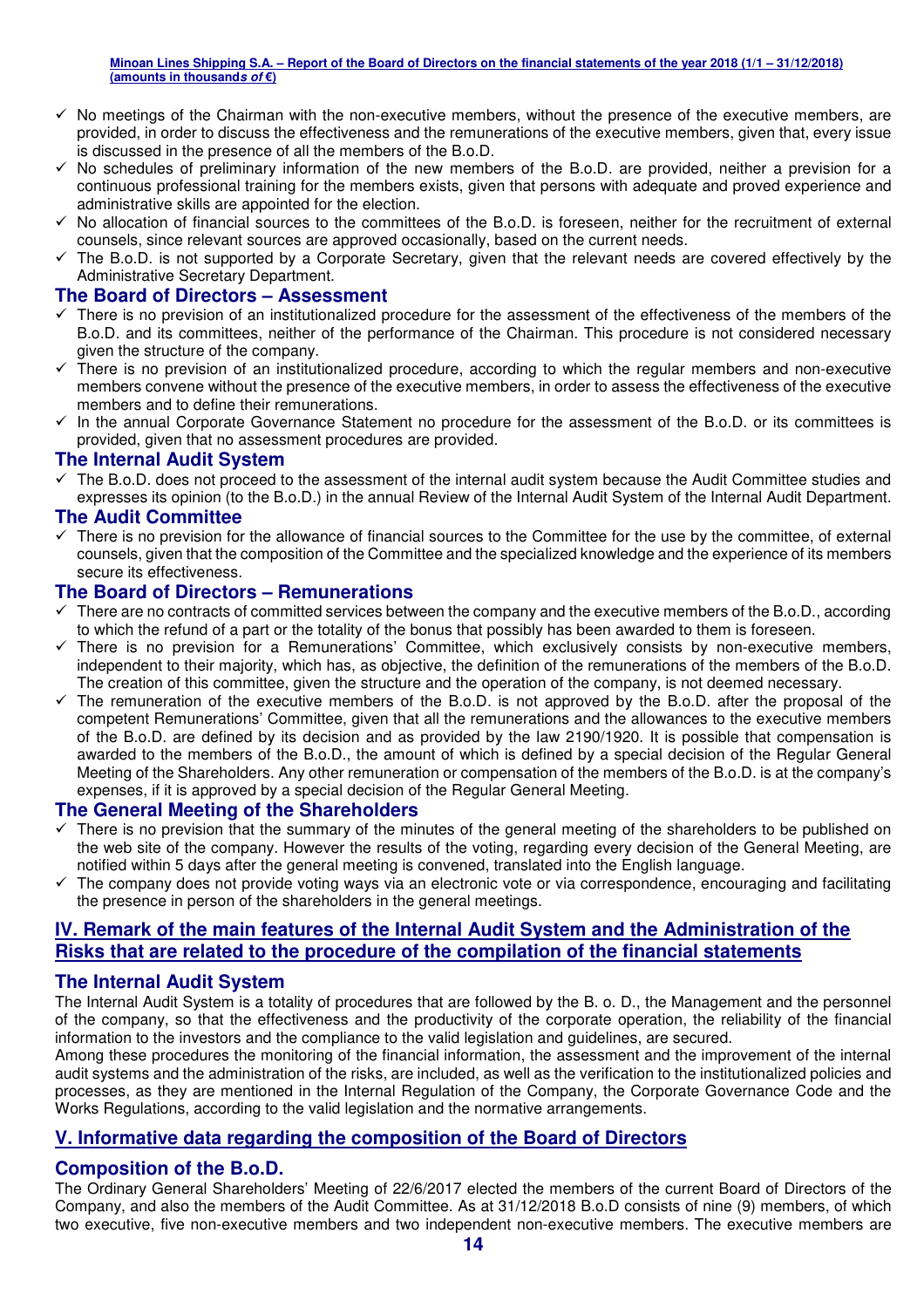occupied in the company or serve it by exerting administrative duties. The non-executive members of the B.o.D. do not exert administrative duties. Moreover, 3 members of the Audit Committee meet the conditions as independent in the sense of the provisions of Law 3016/2002 and have no relationship of dependence with the Company or its affiliated persons, as required by art. 44 par. 1 of Law 4449/2017.

| Name                         | <b>Status</b>                                                             |           | <b>Expiry of</b><br>tenure |
|------------------------------|---------------------------------------------------------------------------|-----------|----------------------------|
| 1. Emanuele Grimaldi         | Chairman - Executive member                                               | 22/6/2017 | G.A. of 2021               |
| 2. Michael Hatzakis          | Vice Chairman - Non-executive member & member of the Audit Committee      | 22/6/2017 | G.A. of 2021               |
| <b>3.</b> Antonis Maniadakis | Managing Director - Executive member                                      | 22/6/2017 | G.A. of 2021               |
| 4. Gianluca Grimaldi         | Non-executive member                                                      | 22/6/2017 | G.A. of 2021               |
| 5. Paul Kyprianou            | Non-executive member & member of the Audit Committee                      | 22/6/2017 | G.A. of 2021               |
| 6. Diego Pacella             | Non-executive member & member of the Audit Committee                      | 22/6/2017 | G.A. of 2021               |
| 7. Mario Fuduli              | Non-executive member                                                      | 22/6/2017 | G.A. of 2021               |
| 8. Constantine Mamalakis     | Non-executive member – independent member & member of the Audit Committee | 22/6/2017 | G.A. of 2021               |
| 9. George Papageorgiou       | Non-executive member - independent member & member of the Audit Committee | 22/6/2017 | G.A. of 2021               |

### **Heraklion, April 23rd 2019 For and on Behalf of the Board of Directors**

**The Chairman of the B.o.D.** 

**The Managing Director** 

**Emanuele Grimaldi Pass Nο IT / ΑΑ 2179472 ID C Nο AI 944699**

**Antonios Maniadakis**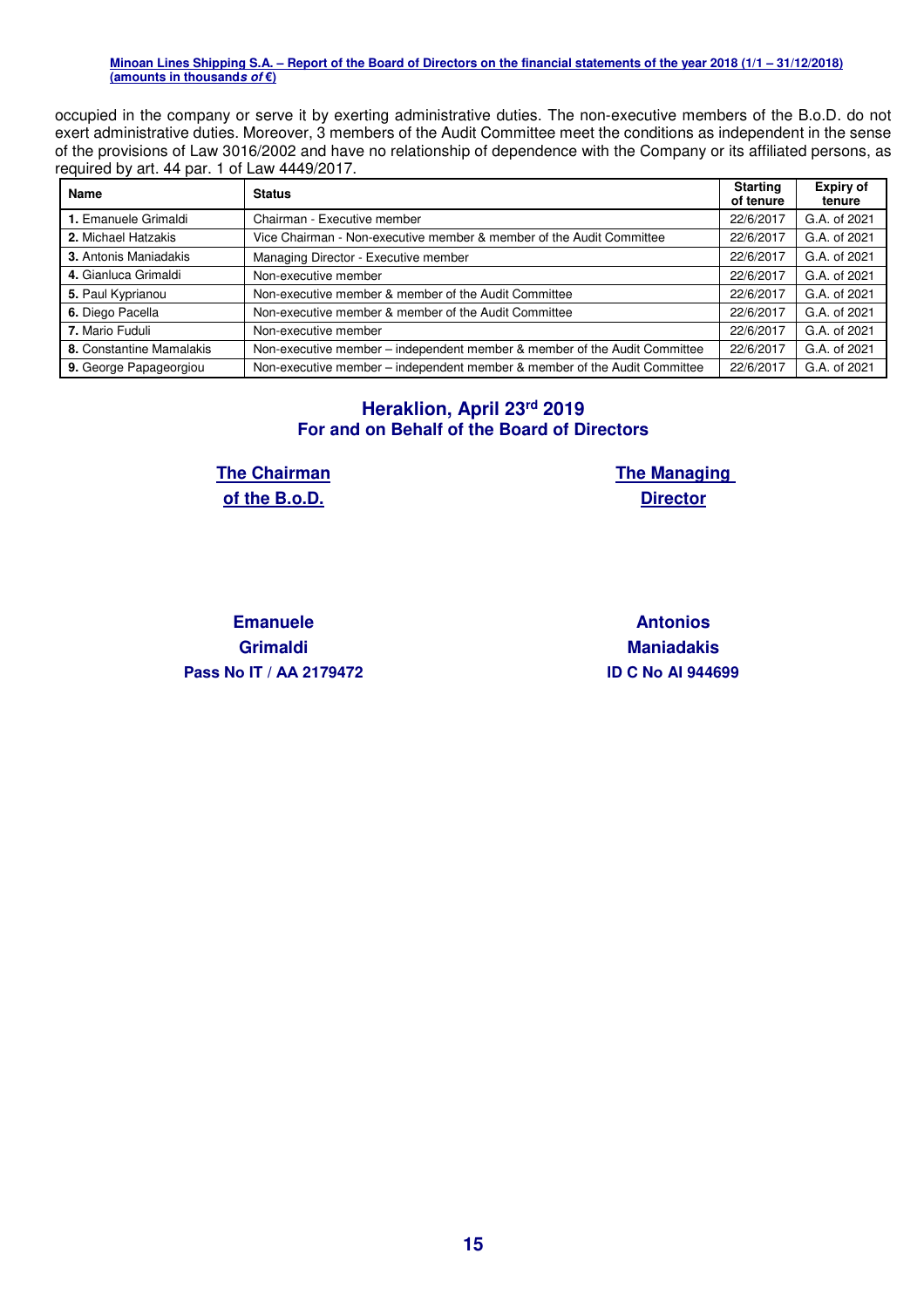

# **Annual Financial Statements (stand alone and consolidated) as of December 31st, 2018**

In accordance with International Financial Reporting Standards

# **TRANSLATED FROM THE GREEK ORIGINAL**

(In the event that differences exist between this translation and the original Greek language financial statements, the Greek language financial statements will prevail over this document)

The accompanying Financial Statements on pages below have been approved by the Board of Directors meeting on 23/4/2019.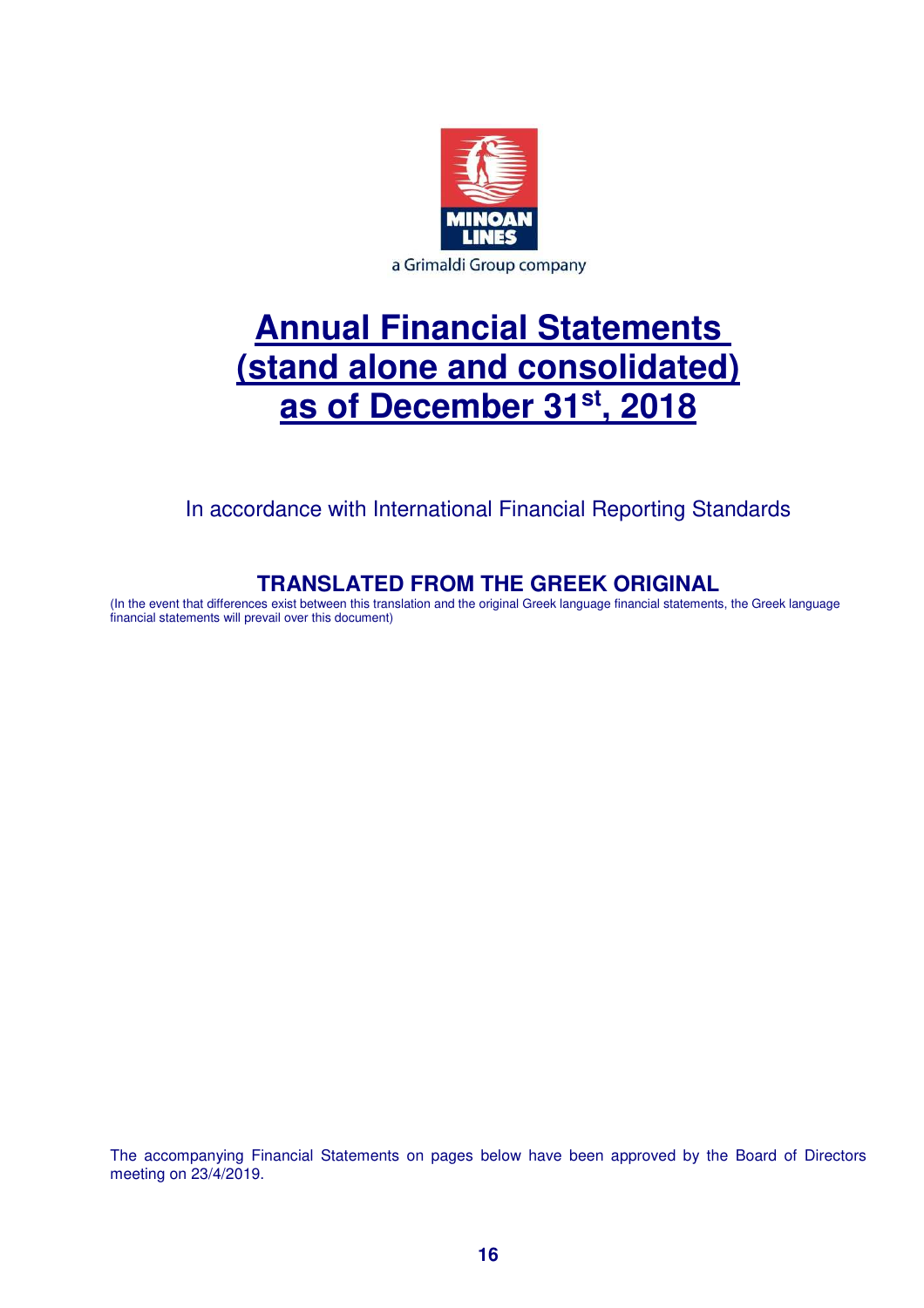| <b>Table of Contents</b>                           |                                                                                            |    |  |
|----------------------------------------------------|--------------------------------------------------------------------------------------------|----|--|
|                                                    | <b>Statement of Profit or Loss and Other Comprehensive Income</b>                          | 20 |  |
| <b>Statement of Financial Position</b>             |                                                                                            |    |  |
|                                                    | <b>Company Statement of Changes in Equity</b>                                              | 22 |  |
| <b>Consolidated Statement of Changes in Equity</b> |                                                                                            |    |  |
| <b>Statement of Cash Flows</b>                     |                                                                                            |    |  |
| <b>Note</b>                                        |                                                                                            |    |  |
| 1                                                  | <b>General Company's information</b>                                                       | 25 |  |
| $\overline{2}$                                     | <b>Basis of preparation of the Financial Statements</b>                                    | 25 |  |
| 2.1                                                | <b>Statement of Compliance</b>                                                             | 25 |  |
| 2.2                                                | <b>Basis of Preparation</b>                                                                | 25 |  |
| 2.3                                                | <b>Use of estimates</b>                                                                    | 25 |  |
| 3                                                  | <b>Significant Accounting Policies</b>                                                     | 26 |  |
| 3.1                                                | <b>Basis of Consolidation</b>                                                              | 26 |  |
| 3.1.1                                              | <b>Subsidiaries</b>                                                                        | 26 |  |
| 3.1.2                                              | <b>Associates</b>                                                                          | 26 |  |
| 3.1.3                                              | <b>Transactions eliminated on Consolidation</b>                                            | 27 |  |
| 3.2                                                | <b>Foreign Currency Transactions and Functional Currency</b>                               | 27 |  |
| 3.3                                                | <b>Financial Instruments</b>                                                               | 27 |  |
| 3.3.1                                              | Non-derivative financial instruments                                                       | 27 |  |
| 3.3.1.a                                            | <b>Trade and Other receivables</b>                                                         | 27 |  |
| 3.3.1.b                                            | Financial assets at fair value either though P&L or through<br>other comprenhensive income | 27 |  |
| 3.3.1.c                                            | <b>Cash and Cash equivalents</b>                                                           | 27 |  |
| 3,3,1,d                                            | <b>Interest bearing loans and borrowings</b>                                               | 27 |  |
| 3.3.1.e                                            | <b>Trade and other payables</b>                                                            | 27 |  |
| 3.3.1.f                                            | <b>Offsetting of financial assets and liabilities</b>                                      | 27 |  |
| 3.4                                                | <b>Share capital</b>                                                                       | 28 |  |
| 3.5                                                | <b>Tangible and intangible assets</b>                                                      | 28 |  |
| 3.6                                                | <b>Investment property</b>                                                                 | 28 |  |
| 3.7                                                | <b>Leases</b>                                                                              | 28 |  |
| 3.8                                                | <b>Inventories</b>                                                                         | 28 |  |
| 3.9                                                | <b>Impairment</b>                                                                          | 29 |  |
| 3.9.1                                              | <b>Financial assets</b>                                                                    | 29 |  |
| 3.9.2                                              | <b>Non - Financial assets</b>                                                              | 29 |  |
| 3.10                                               | Non - Current assets held for sale                                                         |    |  |
|                                                    |                                                                                            | 29 |  |
| 3.11                                               | <b>Dividends</b>                                                                           | 29 |  |
| 3.12                                               | <b>Employee benefits</b>                                                                   | 29 |  |
| 3.12.1                                             | <b>Defined contribution plans</b>                                                          | 29 |  |
| 3.12.2                                             | <b>Defined benefit plans</b>                                                               | 29 |  |
| 3.12.3                                             | <b>Termination benefits</b>                                                                | 29 |  |
| 3.12.4                                             | <b>Short - term benefits</b>                                                               | 30 |  |
| 3.13                                               | <b>Provisions</b>                                                                          | 30 |  |
| 3.14                                               | <b>Revenue</b>                                                                             | 30 |  |
| 3.14.1                                             | Operating revenue (fares - chartering - agency services)                                   | 30 |  |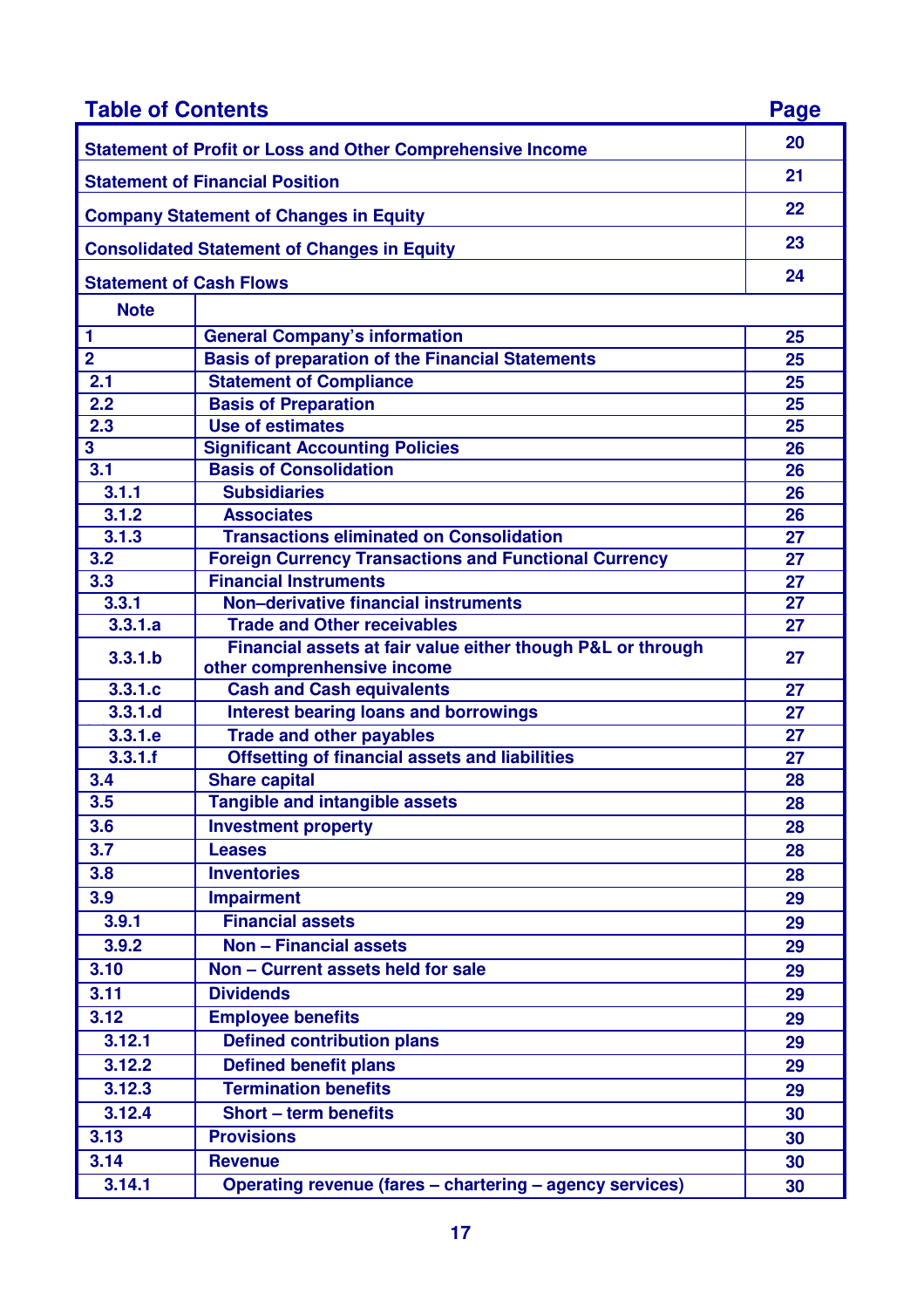| <b>Note</b>             |                                                                               | Page |
|-------------------------|-------------------------------------------------------------------------------|------|
| 3.14.2                  | Revenue from on - board sales                                                 | 30   |
| 3.14.3                  | <b>Other income</b>                                                           | 30   |
| 3.14.4                  | <b>Dividend income</b>                                                        | 30   |
| 3.14.5                  | <b>Government grants</b>                                                      | 30   |
| 3.15                    | <b>Net Financial Results</b>                                                  | 30   |
| 3.16                    | <b>Income Tax</b>                                                             | 30   |
| 3.17                    | <b>Earnings per share</b>                                                     | 31   |
| 3.18                    | <b>Operating Segments</b>                                                     | 31   |
| 3.19                    | <b>Change in accounting policies</b>                                          | 31   |
| 3.20                    | New standards, interpretations and amendments of existing<br><b>standards</b> | 32   |
| 4                       | <b>Revenue</b>                                                                | 33   |
| 5                       | <b>Cost of sales</b>                                                          | 34   |
| $6\phantom{1}6$         | <b>Selling expenses</b>                                                       | 34   |
| $\overline{\mathbf{7}}$ | <b>Administrative expenses</b>                                                | 34   |
| 8                       | <b>Other operating income</b>                                                 | 34   |
| $\boldsymbol{9}$        | <b>Other operating expenses</b>                                               | 34   |
| 10                      | <b>Finance income</b>                                                         | 34   |
| 11                      | <b>Finance expenses</b>                                                       | 35   |
| 12                      | <b>Personnel expenses</b>                                                     | 35   |
| 13                      | <b>Income Tax</b>                                                             | 35   |
| 14                      | <b>Tangible and intangible assets</b>                                         | 35   |
| 15                      | <b>Investment property</b>                                                    | 37   |
| 16                      | <b>Investments in subsidiaries</b>                                            | 37   |
| 17                      | Financial assets at fair value though P&L                                     | 37   |
| 18                      | Other long term assets-receivables                                            | 38   |
| 19                      | <b>Inventories</b>                                                            | 38   |
| 20                      | Trade and Other receivables - Other current assets                            | 38   |
| 21                      | <b>Cash and Cash equivalents</b>                                              | 39   |
| 22                      | <b>Share capital</b>                                                          | 39   |
| 23                      | <b>Reserves</b>                                                               | 39   |
| 24                      | <b>Dividends</b>                                                              | 39   |
| $\overline{25}$         | <b>Loans - Short term bank borrowings</b>                                     | 39   |
| 26                      | <b>Employee defined benefit obligations</b>                                   | 40   |
| 27                      | <b>Contractual obligations &amp; Trade and Other payables</b>                 | 40   |
| 28                      | <b>Offsetting of financial assets and liabilities</b>                         | 41   |
| 29                      | <b>Financial Risk Management</b>                                              | 41   |
| 29.1                    | <b>General</b>                                                                | 41   |
| 29.2                    | <b>Macroeconomic conditions in Greece - Capital controls</b>                  | 41   |
| 29.3                    | <b>Credit risk</b>                                                            | 41   |
| 29.3.1                  | <b>Credit Risk exposure</b>                                                   | 42   |
| 29.3.2                  | <b>Impairment loss</b>                                                        | 42   |
| 29.4                    | <b>Liquidity risk</b>                                                         | 43   |
| 29.5                    | <b>Market conditions risk</b>                                                 | 43   |
| 29.5.1                  | <b>Currency risk</b>                                                          | 43   |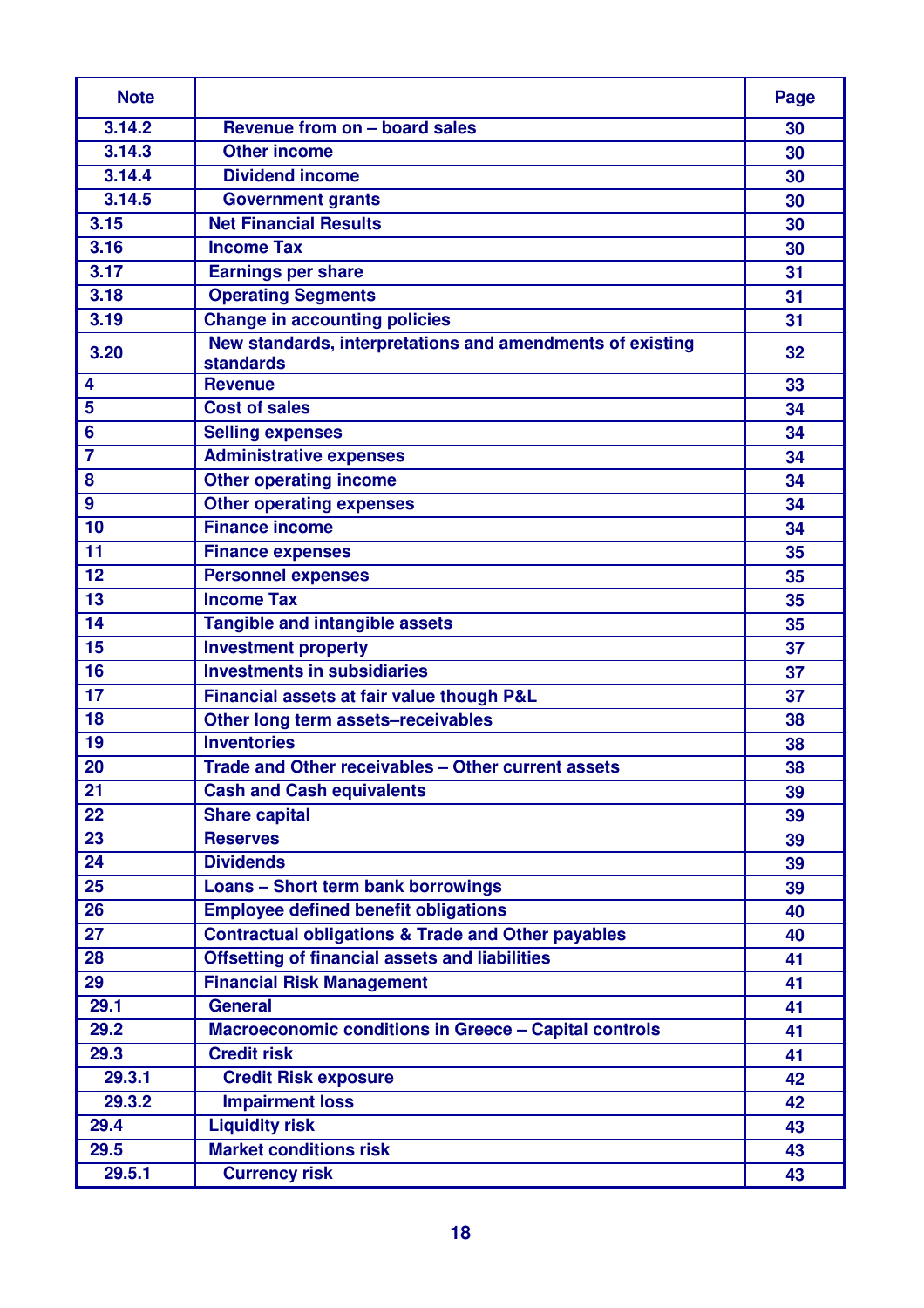| <b>Note</b> |                                                         | Page |
|-------------|---------------------------------------------------------|------|
| 29.5.2      | <b>Interest Rate Risk</b>                               | 43   |
| 29.6        | <b>Capital management</b>                               | 43   |
| 29.7        | <b>Supply chains</b>                                    | 43   |
| 29.8        | <b>Fuel price</b>                                       | 44   |
| 29.9        | <b>Compliance with new Regulation</b>                   | 44   |
| 29.10       | <b>Environmental risk</b>                               | 44   |
| 30          | <b>Fair value estimation</b>                            | 44   |
| 31          | <b>Operating segments</b>                               | 45   |
| 32          | <b>Earnings per share</b>                               | 46   |
| 33          | <b>Related Party transactions</b>                       | 46   |
| 33.1        | <b>Group of Ultimate Parent Company</b>                 | 46   |
| 33.2        | <b>Subsidiaries</b>                                     | 47   |
| 33.3        | <b>Members of the Board of Directors and management</b> | 48   |
| 34          | <b>Contingent liabilities</b>                           | 48   |
| 35          | <b>Audit fees</b>                                       | 49   |
| 36          | <b>Subsequent events</b>                                | 49   |

**The amounts of the annual financial statements are presented in thousands of € unless explicitly stated otherwise.** 

**Any last digit discrepancies are due to rounding of the figures.** 

**Comparative amounts of the year 2017 (1/1–31/12/2017) have been reclassified / adjusted so as to present a more accurate information.**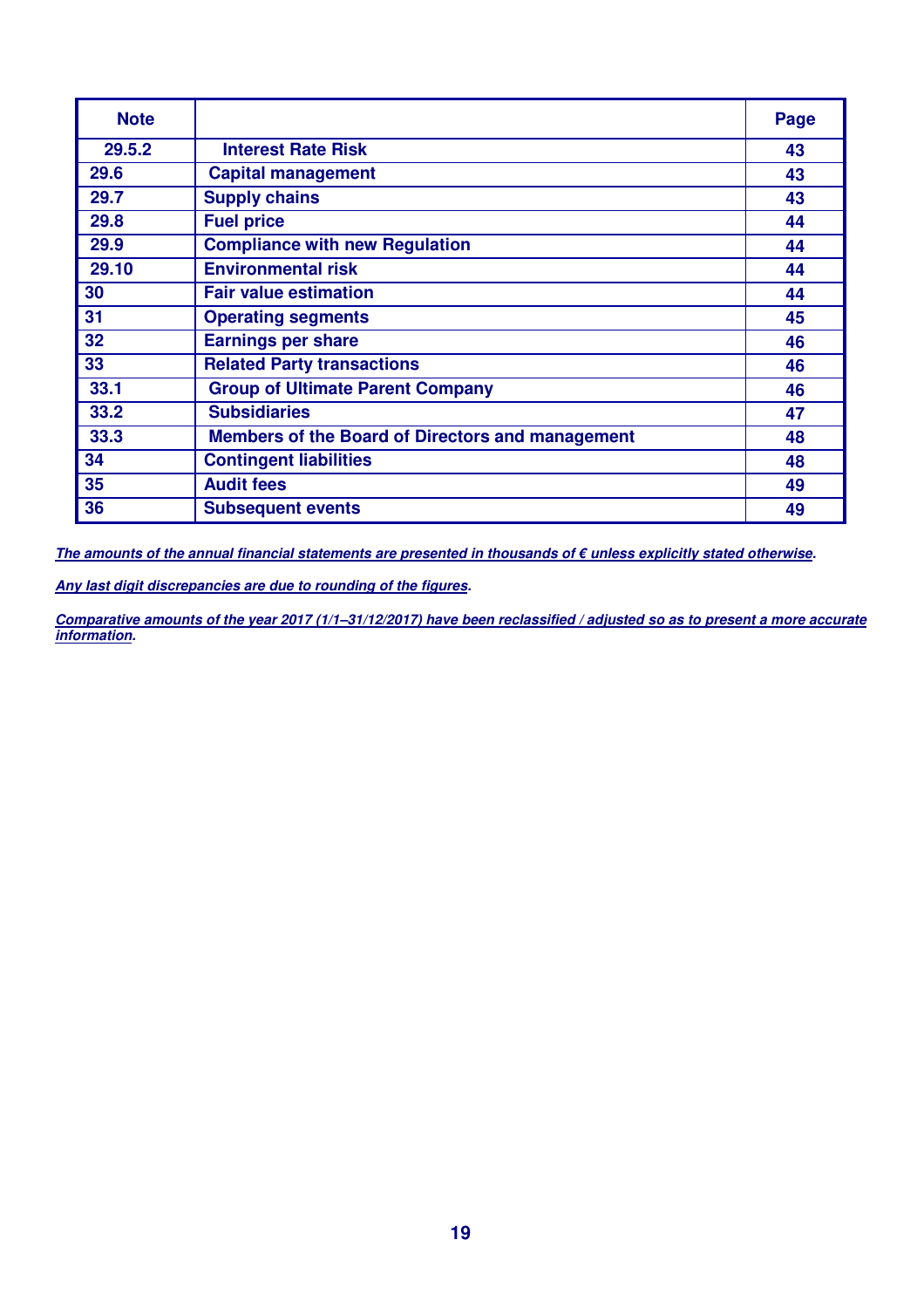## **STATEMENT OF PROFIT or LOSS and OTHER COMPREHENSIVE INCOME**

|                                                                                                                                                                                                                     |             | <b>The Group</b>   |                    | <b>The Company</b> |                    |  |  |
|---------------------------------------------------------------------------------------------------------------------------------------------------------------------------------------------------------------------|-------------|--------------------|--------------------|--------------------|--------------------|--|--|
|                                                                                                                                                                                                                     | <b>Note</b> | $1/1 - 31/12/2018$ | $1/1 - 31/12/2017$ | $1/1 - 31/12/2018$ | $1/1 - 31/12/2017$ |  |  |
| <b>Continuing operations</b>                                                                                                                                                                                        |             |                    |                    |                    |                    |  |  |
| Revenue                                                                                                                                                                                                             | 4           | 91,737             | 79,459             | 88,324             | 69,103             |  |  |
| Cost of sales                                                                                                                                                                                                       | 5           | $-76,305$          | $-55,309$          | $-73,217$          | $-49,768$          |  |  |
| <b>Gross Profit of the year</b>                                                                                                                                                                                     |             | 15,432             | 24,150             | 15,107             | 19,335             |  |  |
| Selling expenses                                                                                                                                                                                                    | 6           | $-13,790$          | $-11,254$          | $-13,785$          | $-11,137$          |  |  |
| Administrative expenses                                                                                                                                                                                             | 7           | $-8,230$           | $-6,298$           | $-8,165$           | $-6,263$           |  |  |
| Other operating income                                                                                                                                                                                              | 8           | 2,427              | 1,168              | 914                | 1,168              |  |  |
| Other operating expenses                                                                                                                                                                                            | 9           | $-716$             | $-1,822$           | $-712$             | $-1,822$           |  |  |
| Operating (Loss) / profit of the year before<br>financing costs                                                                                                                                                     |             | $-4,877$           | 5,944              | $-6,641$           | 1,281              |  |  |
| Impairment loss on financial assets at fair value<br>through P&L                                                                                                                                                    | 17 & 30     | $-20$              |                    | $-20$              |                    |  |  |
| Finance income                                                                                                                                                                                                      | 10          | 243                | 191                | 158                | 167                |  |  |
| <b>Finance expenses</b>                                                                                                                                                                                             | 11          | $-1,151$           | $-1,796$           | $-1,151$           | $-1,796$           |  |  |
| <b>Net finance results</b>                                                                                                                                                                                          |             | -908               | $-1,605$           | -993               | $-1,629$           |  |  |
| Dividend income from participations                                                                                                                                                                                 | 16          |                    |                    | 4,638              | 4,274              |  |  |
| (Loss) / profit of the year before taxes                                                                                                                                                                            |             | $-5,805$           | 4,339              | $-3,016$           | 3,926              |  |  |
| Income tax                                                                                                                                                                                                          | 13          | 27                 | $-180$             |                    |                    |  |  |
| (Loss) / profit of the year after taxes<br>from continuing operations                                                                                                                                               |             | $-5,778$           | 4,159              | $-3,016$           | 3,926              |  |  |
| (Loss) / profit of the year after taxes<br>from discontinued operations                                                                                                                                             |             |                    | $-78$              |                    | -78                |  |  |
| (Loss) / profit of the year after taxes                                                                                                                                                                             |             | $-5,778$           | 4,081              | $-3,016$           | 3,848              |  |  |
| Other comprehensive income of the year (B)<br>Items that will not be reclassified<br>subsequently to profit or loss<br>Actuarial (Loss) / gain<br>Total comprehensive income of the year after<br>taxes $(A) + (B)$ | 26          | $-187$<br>$-5,965$ | 35<br>4,116        | $-187$<br>$-3,203$ | 35<br>3,883        |  |  |
| The (Loss) / profit of the year is<br>attributable to:<br><b>Owners of the parent company</b><br>Non-controlling Interests                                                                                          |             | $-5,778$           | 4,081              | $-3,016$           | 3,848              |  |  |
| (Loss) / profit of the year after taxes                                                                                                                                                                             |             | $-5,778$           | 4,081              | $-3,016$           | 3,848              |  |  |
| The total comprehensive income of the year<br>is attributable to:<br><b>Owners of the parent</b><br>Non-controlling interests                                                                                       |             | $-5,965$           | 4,116              | $-3,203$           | 3,883              |  |  |
| Total comprehensive income of the year after<br>taxes                                                                                                                                                               |             | $-5,965$           | 4,116              | $-3,203$           | 3,883              |  |  |
| <b>Basic Earnings per Share after Taxes</b><br>(in $\epsilon$ )                                                                                                                                                     | 32          | $-0.0540$          | 0.0381             | $-0.0282$          | 0.0360             |  |  |

\* The impact of the adoption of IFRS 9 and IFRS 15 was recognized in the "Retained Earnings" without adjusting the comparative figures for 2017 (note 3.19)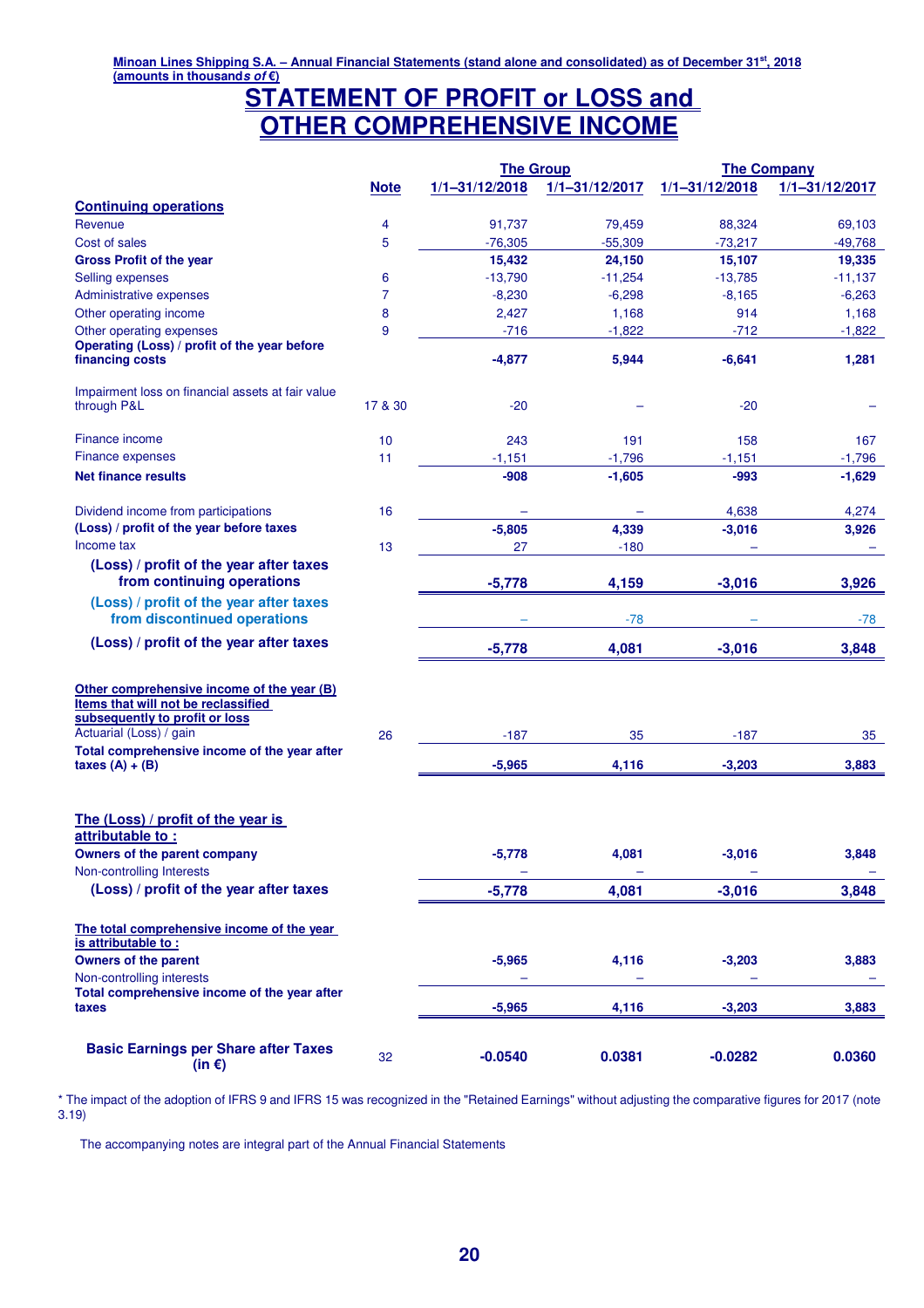# **STATEMENT OF FINANCIAL POSITION**

|                                                           |             | <b>The Group</b> |            | <b>The Company</b> |            |
|-----------------------------------------------------------|-------------|------------------|------------|--------------------|------------|
|                                                           | <b>Note</b> | 31/12/2018       | 31/12/2017 | 31/12/2018         | 31/12/2017 |
| Assets                                                    |             |                  |            |                    |            |
| Non - current assets                                      |             |                  |            |                    |            |
| Property, plant and equipment                             | 14          | 242,855          | 292,067    | 238,966            | 154,970    |
| Intangible assets                                         | 14          | 4,058            | 138        | 4,058              | 138        |
| Investment property                                       | 15          | 1,135            | 1,176      | 1,135              | 1,176      |
| Investments in subsidiaries                               | 16          |                  |            | 11,223             | 125,643    |
| Financial assets at fair value through P&L                | 17          | 87               | 83,414     | 87                 | 83,414     |
| Other long term assets – receivables                      | 18          | 18,579           | 13,276     | 13,167             | 13,276     |
| Total non - current assets                                |             | 266,714          | 390,071    | 268,636            | 378,617    |
| <b>Current assets</b>                                     |             |                  |            |                    |            |
| Inventories                                               | 19          | 2,568            | 2,476      | 2,568              | 2,476      |
| Trade and other receivables                               | 20          | 12,491           | 13,002     | 12,087             | 19,587     |
| Other current assets                                      | 20          | 820              | 570        | 820                | 506        |
| Cash and cash equivalents                                 | 21          | 24,165           | 33,839     | 9,184              | 27,389     |
| <b>Total current assets</b>                               |             | 40,044           | 49,887     | 24,659             | 49,958     |
| <b>Total Assets</b>                                       |             | 306,758          | 439,958    | 293,295            | 428,575    |
|                                                           |             |                  |            |                    |            |
| <b>Equity and liabilities</b>                             |             |                  |            |                    |            |
| <b>Equity</b>                                             |             |                  |            |                    |            |
| Share capital                                             | 22          | 240,705          | 240,705    | 240,705            | 240,705    |
| Share premium                                             |             | 25,744           | 25,744     | 25,744             | 25,744     |
| Other reserves                                            | 23          | 13,875           | 13,818     | 12,921             | 13,108     |
| Retained earnings *                                       |             | $-2,008$         | 4,044      | $-8,903$           | $-5,857$   |
| Total Equity attributable to equity holders of the parent |             | 278,316          | 284,311    | 270,467            | 273,700    |
| <b>Non-controlling interests</b>                          |             |                  | ÷          |                    |            |
| <b>Total Equity</b>                                       |             | 278,316          | 284,311    | 270,467            | 273,700    |
| Non - current liabilities                                 |             |                  |            |                    |            |
| Loans                                                     | 25          |                  | 125,221    |                    | 125,221    |
| Deferred tax liabilities                                  | 13          |                  | 179        |                    |            |
| Retirement benefit obligations                            | 26          | 1,571            | 1,420      | 1,571              | 1,420      |
| Other provisions                                          |             | 180              | 188        | 180                | 188        |
| <b>Total Non - current liabilities</b>                    |             | 1,751            | 127,008    | 1,751              | 126,829    |
| <b>Current liabilities</b>                                |             |                  |            |                    |            |
| Loans-current portion of long term loans                  | 25          |                  | 13,818     |                    | 13,818     |
| Contractual obligations                                   | 3.19 & 27   | 3,157            | ۳          | 3,157              |            |
| Trade and other payables                                  | 27          | 23,534           | 14,821     | 17,920             | 14,228     |
| <b>Total Current liabilities</b>                          |             | 26,691           | 28,639     | 21,077             | 28,046     |
| <b>Total Liabilities</b>                                  |             | 28,442           | 155,647    | 22,828             | 154,875    |
| <b>Total Equity and Liabilities</b>                       |             | 306,758          | 439,958    | 293,295            | 428,575    |

\* The impact of the adoption of IFRS 9 and IFRS 15 was recognized in the "Retained Earnings" without adjusting the comparative figures for 2017 (note 3.19)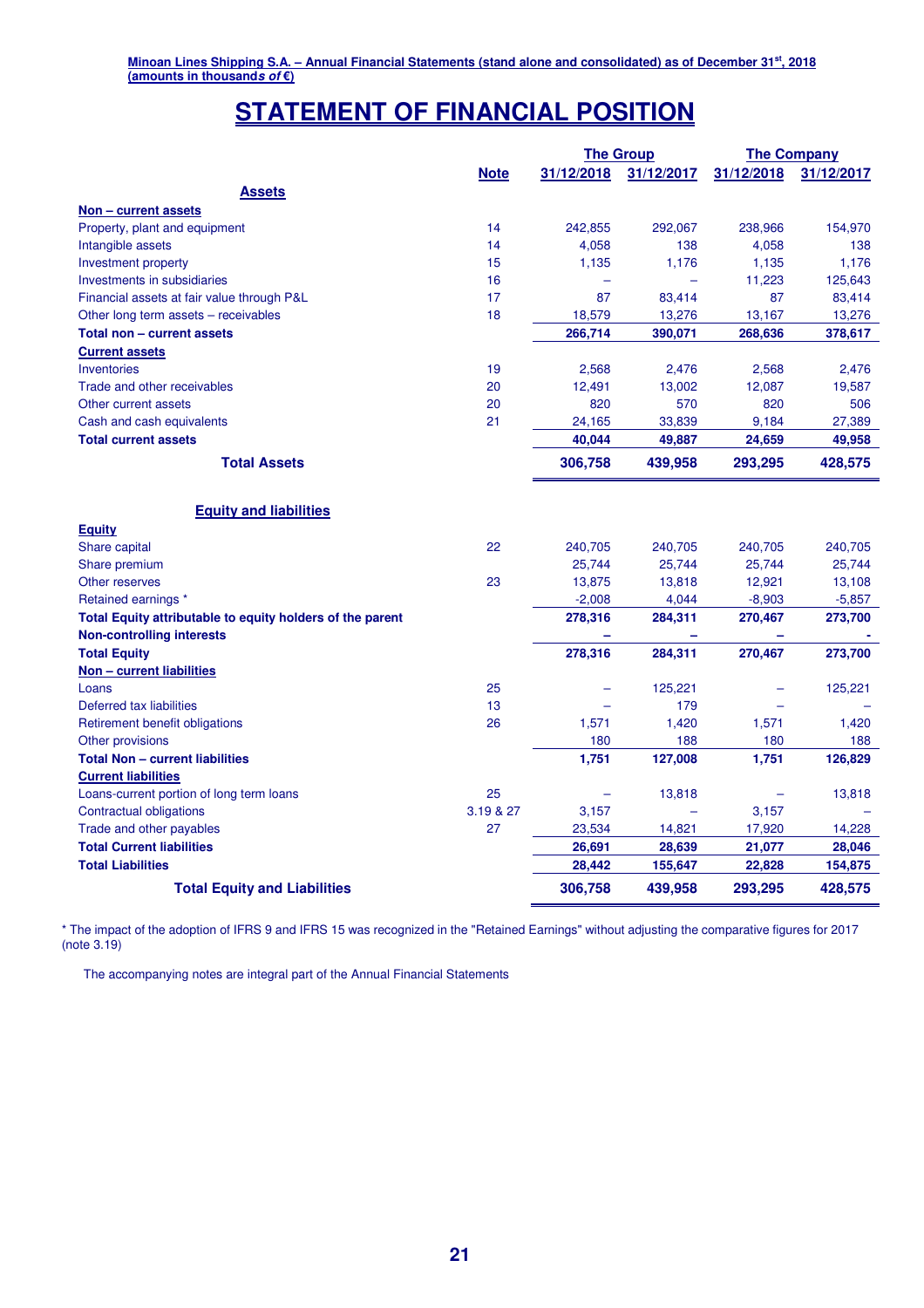# **COMPANY STATEMENT OF CHANGES IN EQUITY**

|                                                         |                                      | <b>Note</b> | <b>Share</b><br><b>Capital</b> | <b>Share</b><br><b>Premium</b> | <b>Other</b><br><b>Reserves</b> | <b>Retained</b><br><b>Earnings</b> | <b>Total</b><br><b>Equity</b> |
|---------------------------------------------------------|--------------------------------------|-------------|--------------------------------|--------------------------------|---------------------------------|------------------------------------|-------------------------------|
|                                                         | Balance as at 1/1/2017               |             | 240,705                        | 25,744                         | 13,073                          | $-9,705$                           | 269,817                       |
|                                                         | Changes in equity 1/1 - 31/12/2017   |             |                                |                                |                                 |                                    |                               |
| Profit of the year after taxes<br><b>Actuarial Gain</b> |                                      | 26          |                                |                                | 35                              | 3,848                              | 3,848<br>35                   |
| Other comprehensive income of the year                  |                                      |             |                                |                                |                                 |                                    |                               |
| Total comprehensive income of the year after taxes      |                                      |             |                                |                                | 35                              | 3,848                              | 3,883                         |
|                                                         | <b>Balance as at 31/12/2017</b>      |             | 240,705                        | 25,744                         | 13,108                          | $-5,857$                           | 273,700                       |
|                                                         |                                      |             |                                |                                |                                 |                                    |                               |
|                                                         | Balance as at 1/1/2018               |             | 240,705                        | 25,744                         | 13,108                          | $-5,857$                           | 273,700                       |
| Change in accounting policy *                           |                                      | 3.19        |                                |                                |                                 | $-30$                              | $-30$                         |
|                                                         | Adjusted Balance as at 1/1/2018      |             | 240,705                        | 25,744                         | 13,108                          | $-5,887$                           | 273,670                       |
|                                                         | Changes in equity $1/1 - 31/12/2018$ |             |                                |                                |                                 |                                    |                               |
| (Loss) of the year after taxes                          |                                      |             |                                |                                |                                 | $-3,016$                           | $-3,016$                      |
| Actuarial (Loss)                                        |                                      | 26          |                                |                                | $-187$                          |                                    | $-187$                        |
| Other comprehensive income of the year                  |                                      |             |                                |                                |                                 |                                    |                               |
| Total comprehensive income of the year after taxes      |                                      |             |                                |                                | $-187$                          | $-3,016$                           | $-3,203$                      |
|                                                         | <b>Balance as at 31/12/2018</b>      |             | 240,705                        | 25,744                         | 12,921                          | $-8,903$                           | 270,467                       |

\* The impact of the adoption of IFRS 9 and IFRS 15 was recognized in the "Retained Earnings" without adjusting the comparative figures for 2017 (note 3.19)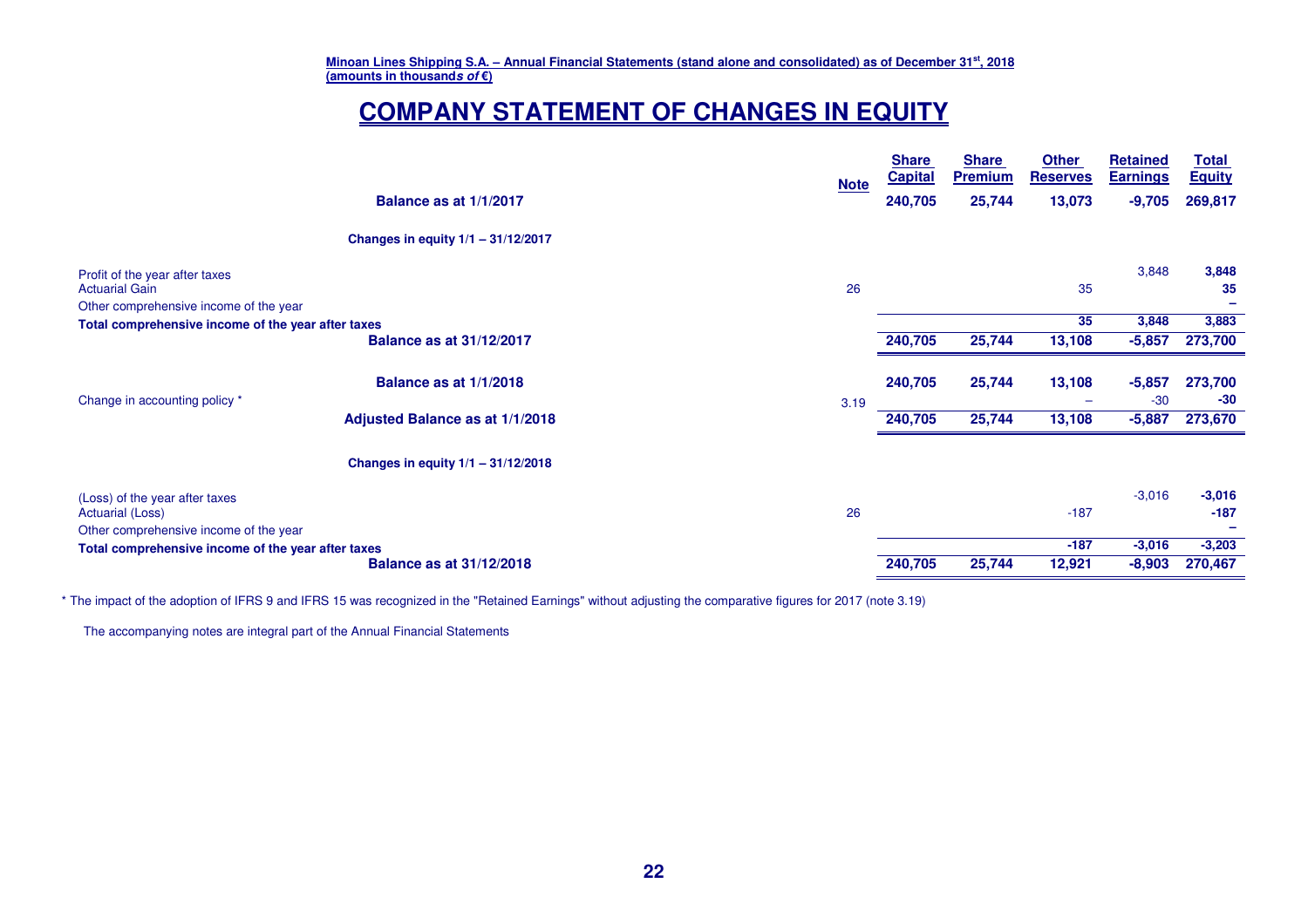# **CONSOLIDATED STATEMENT OF CHANGES IN EQUITY**

|                                                                                                                                 | <b>Note</b> | Attributed to owners of the parent company |                                |                                 |                                    |                                                       |                                         |                               |
|---------------------------------------------------------------------------------------------------------------------------------|-------------|--------------------------------------------|--------------------------------|---------------------------------|------------------------------------|-------------------------------------------------------|-----------------------------------------|-------------------------------|
|                                                                                                                                 |             | <b>Share</b><br><b>Capital</b>             | <b>Share</b><br><b>Premium</b> | <b>Other</b><br><b>Reserves</b> | <b>Retained</b><br><b>Earnings</b> | <b>Total</b><br><b>Shareholders'</b><br><b>Equity</b> | Non-<br>controlling<br><b>interests</b> | <b>Total</b><br><b>Equity</b> |
| Balance as at 1/1/2017                                                                                                          |             | 240,705                                    | 25,744                         | 13,558                          | 188                                | 280,195                                               |                                         | 280,195                       |
| Changes in equity $1/1 - 31/12/2017$                                                                                            |             |                                            |                                |                                 |                                    |                                                       |                                         |                               |
| Transfer between retained earnings and other reserves (ordinary reserve)                                                        |             |                                            |                                | 225                             | $-225$                             |                                                       |                                         |                               |
| Profit of the year after taxes<br><b>Actuarial Gain</b>                                                                         | 26          |                                            |                                | 35                              | 4,081                              | 4,081<br>35                                           |                                         | 4,081<br>35                   |
| Other comprehensive income of the year<br>Total comprehensive income of the year after taxes<br><b>Balance as at 31/12/2017</b> |             | 240,705                                    | 25,744                         | 35<br>13,818                    | 4,081<br>4,044                     | 4,116<br>284,311                                      | -<br>$\qquad \qquad =$                  | 4,116<br>284,311              |
| Balance as at 1/1/2018<br>Change in accounting policy *                                                                         | 3.19        | 240,705                                    | 25,744                         | 13,818                          | 4,044<br>$-30$                     | 284,311<br>$-30$                                      | -<br>÷                                  | 284,311<br>$-30$              |
| Adjusted Balance as at 1/1/2018                                                                                                 |             | 240,705                                    | 25,744                         | 13,818                          | 4,014                              | 284,281                                               | $\overline{\phantom{m}}$                | 284,281                       |
| Changes in equity $1/1 - 31/12/2018$                                                                                            |             |                                            |                                |                                 |                                    |                                                       |                                         |                               |
| Transfer between retained earnings and other reserves (ordinary reserve)                                                        |             |                                            |                                | 244                             | $-244$                             |                                                       |                                         |                               |
| (Loss) of the year after taxes<br><b>Actuarial (Loss)</b><br>Other comprehensive income of the year                             | 26          |                                            |                                | $-187$                          | $-5,778$                           | $-5,778$<br>$-187$                                    |                                         | $-5,778$<br>$-187$<br>۰       |
| Total comprehensive income of the year after taxes<br><b>Balance as at 31/12/2018</b>                                           |             | 240,705                                    | 25,744                         | $-187$<br>13,875                | $-5,778$<br>$-2,008$               | $-5,965$<br>278,316                                   | ÷<br>÷                                  | $-5,965$<br>278,316           |

\* The impact of the adoption of IFRS 9 and IFRS 15 was recognized in the "Retained Earnings" without adjusting the comparative figures for 2017 (note 3.19)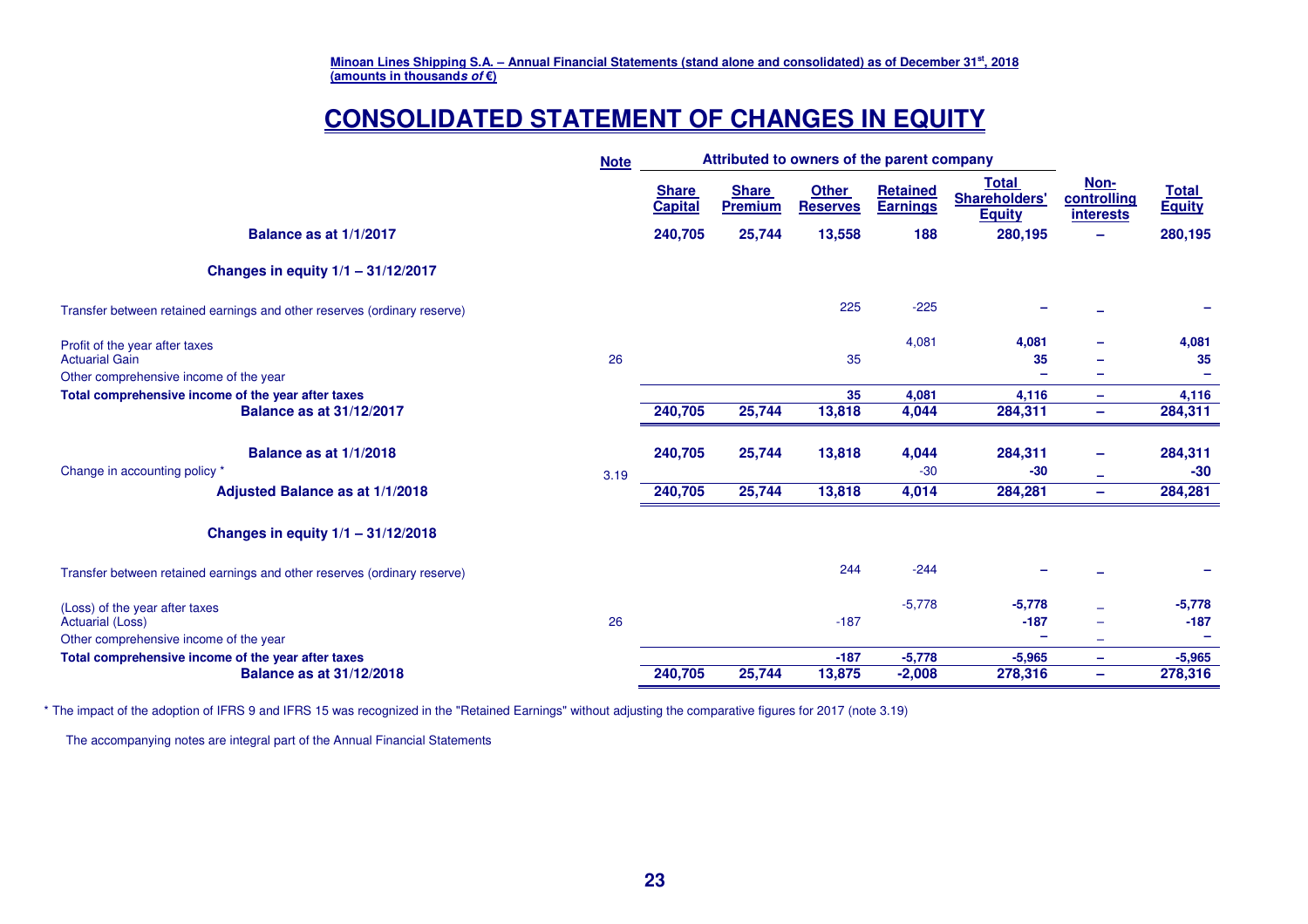# **STATEMENT OF CASH FLOWS**

| <b>Indirect Presentation Method</b>                                          |             | <b>The Group</b> |                    | <b>The Company</b> |                    |  |  |
|------------------------------------------------------------------------------|-------------|------------------|--------------------|--------------------|--------------------|--|--|
|                                                                              | <b>Note</b> | 1/1-31/12/2018   | $1/1 - 31/12/2017$ | 1/1-31/12/2018     | $1/1 - 31/12/2017$ |  |  |
| <b>Cash Flows from Operating Activities</b>                                  |             |                  |                    |                    |                    |  |  |
| Profit of the year before taxes                                              |             | $-5,805$         | 4,261              | $-3,016$           | 3,848              |  |  |
| Plus / Less adjustments for:                                                 |             |                  |                    |                    |                    |  |  |
| Net depreciation                                                             | 14 & 15     | 13,323           | 14,188             | 12,004             | 8,660              |  |  |
| Impairment loss on non-current financial assets                              | 17 & 30     | 20               |                    | 20                 |                    |  |  |
| <b>Provisions</b>                                                            |             | 378              | 1,112              | 378                | 1,112              |  |  |
| Net Foreign Exchange losses                                                  |             | 1                | -3                 | 1                  | -3                 |  |  |
| (Income), (gains) from investing activities                                  | 14 & 16     | $-1,513$         |                    | $-4,638$           | $-4,274$           |  |  |
| Interest and other financial expenses                                        |             | 1,151            | 1,796              | 1,151              | 1,796              |  |  |
| Adjustments for changes in working capital or<br><i>operating activities</i> |             |                  |                    |                    |                    |  |  |
| Decrease / (increase) in inventories                                         |             | $-92$            | 785                | $-92$              | 785                |  |  |
| Decrease / (increase) in trade and other receivables                         |             | $-5,417$         | 29,945             | 320                | 28,628             |  |  |
| Increase / (decrease) in liabilities other than<br>borrowings<br>Less :      |             | 11,872           | $-28,770$          | 6,773              | $-28,629$          |  |  |
| Interest and related expenses paid                                           |             | $-891$           | $-1,675$           | $-891$             | $-1,675$           |  |  |
| Income taxes paid                                                            |             | $-230$           | $-1,333$           |                    | $-1,031$           |  |  |
| Net cash generated by<br>operating activities (a)                            |             | 12,797           | 20,306             | 12,010             | 9,217              |  |  |
| <b>Cash Flows from Investing activities</b>                                  |             |                  |                    |                    |                    |  |  |
| Participation in share capital increases of other<br>investments             |             |                  | $-507$             |                    | $-507$             |  |  |
| Return of capital from affiliate                                             | 16          |                  |                    | 121,020            | 471                |  |  |
| Purchase of tangible and intangible assets                                   | 14          | $-31,671$        | $-1,409$           | $-95,073$          | $-1,409$           |  |  |
| Proceeds from sale of tangible and intangible<br>assets                      | 14          | 70,000           |                    |                    |                    |  |  |
| Procceds from sale of non-current financial assets                           | 17          | 78,500           |                    | 78,500             |                    |  |  |
| Dividends received                                                           | 16          |                  |                    | 4,638              | 4,274              |  |  |
| Net cash generated by / (used in)<br>investing activities (b)                |             | 116,829          | $-1,916$           | 109,085            | 2,829              |  |  |
| <b>Cash Flows from Financing activities</b>                                  |             |                  |                    |                    |                    |  |  |
| Repayment of long/short term borrowings                                      | 25          | $-139,300$       | $-13,930$          | $-139,300$         | $-13,930$          |  |  |
| Net cash (used in)<br>financing activities (c)                               |             | $-139,300$       | $-13,930$          | $-139,300$         | $-13,930$          |  |  |
| Net (Decrease) / increase in cash<br>and cash equivalents $(a) + (b) + (c)$  |             | $-9,674$         | 4,460              | $-18,205$          | $-1,884$           |  |  |
| <b>Cash and cash equivalents</b><br>at the beginning of the year             |             | 33,839           | 29,379             | 27,389             | 29,273             |  |  |
| <b>Cash and cash equivalents</b><br>at the end of the year                   | 21          | 24,165           | 33,839             | 9,184              | 27,389             |  |  |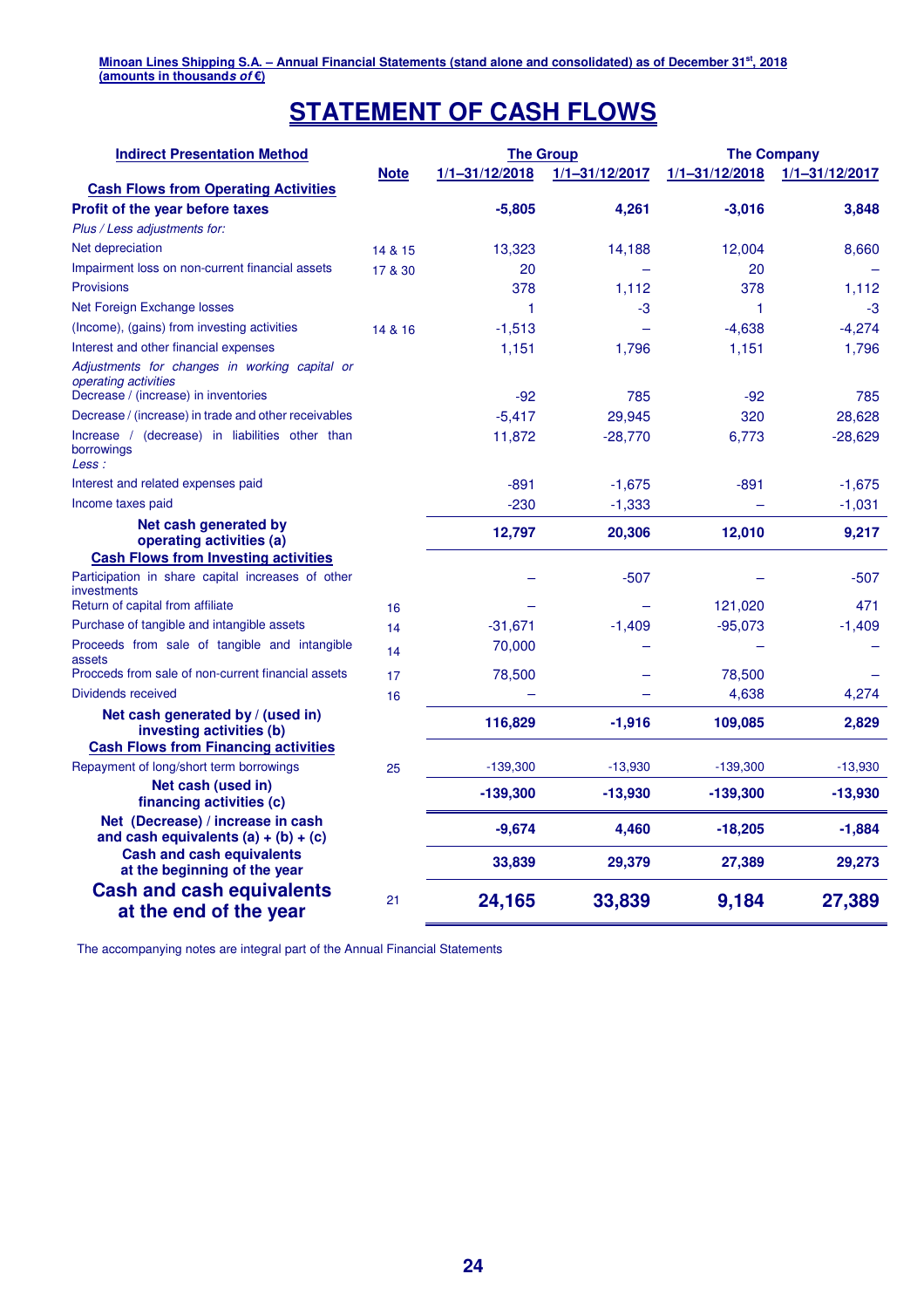# **Notes to the annual financial statements of the year 2018 (1/1 – 31/12/2018)**

# **1. General Company's information**

The Company was established on May 25th 1972 (FEK 939–25/5/1972), is based in the Municipality of Heraklion–Crete and its discrete name is "MINOAN LINES". It operates in the Ferry shipping sector both in Domestic and International sea routes.

The Company's shares are listed on the Athens Stock Exchange (code: MINOA). The corresponding code under Reuters is MILr.AT and under Bloomberg is MINOA GA.

As at 31/12/2018 and 31/12/2017 the total number of ordinary shares outstanding was 106,980,050. The total market capitalization on 31/12/2018 reached € 256,752. Every share carries one voting right.

From 2008, the majority of the Company's shares are held by "Grimaldi Group S.p.A", a member of the Grimaldi Group which is based in Palermo – Italy and became overlying parent company which has control of both the Company and the Group.

The General Shareholders' Meeting elects the Board of Directors which consists of 7–9 members. The current structure of the Board of Directors is comprised by nine (9) members, who were elected by the General Shareholders' Meeting held on 22/6/2017. On 31/12/2018, two (2) members of the board were executive, five (5) were non–executive and two (2) were non–executive–independent members.

The Annual Financial Statements for the year ended 31/12/2018 include the Company and consolidated financial statements (the "Financial Statements") and were approved by the Board of Directors meeting on 23/4/2019, while are subject to the final approval by the Shareholders' Annual General Meeting. The consolidated financial statements include the Company and its subsidiary (the Group).

The subsidiary that is included in the consolidated financial statements and the ownership interest that the parent company holds, directly or indirectly, is outlined in the table below:

|                      | <b>Consolidation</b> |                     | % Interest |      |  |
|----------------------|----------------------|---------------------|------------|------|--|
| company              | <b>Method</b>        | <b>Headquarters</b> | 2018       | 2017 |  |
| Minoan Italia S.p.A. | Full                 | Palermo – Italy     | 100%       | 100% |  |

## **2. Basis of preparation of the Financial Statements**

# **2.1 Statement of Compliance**

The financial statements have been prepared in accordance with the International Financial Reporting Standards (IFRS) as issued by the International Accounting Standards Board and adopted by the European Union.

These financial statements have been prepared on the basis that the Group operates as a going concern which implies that it takes all necessary measures and proceeds to all the necessary actions and negotiations in order to has sufficient financial resources to meet its financial and operating obligations for the foreseeable future. More specifically, the Group through the measures taken by the Management in the previous years as well as in the current year has generated profitable results. Moreover, despite the difficulties created by the recent imposition of capital controls in Greece (note 29.2), the Group has sufficient liquidity, has no debt obligations and is fully consistent with its obligations to the Social Security's Organizations, to the Tax Authorities, to its employees and to its suppliers. This fact enables the Group to smoothly continue its activities.The comparative amounts of the statement of profit or loss and other comprehensive income and the related notes have been adjusted to include continuing operations.

The amounts of the annual financial statements are presented in thousands of  $\epsilon$ , unless explicitly stated otherwise. Any last digit discrepancies are due to the rounding of the figures. Comparative amounts of the year 2017 (1/1–31/12/2017) have been reclassified / adjusted so as to present a more accurate information

## **2.2 Basis of Preparation**

The financial statements are prepared on the historical cost basis except of financial assets at fair value either though P&L or through other comprenhensive income which are measured as indicated in note 3.3.1.b.

### **2.3 Use of estimates**

The preparation of the financial statements in conformity with IFRS requires management to make judgements, estimates and assumptions that affect the application of policies and reported amounts of assets and liabilities, income and expenses. The estimates and underlying assumptions are based on historical experience and various other factors that are considered to be reasonable under the circumstances. The results of the aforementioned estimates form the basis of making decisions about carrying values of assets and liabilities that are not readily apparent from other sources. Actual results may differ from these estimates.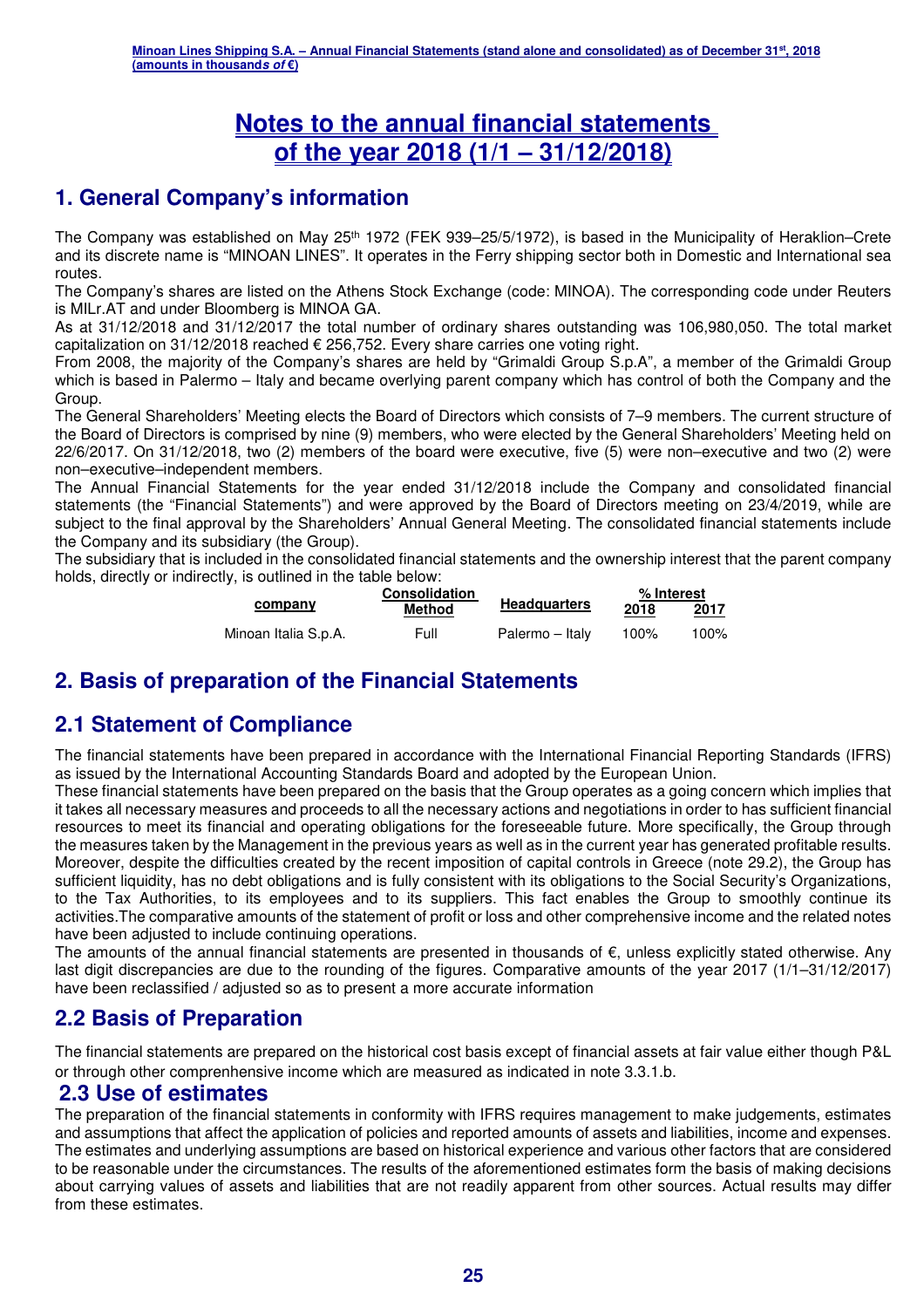The estimates and underlying assumptions are reviewed on an on – going basis. Revisions to accounting estimates are recognized in the period in which the estimate is revised if the revision affects only that period or in the period of the revision and future periods if the revision affects both current and future periods.

Information about significant estimates and critical judgements in applying accounting policies that have significant effect on the financial statements as well as those which involve potential adjustment risks for the next fiscal year or years are as follows:

- Tangible and intangible assets (depreciation): The Group and the Company must estimate the useful life of property, plant and equipment and intangible assets recognized at acquisition or as a result of a business combination. These estimates are revisited at least on an annual basis taking into account new developments and market conditions.(note 3.5, 14 and 17).
- Financial assets at fair value though P&L: Their valuation based either on studies by independent appraisers taking into account all available appraising methods in order to reach the fair value of the investment. In specific cases, the acquisition cost reflects fair value. Additionally, where applicable, Management uses its experience to take into account other qualitative or quantitative factors that should be included in such a way that their fair value is considered reliable and objective (note 3.3.1.b, 17 and 30).
- Employee Defined Benefit Obligation: The present value of the liabilities for post-employment benefits depends on a number of factors defined on actuarial basis via the use off a significant number of assumptions. The assumptions used for the determination of the net cost (income) for post-employment benefits include the discount rate. Any changes in the assumption would have material effect on the accounting measurement of the liabilities for post-employment benefits. The Group defines the appropriate discount rate in each reporting period. It is the interest rate applicable for the calculation of the present value of the estimated future payments required for the settlement of the benefit liabilities. For the estimation of the appropriate discount rate the Group takes into consideration the interest rates prevailing in high credit rating corporate bonds denominated in the currency of the benefit payments and with maturity dates similar to the ones of the respective liabilities. Other significant accounting assumptions for post-employment benefit liabilities are based in part on the current market conditions (note 3.12.2 and 26).
- Financial Risk Management: For the adequacy of provisions for doubtful and disputed claims, in relation to credit policy, Management conducts an assessment taking documentation, based on historical data, of its legal advisors handling the cases, the existence of debtors' assets and recent developments (note 3.3.1.a, 18, 20 and 29.3).
- Contingent liabilities: their existence requires the Management conducting durable assumptions and estimates concerning the likelihood of future events and their relative impact on Group results (note 34).

### **3. Significant Accounting Policies**

The significant accounting policies presented below, have been consistently adopted in all periods presented in these financial statements by all companies of the Group.

### **3.1 Basis of Consolidation**

### **3.1.1 Subsidiaries**

Subsidiaries are entities managed and controlled directly or indirectly by the Company. Control exists when the Company has the power to govern the financial and operating policies of an entity so as to obtain benefits from its activities. In assessing control, potential voting rights that are presently are exercisable or convertible are taken into account. The financial statements of the subsidiaries are included in the consolidated financial statements from the date that control commences until the date that control ceases.

In the Company's financial statements, investment in subsidiaries is presented at the acquisition cost less any impairment loss.

When the Group sells a subsidiary, this action is measured at its net selling price less cost of disposal, at the date of disposal or when the control is lost, with the change in carrying amount recognized as profit or loss.

### **3.1.2 Associates**

Associates are those entities in which the Company has significant influence, but not control, over their financial and operating policies and do not meet the requirements to consider them as subsidiaries. They are initially recognized at cost plus any goodwill arising on acquisition. In the consolidated financial statements, associates are accounted for using the equity method. The consolidated financial statements include the Group's share of the income and expenses of equity accounted investees, from the date that significant influence commences until the date that significant influence ceases. When the Group's share of losses exceeds its interest in an equity accounted investee, the carrying amount of that interest is reduced to nil and the recognition of further losses is discontinued except to the extent that the Group has an obligation or has made payments on behalf of the investee. In the individual consolidated financial statements of the parent company, investments in associates are accounted at cost less any possible impairment.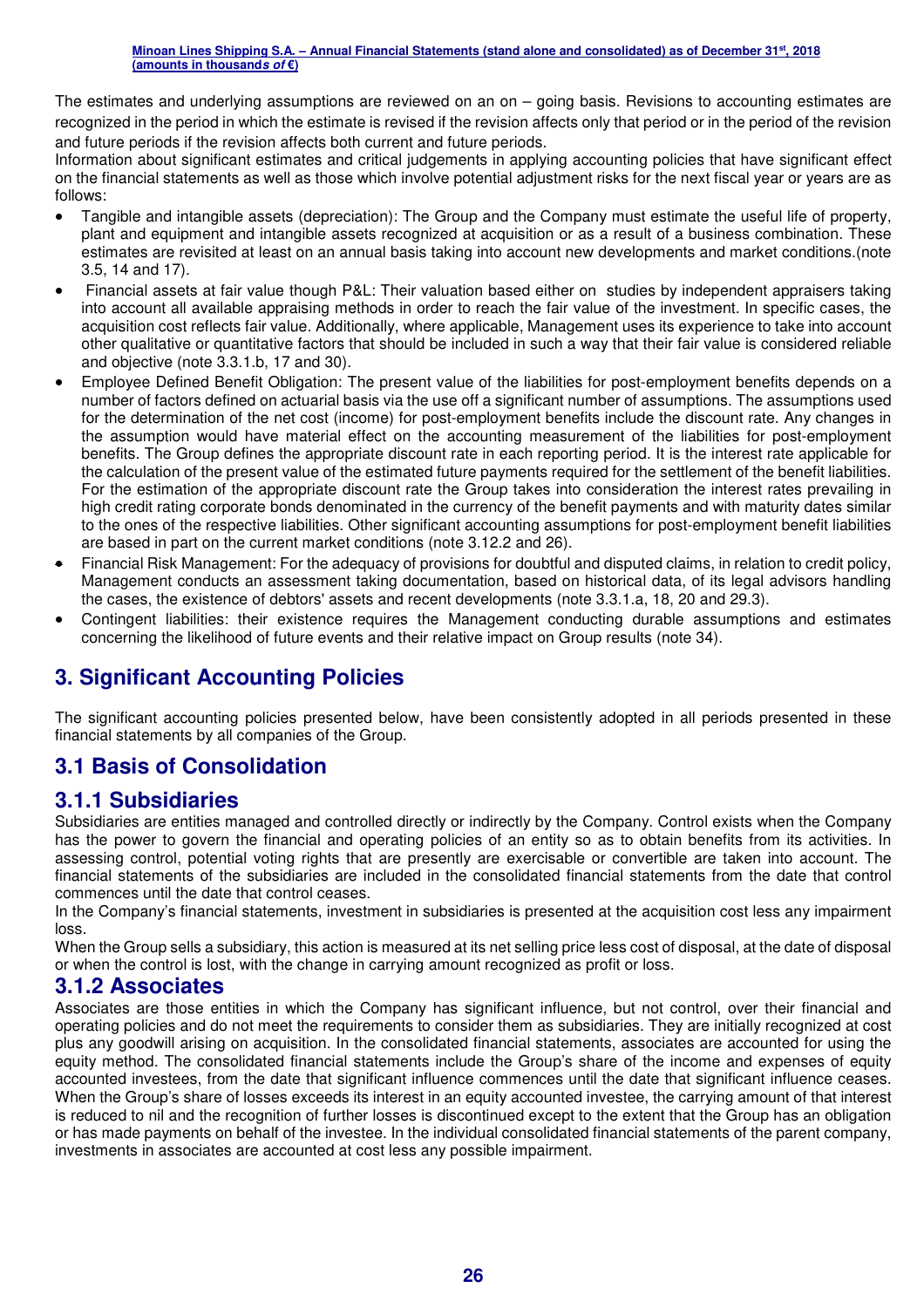### **3.1.3 Transactions eliminated on Consolidation**

Intra – group balances and transactions, and any income and expenses arising from intra–group transactions, are eliminated in preparing the consolidated financial statements. Gains and losses arising from transactions with equity accounted investees are eliminated against the investment to the extent of the Group's interest in the investee.

### **3.2 Foreign Currency Transactions and Functional Currency**

The companies of the Group maintain their books in Euro and the financial statements are presented in Euro (functional currency). Transactions in foreign currencies are translated to Euro at the exchange rates at the date of the transaction. Monetary assets and liabilities denominated in foreign currencies at the balance sheet date are translated to Euro at the closing exchange rate on that date. Foreign exchange differences arising out of transaction are recognized in the profit or loss and other comprenhensive income statement. Non–monetary assets that are accounted for at cost are translated at the exchange rate at the date of the transaction.

### **3.3 Financial Instruments**

### **3.3.1 Non – derivative financial instruments**

Non – derivative financial instruments comprise of: financial instruments at fair value through profit or loss, available for sale securities, trade and other receivables, cash and cash equivalents, loans and borrowings, and trade and other payables.

Non – derivative financial instruments are initially recognized at fair value plus (for instruments not at fair value through profit or loss) any directly attributable transaction costs. Subsequent to initial recognition, non–derivative financial instruments are measured as described below.

Non–derivative financial instruments are recognized in the financial statements when the Company and the Group transact as parties with scope these financial instruments. Financial assets are derecognized, when the Group's contractual rights on the financial assets cash flows expire, or the financial assets are transferred to a third party without retaining control or material benefit or risk. The financial assets purchases and sales in the ordinary course of business are recorded in the financial statements at the transaction date which corresponds to the date of purchasing or selling by the Group. Financial liabilities are derecognized in the financial statements at the time that the contractual obligations of the Group is expired or cancelled.

#### **3.3.1.a Trade and Other receivables**

Trade and Other Receivables are stated at amortized cost using the effective interest rate, except of the cases in which indications of impairment exist. In such cases, a provision is determined for the estimated impairment loss. Receivables whose recovery is estimated to take place in a period of less or equal than a year are classified as short term receivables, while those ones with an estimated recovery period of more than a year are classified as long term receivables. Receivables with a short–term duration are not discounted.

#### **3.3.1.b Financial assets at fair value either though P&L or through other comprenhensive income**

The classification of the financial assets at initial recognition depends on the financial asset's contractual cash flow caracteristics and the business model within which the financial asset is held.

For the purpose of subsequent measurement, financial assets are classified in two categories:

i. Financial assets at fair value though P&L

ii. Financial assets at fair value through other comprenhensive income (no such elements held as at 31/12/2018)

Financial assets at fair value through profit or loss are carried in the statement of financial position at fair value with net changes in fair value recognized in the statement of profit or loss. Gains or losses arising from changes in the fair value of the financial assets carried at fair value through profit or loss are recognized in the income statement within "Impairment loss on financial assets at fair value through P&L".

#### **3.3.1.c Cash and Cash equivalents**

Cash and cash equivalents comprise of cash in hand and in banks, as well as short term investments of high liquidity, such as time deposits maturing within three months.

#### **3.3.1.d Interest bearing loans and borrowings**

The interest bearing loans and borrowings are initially measured at their fair value that represents the amount of cash borrowed after reducing any direct transaction costs. Subsequent to initial recognition, the loans are measured at amortized cost using the effective interest rate method.

#### **3.3.1.e Trade and other payables**

The trade and other payables are recognized primarily at their fair value. They are subsequently measured at amortized cost using the effective interest method. Payables are classified as current liabilities if payment is due within one year or less. If not, they are presented as non-current liabilities.

#### **3.3.1.f Offsetting of financial assets and liabilities**

Financial assets and liabilities are compensated and the net amount reported in the statement of financial position when the Group or the Company has the legal right and intends to offset on a net basis with one another or to require the asset and settle the liability simultaneously.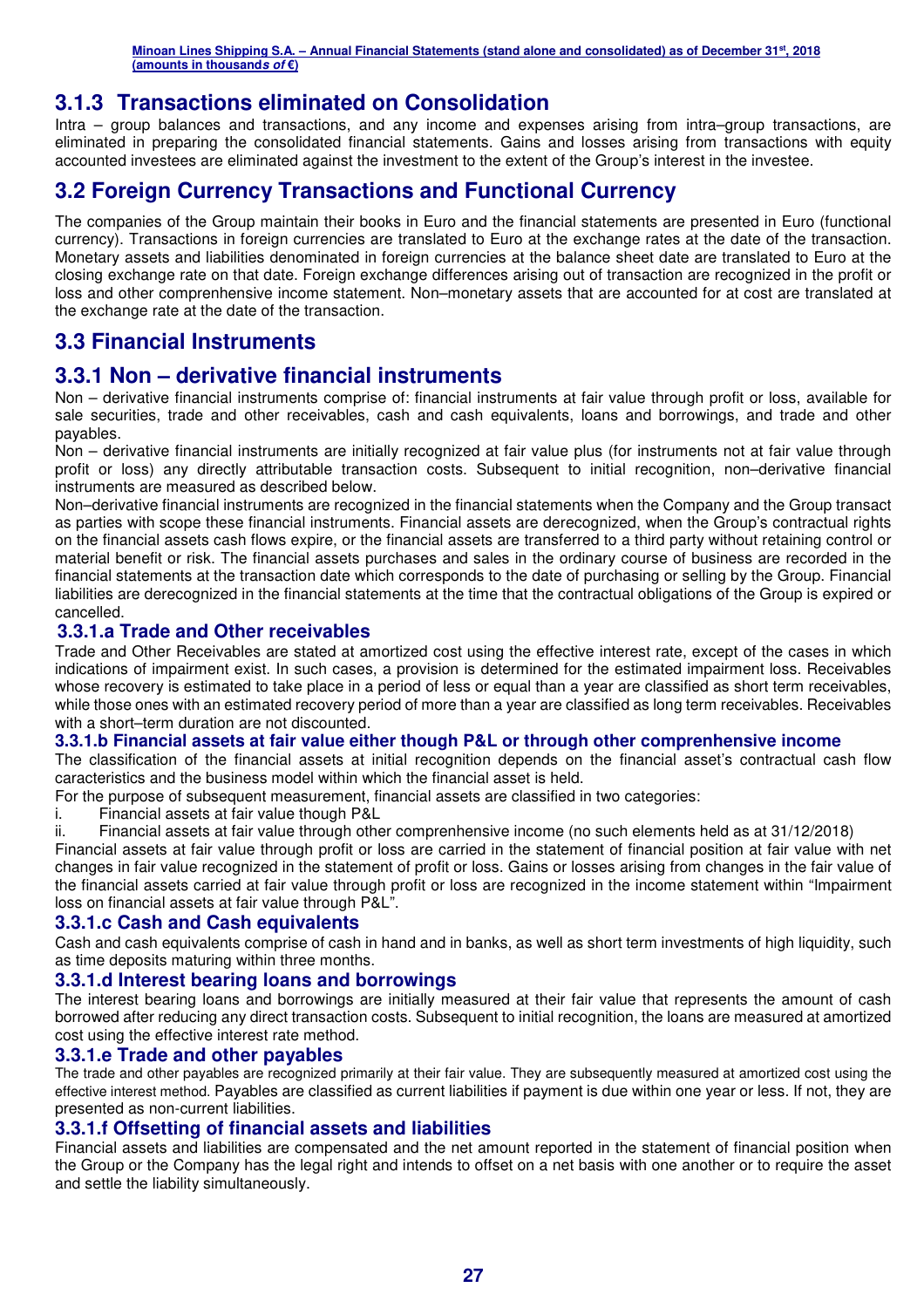### **3.4 Share capital**

Ordinary shares are classified as equity. Costs directly attributable to the issuance of ordinary shares are recognized as a deduction from share premium.

### **3.5 Tangible and intangible assets**

Items of property, plant and equipment are stated at cost less accumulated depreciation and impairment losses. Cost includes expenditure that is directly attributable to the acquisition of the asset. The carrying amount of the above items is increased by the subsequent expenditures incurred only if there is probability that the future economic benefits embodied within these expenditures will flow to the Group companies and its cost can be measured reliably. All other costs are recognized in the income statement.

Borrowing costs directly attributable to the acquisition or construction of property, for assets that are necessarily required for a substantial period of time to get ready for use are capitalized as part of the cost of ownership of the asset till the time that the assets are substantially ready for use or sale, comes.All other costs are recognized in the profit or loss as incurred. The net result from the assets disposal is determined by comparing the net sale proceeds reduced with the carrying value of the asset and the gain or loss is recognized in the income statement as other operating income/expense.

Depreciation is recognized in the income statement on a straight–line basis over the estimated useful life of each asset. Land is not depreciated. The residual and useful lives of assets are reviewed on an annual basis.

The depreciation of the vessels is calculated on the cost less the residual value, estimated at 15% of the acquisition cost including any new additions while for the High Speed Catamarans (HSC) is estimated at 20%. Management's estimates that may have an effect in the future on the financial statements relate to the useful lives and the residual value of vessels. The useful lives and the residual value are based on historical data and assumptions that, at the present time, are considered reasonable. The aforementioned assumptions are not expected to change within the next 12 months. The estimated useful lives are as follows:

| Asset                            | Years                                                   |
|----------------------------------|---------------------------------------------------------|
| <b>Buildings</b>                 | 33                                                      |
| Vessels                          | 35 from the building year                               |
| <b>High Speed Catamarans</b>     | 25 from the building year                               |
| Vessels' spare parts             | 5                                                       |
| Vessels' equipment               | 4.16                                                    |
| <b>Drydockings</b>               | 4 (attributing in proportion to the period of validity) |
| <b>Transportation Means</b>      | 6.66                                                    |
| Furniture and relevant equipment | 6.66                                                    |
| <b>Computers and Software</b>    | 4.16                                                    |
| Mobile phones & tablets          | 2                                                       |
| Operational rights               | according to the period of validity                     |
|                                  |                                                         |

### **3.6 Investment property**

The Investment Property includes assets which are no longer self–own–used by the companies of the Group, is initially recognized and subsequently measured at cost, reduced by the relevant depreciation and increased by the subsequent additions. Depreciation is recorded in the income statement on a straight–line basis over the estimated useful lives of the property (33 years).

### **3.7 Leases**

Leases in terms of which the Company and the Group assume substantially all the risks and rewards of ownership are classified as finance leases. For the property, plant and equipment acquired through a finance lease, the relevant leased asset and liability are initially recognized at an amount equal to the fair value of leased asset or, if lower, the present value of the minimum lease payments that have been agreed to be paid to the lessor at the beginning of the lease. After the initial recognition the leased assets are depreciated over the shorter of the term of the lease agreement or the asset's useful life. The lease payments are apportioned between the finance charge and reduction of the outstanding liability for the duration of the lease agreement.

Other leases that do not fulfill the criteria of a finance lease, are operating leases and the leased assets are not recognized in the Company and Group's balance sheet. The lease payments to the lessor are recognized systematically in the income statement over the term of the lease agreement.

### **3.8 Inventories**

Inventories are stated at the lower of cost and net realisable value. The cost of inventories is based on the F.I.F.O. (First In First Out) method. Net realisable value is the estimated selling price in the ordinary course of business, less the selling expenses.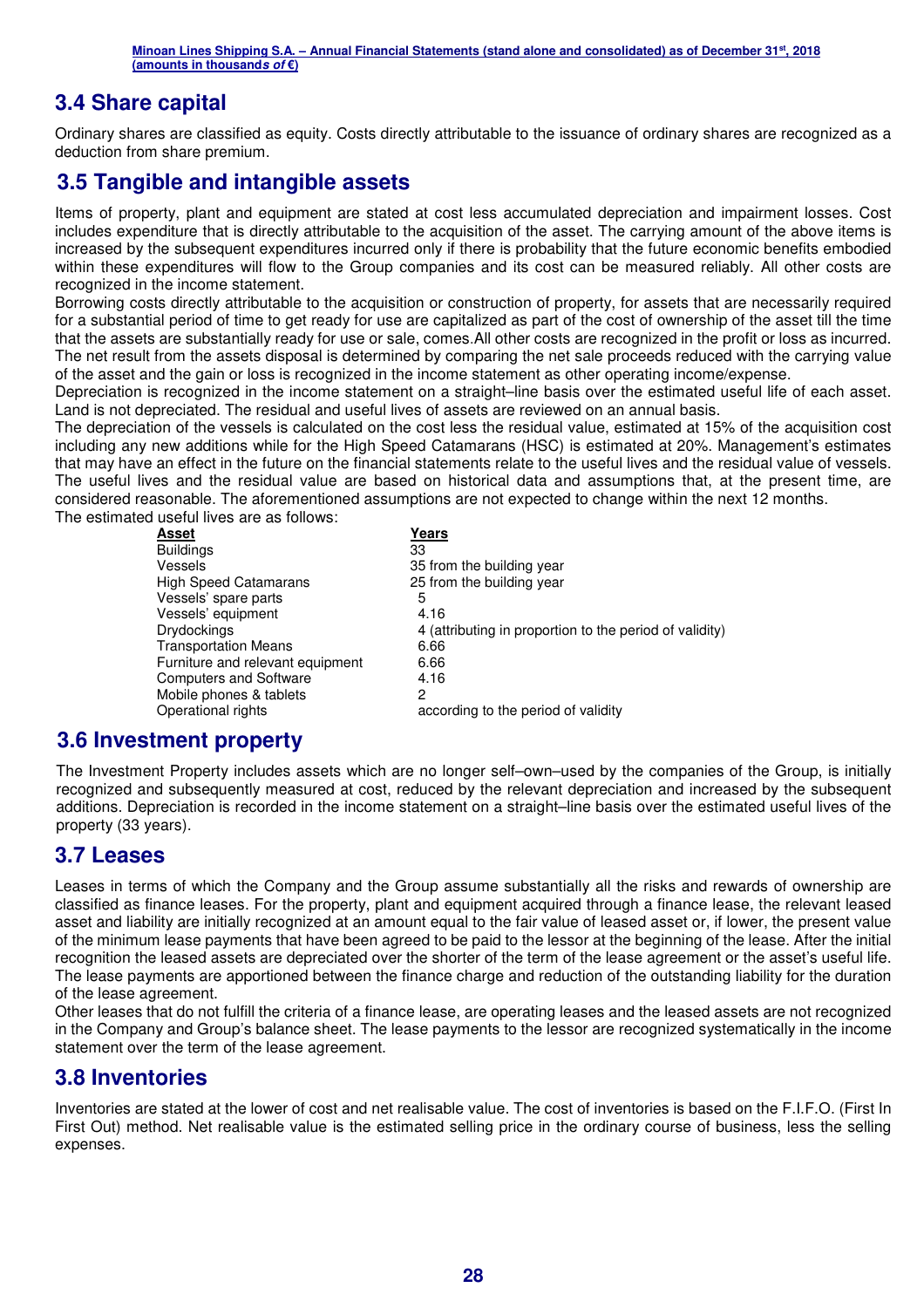### **3.9 Impairment**

### **3.9.1 Financial assets**

The Group assesses at each reporting date, based on all available data, to determine whether there is objective evidence of impairment of the value of one or a group of financial assets.

The Group recognizes a provision for impairment against expected credit losses on all financial assets that are not carried at fair value through profit or loss. Credit loss is the difference between the contractual cash flows and the expectected flows the Group assess to receive.

For trade receivables and any contingent assets, the Group applies the simplified approach to calculate the expected credit losses. The Group at each reporting date assess the financial instruments' credit risk variation. The Group derecognizes a financial asset when there are no reasonable expectations of recovering all or part of the cash flow of the asset.

### **3.9.2 Non – Financial assets**

The carrying amounts of non – financial assets, other than inventories, are reviewed at each reporting date to determine whether there is any indication that their carrying value is greater than their recoverable amount. The impairment loss of non–financial assets is recognized directly in the income statement.

The recoverable amount of an asset is the greater of its fair value (decreased by selling costs) and its value in use. In assessing value in use, the estimated future cash flows are discounted to their present value using a pre–tax discount rate that reflects current market assessments of the time value of money and the risks specific to the asset.

Impairment losses recognized in prior periods are assessed at each reporting date for any indications that the loss has decreased. An impairment loss is reversed if there has been a change in the estimates used to determine the recoverable amount. An impairment loss is reversed only to the extent that the asset's carrying amount does not exceed the carrying amount that would have been determined, net of depreciation, if no impairment loss had been recognized.

### **3.10 Non – Current assets held for sale**

Non–current assets that are expected to be recovered primarily through sale rather than through continuing use are classified as held for sale. These assets are measured at the lower of their carrying amount and fair value (decreased by selling costs). The Company during the end of current use does not possess such assets.

### **3.11 Dividends**

Dividends payable are recognized as a liability at the time they are approved by the General Shareholder's Meeting of the companies that are included in the consolidation.

### **3.12 Employee benefits**

### **3.12.1 Defined contribution plans**

A defined contribution plan relates to contributions by the Company to independent pension funds for retirement benefits of the employees for which an entity will have no legal or constructive obligation to pay further future amounts. Obligations for contributions to defined contribution pension plans are recognized as an employee benefit expense in profit or loss on an accrual basis.

### **3.12.2 Defined benefit plans**

A defined benefit plan is a pension plan that defines an amount of pension benefit that an employee will receive a lump sum payment on retirement. The liability recognized in respect of defined benefit pension plans is the present value of the future benefit that employees have earned in return for their service in the current and prior years. The calculation is determined by discounting the expected future cash flows at the weighted average yield of high quality European corporate bonds which have an expiration date approaching the time limits of the obligations of the Company and the Group. The defined benefit obligation is calculated annually based on actuarial valuation performed by independent actuaries using the projected unit credit method.

Actuarial profit or loss are recognized directly in other comprehensive income aggregates for the period in which they occur and not be transferred to the income statement in a subsequent period but are recognized directly in equity of the Company and the Group.

### **3.12.3 Termination benefits**

Termination benefits are payable when the employees leave prior to retirement. The Group recognizes these benefits when committed to either terminating the employment of current employees according to a detailed formal plan without possibility of withdrawal, or upon provision of these benefits as an incentive for voluntary redundancy. Termination benefits falling due 12 months after the balance sheet date are discounted. Upon termination of employment and in cases where there is inability in determining the number of employees that will make use of these benefits, there is no accounting recording made, however need to be disclosed as a contingent liability.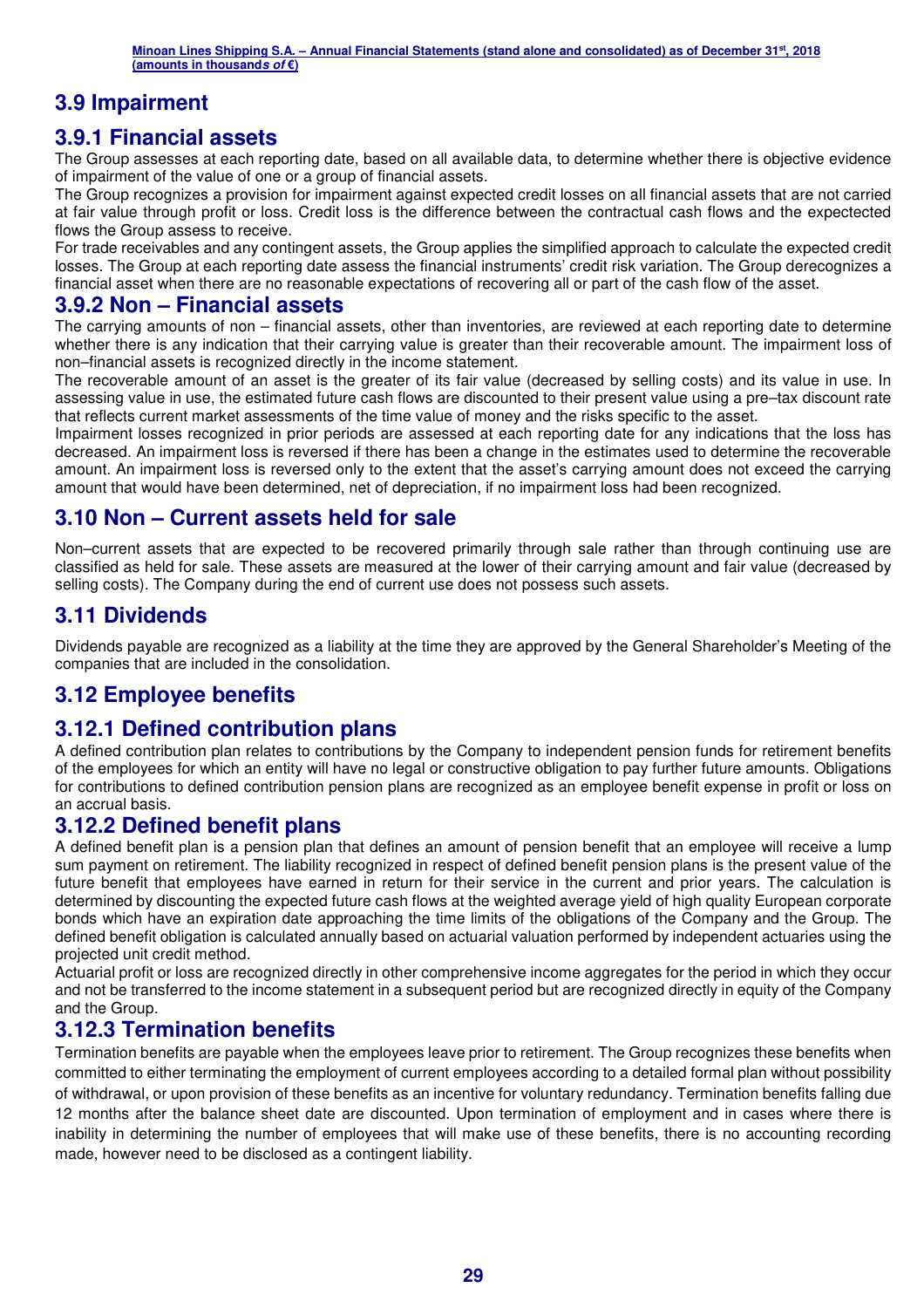### **3.12.4 Short–term benefits**

Short–term employee benefits are expensed as incurred.

### **3.13 Provisions**

A provision is recognized when the Company and the Group have a present contractual or legal obligation as a result of a past event and it is probable that an outflow will be required to settle the obligation and the amount can be reliably estimated. Provisions are recognized at a discounted base with the use of a pre–tax rate which reflects current market assessments of the time value of money and the risks associated with the liability. Provisions are determined by discounting the expected future cash flows at a rate that reflects current market assessments of the time value of money. At each reporting period, provisions are re–assessed.

### **3.14 Revenue**

The Revenues consist of the following:

### **3.14.1 Operating revenue (fares – chartering – agency services)**

Income from vessel's services (passengers, vehicles and truck fares) is recognized in the income statement when the trip is realized which coincides with the time the services are rendered.

The Company implements the customer loyalty program "Minoan Lines Bonus Club", according to which each member, from any service rendered by the Company, receives points that can be redeemed as free tickets. The allocation of fares from each sale, in actual and un–realized future services, is based on the fair value of the earned points and calculated by the estimated rate of redemption according to historical data. The fair value amount is recognized as deferred income and recorded in the income statement at the time the points are redeemed.Similarly, depending on the time of the service provided, are recognized in the income statement also the revenue from agency services.Income from chartering is recognized in the income statement on a straight line the chartering period.

### **3.14.2 Revenue from on – board sales**

Revenue from on–board sales (shops, bars and restaurant services) is recognized in the income statement at their fair value less discounts and returns, when the risks and rewards of ownership have been transferred to the buyer and the collection is reasonably assured.

### **3.14.3 Other income**

Other income is recognized in the income statement when the services have been rendered except for revenues from slot machines that are recognized in the income statement at the time that the money is collected. Additionally the income coming from dividends and profit from sale of securities is included.

### **3.14.4 Dividend income**

Dividend income is recognized as income at the date the dividends are approved by the General Shareholder's Meeting.

### **3.14.5 Government grants**

Government grants are recognized in the financial statements if there is reasonable assurance that they will be received and that the companies of the Group will comply with the conditions attaching to them. Grants that compensate the Company and the Group for expenses incurred are recognized as income in the income statement on a systematic basis in the same periods in which the expenses are incurred. Grants that compensate the Company and the Group for the acquisition cost of an asset are recognized in the income statement as deferred income on a systematic basis over the useful life of the asset.

### **3.15 Net Financial Results**

Net financial results, comprise of accrued interest expense on borrowings recognized in the income statement using the effective interest rate method, interest income on funds invested and foreign exchange gains and losses.

### **3.16 Income Tax**

Income tax on profits is calculated in accordance with the tax laws established at the date of the publishing of the balance sheet in the countries where the Group of companies are registered and is recognized as an expense in the period in which profits arise. Income tax comprises current and deferred taxes. Current tax is the expected tax payable on the taxable income for the year using tax rates enacted or substantially enacted at the balance sheet date, and any adjustment to tax payable in respect of previous years. Current tax is measured at the tax rates that are applicable to the taxable income of each financial year.

The Company is a shipping company that operates self–owned vessels under Greek flag. According to the article 72 par. 14 of the law 4172/2013, revenue from self–owned vessels operation are income tax exempted, and are subjected to a special fiscal regime related to the law 27/1975. The above exemption also applies to any dividend distribution. For revenues derived apart from the self–owned vessels' operation, (i.e.rental income, interest income, on board stores, agency services etc.), the provisions of the Law 27/1975 apply. In reference to the above, if a domestic or a foreign shipping company, which owns vessels under Greek, E.U. or Eurozone country's flag, operates additionally to other activities, the tax exemption on the net profits or dividends equals to the ratio of vessels' revenue to the total gross revenue of the Company. The tax rate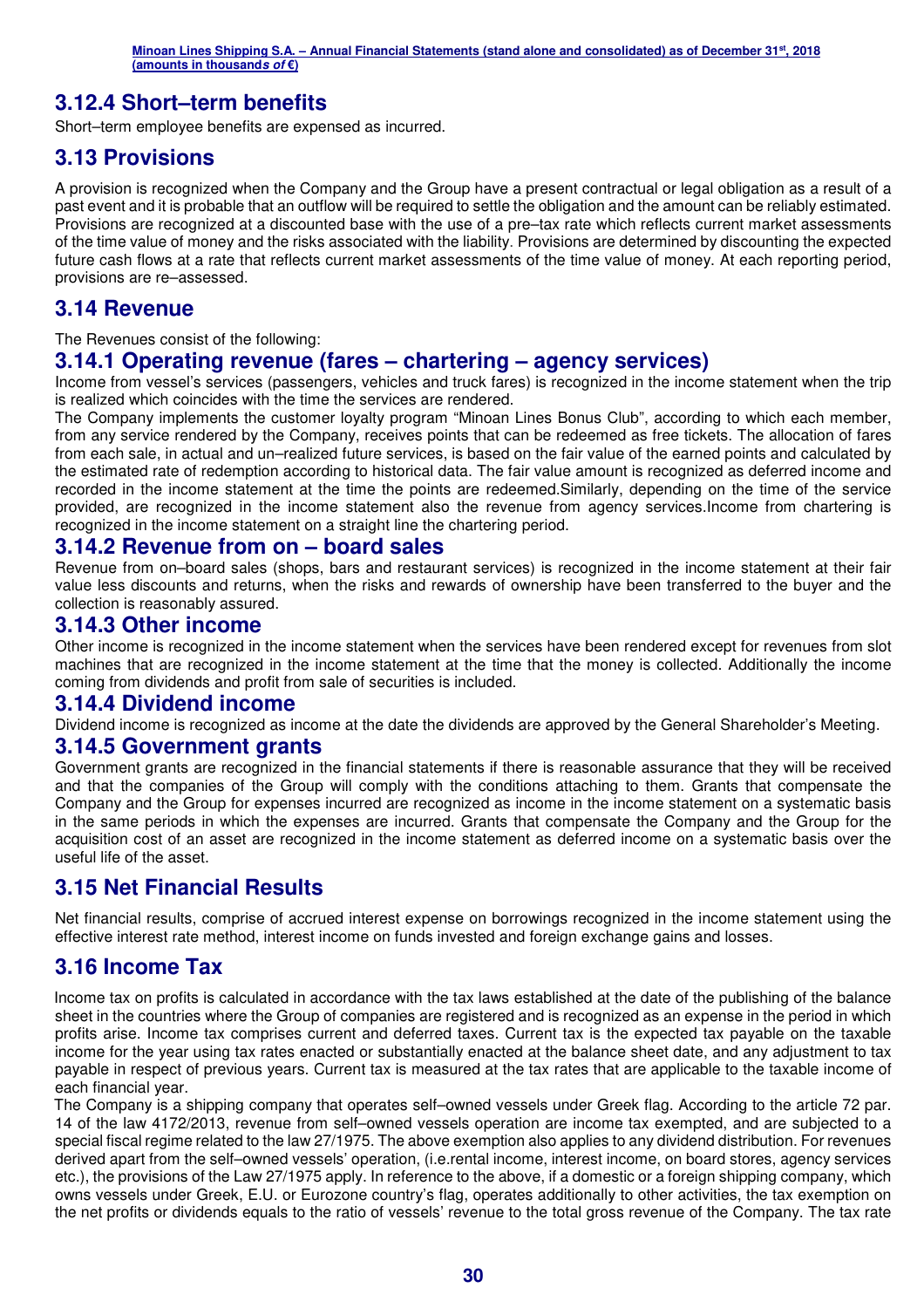that applies in the computation of the income tax expense for profits other than vessels' operation is 29% for the year 2018 being reduced from 2019 by 1% annually reaching on 2022, and thereafter, at 25% (art. 58 of the law 4172/2013). On the distribution of profits that derive from income other than vessels' operation, a 15% withholding tax is applied (art. 64 par. 1 of the law 4172/2013).

In addition to the above mentioned, according to the art. 48 and 63 of tax law 4172/2013, in any dividend distribution takes place between companies of a group, since January 2014 and then, not only applies an income tax exemption, but a withholding tax exemption too. For all these to be at force, it is absolutely necessary the Company to be involved in the company that distributes the dividend at least 10% for two consecutive years.

Deferred income tax is the expected future tax that will be paid or recovered from income or expenses occurred during the closing period and considered deferred taxable income or expenses (temporary differences). Deferred tax is calculated using the tax rates expected to be applied in the period of which the taxable income or expense will be recognized. Temporary differences arising from the initial recognition of assets or liabilities that affect neither accounting nor taxable profit are not accounted for. A deferred tax asset is recognized only to the extent that it is probable that future taxable profits will be available against which the corresponding temporary differences can be deducted. Due to the specific tax regime, no deferred taxes are recognized in the Company's financial statements.

### **3.17 Earnings per share**

The Group and the Company presents basic and diluted earnings per share (EPS). Basic EPS is calculated by dividing the profit or loss attributable to ordinary shareholders of the Company by the weighted average number of ordinary shares outstanding during the year. Diluted EPS is determined by adjusting the profit or loss attributable to ordinary shareholders and the weighted average number of ordinary shares outstanding for the effects of all dilute potential ordinary shares, which comprise convertible notes and share options granted to employees.

### **3.18 Operating Segments**

A segment of the operations of the Group is a distinguishable business component that comprises of specific features related to the nature of the business and the related business risks.

The Group operates its business mainly in the passenger ferry shipping industry and has been engaged in the agency service of vessels / routes as well as on–board sales (bars–restaurants, shops etc.) on vessels owned by the group of the overlying parent company.

The Management monitors the Group's operations based on the type of exploitation and allocates these operations as follows:

• Vessels' operations that include an analysis of all operations / activities associated with the Group's owned vessels.

• Other activities that include an analysis of all operations related to vessels / routes agency services and to on–board sales on vessels of the overlying parent company's group.

The financial results of these segments are periodically monitored by the Board of Directors. The results, the assets and the liabilities of each geographic segment disclosed include amounts that are attributed directly to each segment and those that can be reasonably allocated.

### **3.19 Change in accounting policies**

#### **a. IFRS 15 "Revenue from contracts with customers"**

IFRS 15 supersedes IAS 11 and IAS 18 and related Interpretations. It contains principles that an entity will apply to determine the measurement of revenue and timing of when it is recognized. The underlying principle is that an entity will recognize revenue to depict the transfer of goods or services to customers at an amount that the entity expects to be entitled to in exchange for those goods or services. The Company will adopt the standard using the modified retrospective approach which means that the cumulative impact of the adoption will be recognized in retained earnings as of 1 January 2018 and that comparatives will not be restated. The Company performed an assessment on its revenue streams based on the five steps prescribed in the standard in order to identify any impacted areas. Management has determined that contracts in general comprise of a single performance obligation and prices are fixed, based on stand-alone selling prices derived from price lists. Revenue is recognized at a point in time when the service is provided to the customer. Based on this assessment the Company concluded that this standard will have no significant effect on its Financial Statements. A contract liability is recognized when there is an obligation to transfer goods or services to a customer for which the Group or the Company has received consideration from the customer or there is an unconditional right to receive consideration before the Group or the Company transfers a good or a service. On the basis of these, the Group recognizes as contract liabilities the deferred income, which includes mainly the pre-sale of tickets and the cost of the customer loyalty program, as well as the advanced payments received from customers. The table below shows the financial position items affected by the adoption of IFRS 15

|                                         | The Group  |                    |          | <b>The Company</b> |                    |          |
|-----------------------------------------|------------|--------------------|----------|--------------------|--------------------|----------|
|                                         | 31/12/2017 | <b>Adiustments</b> | 1/1/2018 | 31/12/2017         | <b>Adiustments</b> | 1/1/2018 |
| Short-term contractual obligations      | -          | 2.989              | 2.989    |                    | 2.400              | 2.400    |
| Suppliers and other current liabilities | 4.821      | $-2.989$           | 11.832   | 14.228             | $-2.400$           | 11.828   |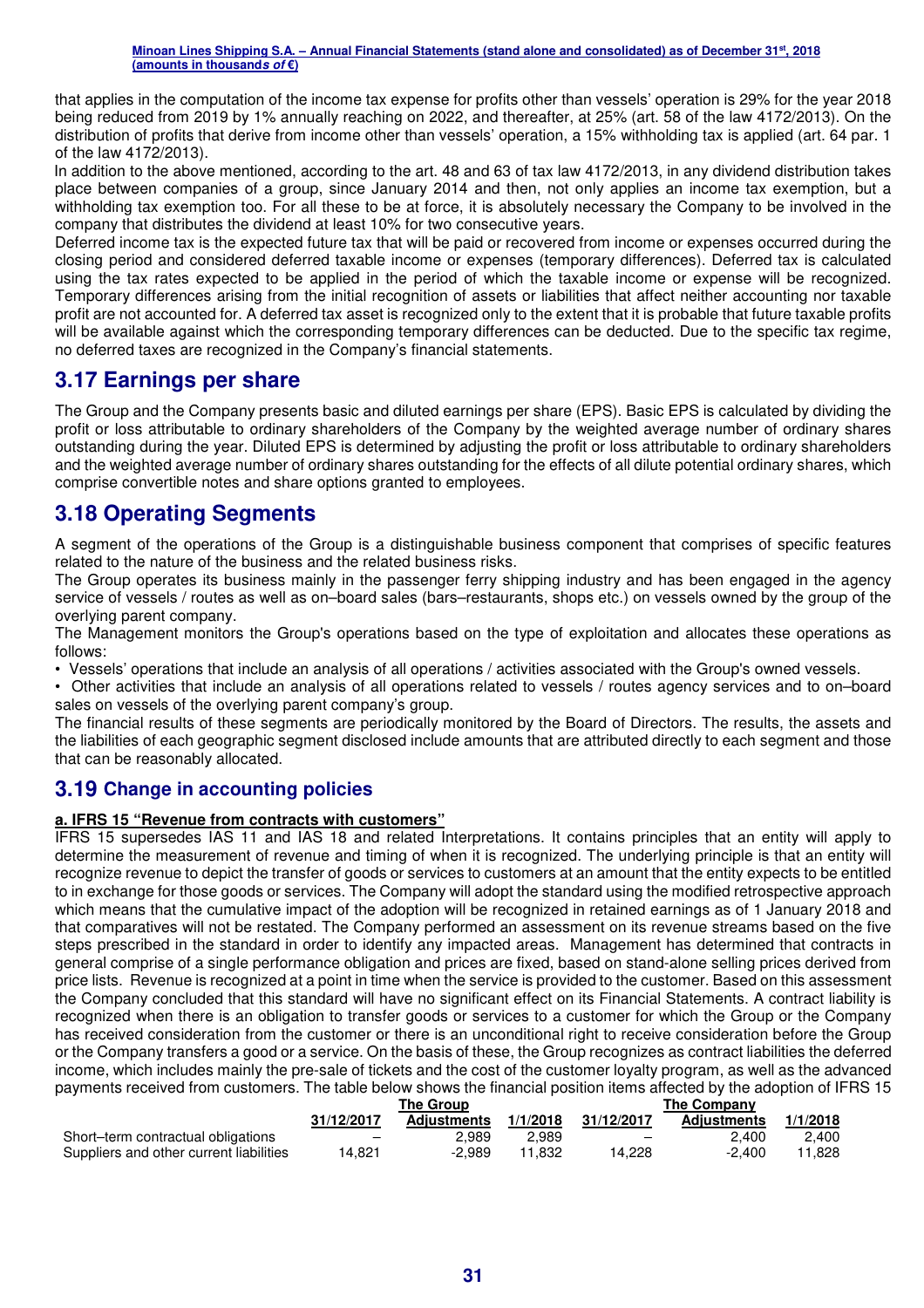#### **b. IFRS 9 "Financial Instruments"**

IFRS 9 replaces the guidance in IAS 39 which deals with the classification and measurement of financial assets and financial liabilities and it also includes an expected credit losses model that replaces the incurred loss impairment model used today. IFRS 9 establishes a more principles-based approach to hedge accounting and addresses inconsistencies and weaknesses in the current model in IAS 39. The Company adopted the new standard on 1 January 2018 and did not restate the comparative information. On 31/12/2017, the Group held equity instruments that have been classified under that time in force standard (IAS 39) as available for sale and were measured at fair value through other comprenhensive income. The effect on the Group's financial statements in relation to the applied until 31/12/2017 is presented in the below table. For trade receivables the Company applied the simplified approach to providing for expected credit losses, which requires the use of the lifetime expected loss provision for all trade receivables. As a result from the adoption of relevant standard,

there was an increase in the loss allowance resulting in a negative impact on its equity which reached the amount of  $\epsilon$  30. Finally, there was no impact on the classification and measurement of the Group's financial liabilities. The table below shows the financial position items affected by the adoption of the IFRS 9.

|                                                                          | The Group  |                    |          | The Company |                    |          |  |
|--------------------------------------------------------------------------|------------|--------------------|----------|-------------|--------------------|----------|--|
|                                                                          | 31/12/2017 | <b>Adjustments</b> | 1/1/2018 | 31/12/2017  | <b>Adjustments</b> | 1/1/2018 |  |
| Available for sale financial assets                                      | 83.414     | $-83.414$          |          | 83.414      | $-83.414$          |          |  |
| Financial assets at fair value through P&L                               | -          | 83.414             | 83.414   |             | 83.414             | 83.414   |  |
| Adjustments on trade receivables following<br>additional impairment loss | 13.002     | -30                | 12.972   | 19.587      | -30                | 19.557   |  |
| Retained Earnings adjustments                                            | 4.044      | -30                | 4.014    | $-5.857$    | -30                | $-5.887$ |  |

### **3.20 New standards, interpretations and amendments of existing standards**

Certain new standards, amendments to standards and interpretations have been issued that are mandatory for periods beginning during the current financial year and subsequent years. The Group is in the process of assessing the impact of the implementations of the IFRS amendments in the financial statements. In any such case, unless otherwise stated, the Group considers that the following amendments have no or insignificant effect to the annual financial statements.

#### **Standards and Interpretations effective for the current financial year**

#### **IFRS 9 "Financial Instruments"**

IFRS 9 replaces the guidance in IAS 39 which deals with the classification and measurement of financial assets and financial liabilities and it also includes an expected credit losses model that replaces the incurred loss impairment model that was applied under IAS 39. IFRS 9 establishes a more principles-based approach to hedge accounting and addresses inconsistencies and weaknesses in the previous model in IAS 39. The effect from applying the standard to the Group is described in note 3.19.

#### **IFRS 15 "Revenue from Contracts with Customers"**

IFRS 15 has been issued in May 2014. The objective of the standard is to provide a single, comprehensive revenue recognition model for all contracts with customers to improve comparability within industries, across industries, and across capital markets. It contains principles that an entity will apply to determine the measurement of revenue and timing of when it is recognized. The underlying principle is that an entity recognizes revenue to depict the transfer of goods or services to customers at an amount that the entity expects to be entitled to in exchange for those goods or services. The effect from applying the standard to the Group is described in note 3.19.

#### **IAS 40 (Amendments) "Transfers of Investment Property"**

The amendments clarified that to transfer to, or from, investment properties there must be a change in use. To conclude if a property has changed use there should be an assessment of whether the property meets the definition and the change must be supported by evidence.

#### **IFRIC 22 "Foreign currency transactions and advance consideration"**

The interpretation provides guidance on how to determine the date of the transaction when applying the standard on foreign currency transactions, IAS 21. The interpretation applies where an entity either pays or receives consideration in advance for foreign currency-denominated contracts.

#### **Annual Improvements to IFRS 2014 (2014 – 2016 Cycle)**

#### **IAS 28 "Investments in associates and Joint ventures"**

The amendments clarified that when venture capital organisations, mutual funds, unit trusts and similar entities use the election to measure their investments in associates or joint ventures at fair value through profit or loss (FVTPL), this election should be made separately for each associate or joint venture at initial recognition.

#### **Standards and Interpretations effective for subsequent periods**

#### **IFRS 9 (Amendments) "Prepayment Features with Negative Compensation"** (effective for annual periods beginning on or after 1 January 2019)

The amendments allow companies to measure particular prepayable financial assets with so-called negative compensation at amortized cost or at fair value through other comprehensive income if a specified condition is met—instead of at fair value through profit or loss.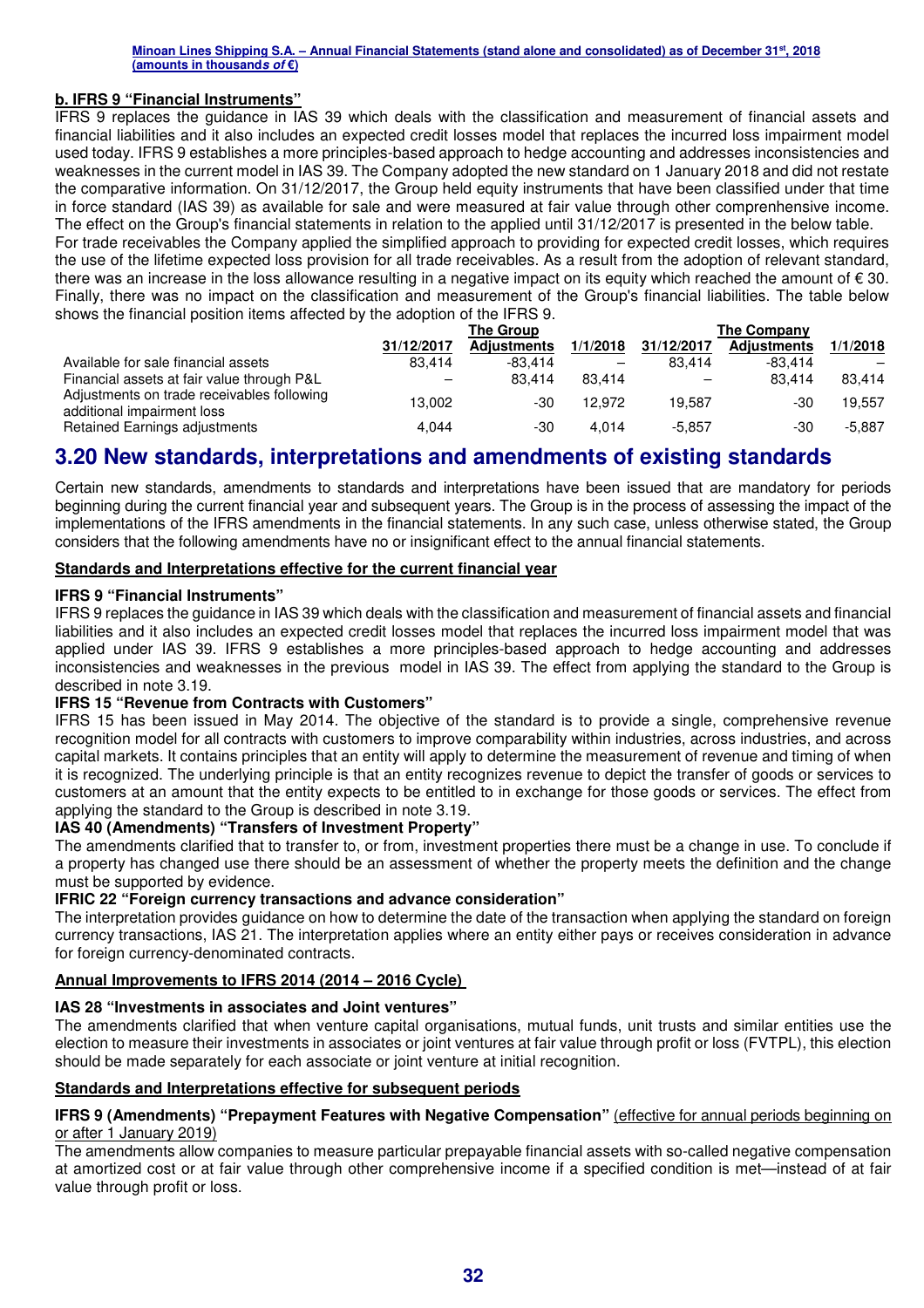#### **IFRS 16 "Leases"** (effective for annual periods beginning on or after 1 January 2019)

IFRS 16 has been issued in January 2016 and supersedes IAS 17. The objective of the standard is to ensure the lessees and lessors provide relevant information in a manner that faithfully represents those transactions. IFRS 16 introduces a single lessee accounting model and requires a lessee to recognise assets and liabilities for all leases with a term of more than 12 months, unless the underlying asset is of low value. IFRS 16 substantially carries forward the lessor accounting requirements in IAS 17. Accordingly, a lessor continues to classify its leases as operating leases or finance leases, and to account for those two types of leases differently. The Group will adopt the standard from the mandatory date of application (1/1/2019) following the simplified transition method without re-writing any comparative amounts. The Group will make use of the short - and low-value leases exemption. As of 1/1/2019 the Group mainly leases a minor number of private cars used to service its operations. The impact from these leases on its financial statements, following relevant assessment, is negligible.

**IAS 28 (Amendments) "Long term interests in associates and joint ventures"** (effective for annual periods beginning on or after 1 January 2019)

The amendments clarify that companies account for long-term interests in an associate or joint venture—to which the equity method is not applied—using IFRS 9. **The amendments have not yet been endorsed by the EU**.

**IFRIC 23 "Uncertainty over income tax treatments"** (effective for annual periods beginning on or after 1 January 2019) The interpretation explains how to recognise and measure deferred and current income tax assets and liabilities where there is uncertainty over a tax treatment. IFRIC 23 applies to all aspects of income tax accounting where there is such uncertainty, including taxable profit or loss, the tax bases of assets and liabilities, tax losses and credits and tax rates.

**IAS 19 (Amendments) "Plan amendment, curtailment or settlement"** (effective for annual periods beginning on or after 1 January 2019)

The amendments specify how companies determine pension expenses when changes to a defined benefit pension plan occur. **The amendments have not yet been endorsed by the EU**.

**IFRS 3 (Amendments) "Definition of a business"** (effective for annual periods beginning on or after 1 January 2020)

The amended definition emphasises that the output of a business is to provide goods and services to customers, whereas the previous definition focused on returns in the form of dividends, lower costs or other economic benefits to investors and others. **The amendments have not yet been endorsed by the EU**.

**IAS 1 and IAS 8 (Amendments) "Definition of a material"** (effective for annual periods beginning on or after 1 January 2020)

The amendments clarify the definition of material and how it should be applied by including in the definition guidance which until now was featured elsewhere in IFRS. In addition, the explanations accompanying the definition have been improved. Finally, the amendments ensure that the definition of material is consistent across all IFRS. **The amendments have not yet been endorsed by the EU**.

#### **Annual Improvements to IFRS (2015 – 2017 Cycle) (effective for annual periods beginning on or after 1 January 2019)**

The amendments set out below include changes to four IFRSs. **The amendments have not yet been endorsed by the EU**.

#### **IFRS 3 "Business combinations"**

The amendments clarify that a company remeasures its previously held interest in a joint operation when it obtains control of the business.

#### **IFRS 11 "Joint arrangements"**

The amendments clarify that a company does not remeasure its previously held interest in a joint operation when it obtains joint control of the business.

#### **IAS 12 "Income taxes"**

The amendments clarify that a company accounts for all income tax consequences of dividend payments in the same way. **IAS 23 "Borrowing costs"** 

The amendments clarify that a company treats as part of general borrowings any borrowing originally made to develop an asset when the asset is ready for its intended use or sale.

### **4. Revenue**

|                                                   | The Group  |            | The Company |            |
|---------------------------------------------------|------------|------------|-------------|------------|
| <b>Continuing operations</b>                      | 31/12/2018 | 31/12/2017 | 31/12/2018  | 31/12/2017 |
| Revenue from Vessel Operations (fares-chartering) | 57.864     | 48.173     | 54.452      | 37.817     |
| Revenue from restaurant - bars                    | 14.824     | 12.804     | 14.824      | 12.804     |
| Revenue from shops on board                       | 7.578      | 7.282      | 7.578       | 7.282      |
| Revenue from agency services                      | 11.471     | 11.200     | 11.470      | 11.200     |
| Totals                                            | 91.737     | 79.459     | 88.324      | 69.103     |

*Comparative amounts of the year 2017 (1/1–31/12/2017) have been reclassified so as to present a more accurate information*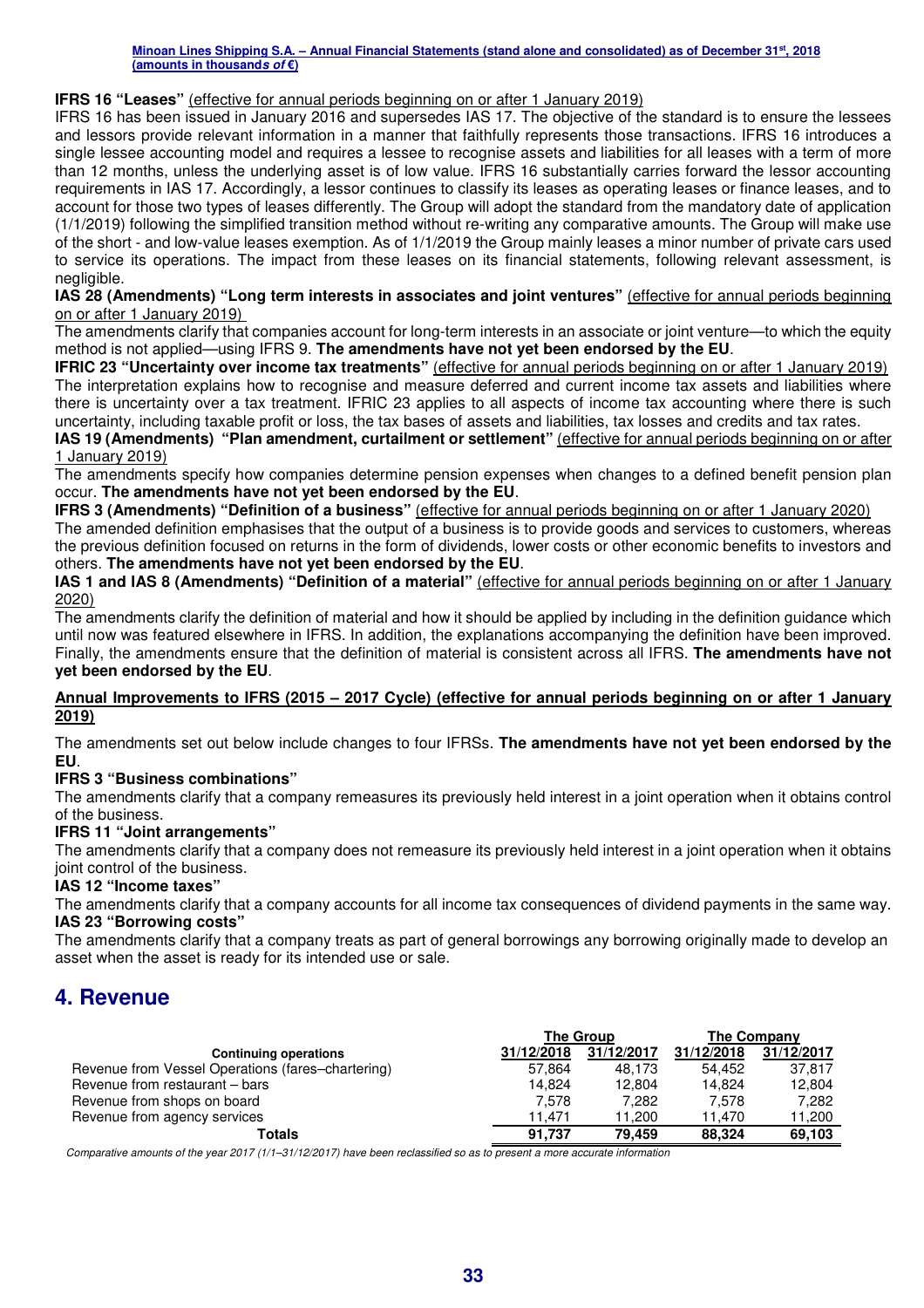## **5. Cost of sales**

|            |            | The Company      |            |
|------------|------------|------------------|------------|
| 31/12/2018 | 31/12/2017 | 31/12/2018       | 31/12/2017 |
| 13.944     | 9.732      | 13.944           | 9.732      |
| 24,032     | 10.862     | 23.462           | 10.862     |
| 3.523      | 1.440      | 2,323            | 1.440      |
| 8.027      | 6.996      | 8.027            | 6.996      |
| 13.970     | 12.587     | 13.970           | 12.574     |
| 12,809     | 13.692     | 11.491           | 8.164      |
| 76,305     | 55,309     | 73.217           | 49.768     |
|            |            | <b>The Group</b> |            |

### **6. Selling expenses**

|                                    | <b>The Group</b> |            | The Company |            |
|------------------------------------|------------------|------------|-------------|------------|
| <b>Continuing operations</b>       | 31/12/2018       | 31/12/2017 | 31/12/2018  | 31/12/2017 |
| Payroll cost                       | 4.741            | 4.805      | 4.741       | 4,805      |
| Commissions paid                   | 6,310            | 4.656      | 6,305       | 4,539      |
| Advertising and promotion expenses | 2,054            | 209. ا     | 2,054       | 1.209      |
| Various other expenses             | 593              | 502        | 593         | 502        |
| Depreciation                       | 92               | 82         | 92          | 82         |
| Totals                             | 13,790           | 11.254     | 13.785      | 11,137     |

# **7. Administrative expenses**

|                                 | <b>The Group</b> |            | The Company |            |
|---------------------------------|------------------|------------|-------------|------------|
| <b>Continuing operations</b>    | 31/12/2018       | 31/12/2017 | 31/12/2018  | 31/12/2017 |
| Payroll cost                    | 2,906            | 3,123      | 2,906       | 3,123      |
| Third parties fees and expenses | 2,214            | 1,624      | 2.202       | 1,610      |
| Various other expenses          | 2,688            | 1.137      | 2,635       | 1,116      |
| Depreciation                    | 422              | 414        | 422         | 414        |
| <b>Totals</b>                   | 8.230            | 6.298      | 8.165       | 6,263      |

# **8. Other operating income**

|                                                              | <b>The Group</b> |            | <b>The Company</b> |            |
|--------------------------------------------------------------|------------------|------------|--------------------|------------|
| <b>Continuing operations</b>                                 | 31/12/2018       | 31/12/2017 | 31/12/2018         | 31/12/2017 |
| Income from services rendered                                | 173              | 141        | 173                | 141        |
| Income from government grants                                | 66               | 67         | 66                 | 67         |
| Rental income                                                |                  |            |                    |            |
| Gain from sale of tangible assets (note 14)                  | 1.513            |            |                    |            |
| Reversal of provisions for contingent liabilities            |                  | 854        |                    | 854        |
| Income from reversal of impairment loss due to debt recovery | 143              | 91         | 143                | 91         |
| Other income                                                 | 513              |            | 513                |            |
| Totals                                                       | 2.427            | .168       | 914                | 1,168      |

# **9. Other operating expenses**

|                                                         |            | <b>The Group</b> |            | The Company |
|---------------------------------------------------------|------------|------------------|------------|-------------|
| <b>Continuing operations</b>                            | 31/12/2018 | 31/12/2017       | 31/12/2018 | 31/12/2017  |
| Impairment loss on trade receivables                    | 489        | .657             | 489        | 1.657       |
| Discount cost of long-term receivables at present value | 42         |                  | 42         |             |
| Various other expenses                                  | 185        | 165              | 181        | 165         |
| Totals                                                  | 716        | 822.ا            | 712        | 822. ا      |

# **10. Finance income**

|                                   | The Group  |            | The Company |            |
|-----------------------------------|------------|------------|-------------|------------|
| <b>Continuing operations</b>      | 31/12/2018 | 31/12/2017 | 31/12/2018  | 31/12/2017 |
| Income from time deposits         | 143        | 69         | 66          | 46         |
| Interest and other related income | 89         | 86         | 81          | 85         |
| Foreign exchange gains            |            | 36         |             | 36         |
| Totals                            | 243        | 191        | 158         | 167        |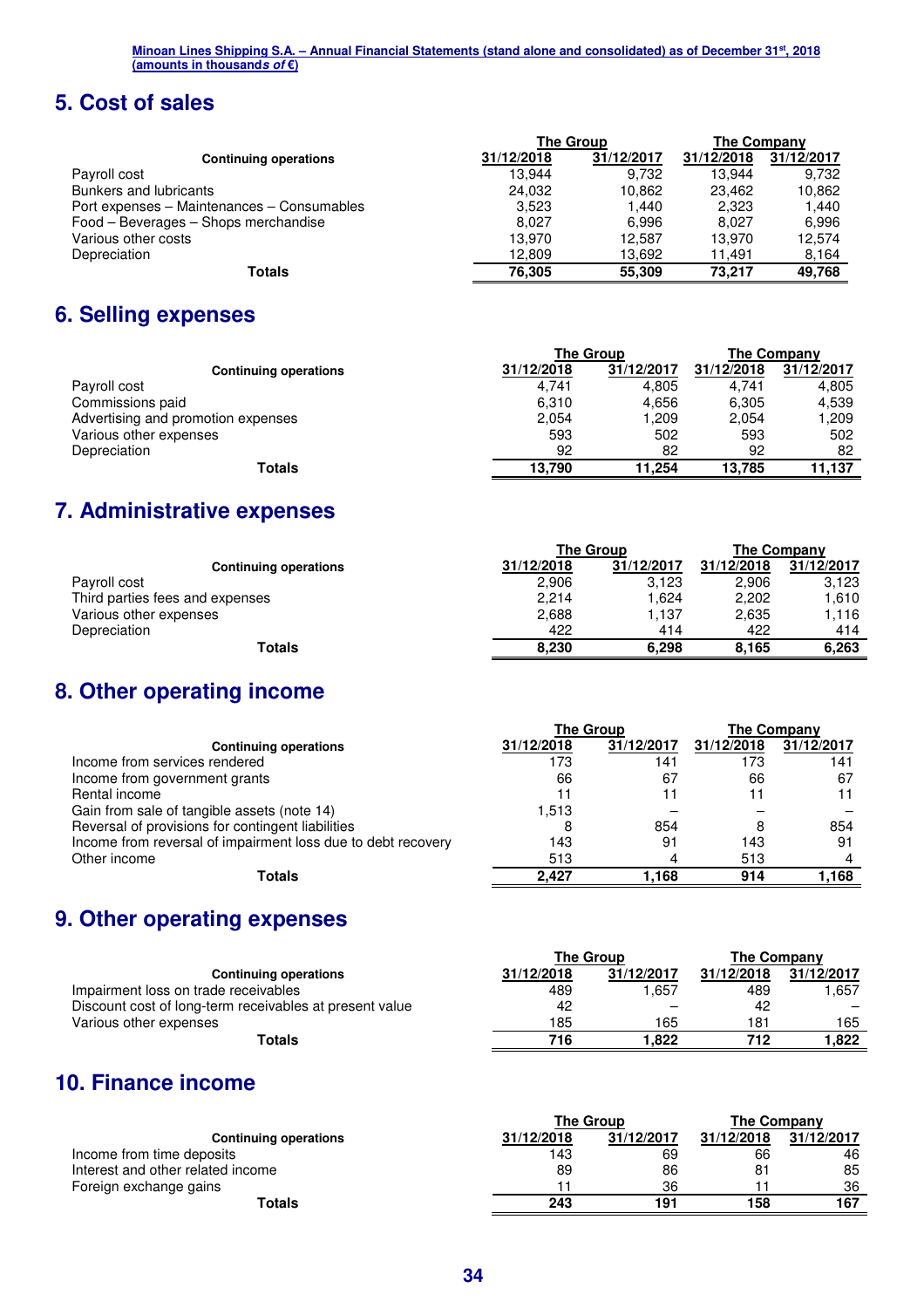### **11. Finance expenses**

|                                                                                 | <b>The Group</b> |            | The Company |            |
|---------------------------------------------------------------------------------|------------------|------------|-------------|------------|
| <b>Continuing operations</b>                                                    | 31/12/2018       | 31/12/2017 | 31/12/2018  | 31/12/2017 |
| Interest on bank overdraft and loans                                            | 420              | .299. ا    | 420         | .299       |
| Commissions-Bank charges and other expenses                                     | 126              | 82         | 126         | 82         |
| Commissions on Letters of Guarantee and Credit Cards                            | 259              | 243        | 259         | 243        |
| Foreign exchange losses                                                         | 35               | 11         | 35          |            |
| Amortization of deferred financing & waiver fees-expenses of loan<br>management | 311              | 161        | 311         | 161        |
| Totals                                                                          | 1.151            | 1.796      | 1.151       | 1.796      |

### **12. Personnel expenses**

The number of personnel employed at the end of the years ended 31/12/2018 and 31/12/2017 was 401 and 318, respectively.

|                                                | <b>The Group</b> |            | The Company |            |
|------------------------------------------------|------------------|------------|-------------|------------|
| <b>Continuing operations</b>                   | 31/12/2018       | 31/12/2017 | 31/12/2018  | 31/12/2017 |
| Salaries and wages                             | 18.342           | 14.675     | 18.342      | 14.675     |
| Social security contributions                  | 2,775            | 2,419      | 2,775       | 2,419      |
| Other personnel benefits                       | 286              | 268        | 286         | 268        |
| Employee Defined Benefit obligations (note 26) | 188              | 298        | 188         | 298        |
| Totals                                         | 21.591           | 17.660     | 21.591      | 17.660     |

### **13. Income Tax**

The current fiscal framework for the Company is described in note 3.16. Regarding the foreign Group Company, the tax rate applicable in the country that operates and for the purpose of its activity is 4.80%.

|                    |                              |            | <b>The Group</b> |            | The Company |  |  |
|--------------------|------------------------------|------------|------------------|------------|-------------|--|--|
|                    | <b>Continuing operations</b> | 31/12/2018 | 31/12/2017       | 31/12/2018 | 31/12/2017  |  |  |
| Income tax expense |                              | 152        | 246              |            |             |  |  |
| Deferred tax       |                              | 179<br>- 1 | -66              |            |             |  |  |
|                    | Totals                       | $-27$      | 180              |            | -           |  |  |

In the long–term liabilities of financial position is included amount of "Deferred tax liabilities" for the Group which at 31/12/2018 was € 0 while on 31/12/2017 amounted € 179. Due to the special tax regime there are no deferred taxes for Company (note 3.16).

### **14. Tangible and intangible assets**

|                                                                                       |       |                                        | The Group                          |                                                                          |                                                                                               |                                                       |               |
|---------------------------------------------------------------------------------------|-------|----------------------------------------|------------------------------------|--------------------------------------------------------------------------|-----------------------------------------------------------------------------------------------|-------------------------------------------------------|---------------|
|                                                                                       | Land  | <b>Buildings</b><br>Technical<br>works | <b>Transportation</b><br>equipment | Vessels-<br>Spare parts -<br>Drydockings-<br>Vessels' other<br>equipment | Furniture -<br>Computers-<br><b>Other</b><br>equipment -<br><b>Mobile phones</b><br>& tablets | Computer<br>Software-<br>Operational<br><u>rights</u> | <b>Totals</b> |
| Cost at 1/1/2017                                                                      | 2,110 | 6,297                                  | 8                                  | 452,284                                                                  | 3,503                                                                                         | 3,285                                                 | 467,487       |
| Acquisitions and additions<br>$1/1 - 31/12/2017$                                      |       | 23                                     |                                    | 1,131                                                                    | 151                                                                                           | 105                                                   | 1,410         |
| Less / (plus) : Disposals $-$ Transfers $-$<br>Write offs $1/1 - 31/12/2017$          |       |                                        |                                    | $-1,524$                                                                 | 70                                                                                            |                                                       | $-1,454$      |
| Costs at 31/12/2017                                                                   | 2,110 | 6,320                                  | 8                                  | 454,939                                                                  | 3,584                                                                                         | 3,390                                                 | 470,351       |
| Cost at 1/1/2018<br>Acquisitions and additions                                        | 2,110 | 6,320                                  | 8                                  | 454,939                                                                  | 3,584                                                                                         | 3,390                                                 | 470,351       |
| $1/1 - 31/12/2018$                                                                    |       |                                        |                                    | 31,112                                                                   | 504                                                                                           | 4,861                                                 | 36,477        |
| Less: Disposals - Transfers - Write<br>offs $1/1 - 31/12/2018$                        |       |                                        |                                    | 106,916                                                                  | 42                                                                                            |                                                       | 106,958       |
| Costs at 31/12/2018                                                                   | 2,110 | 6,320                                  | 8                                  | 379,135                                                                  | 4,046                                                                                         | 8,251                                                 | 399,870       |
| <b>Accumulated Depreciation at</b><br>1/1/2017                                        |       | 3,119                                  | 8                                  | 154,684                                                                  | 3,083                                                                                         | 3,180                                                 | 164,074       |
| Depreciation for the year<br>$1/1 - 31/12/2017$                                       |       | 257                                    |                                    | 13,660                                                                   | 160                                                                                           | 72                                                    | 14,149        |
| Less: Disposed / Transferred assets<br>accumulated depreciation<br>$1/1 - 31/12/2017$ |       |                                        |                                    | 6                                                                        | 71                                                                                            |                                                       | 77            |
| <b>Accumulated Depreciation at</b><br>31/12/2017                                      |       | 3,376                                  | 8                                  | 168,338                                                                  | 3,172                                                                                         | 3,252                                                 | 178,146       |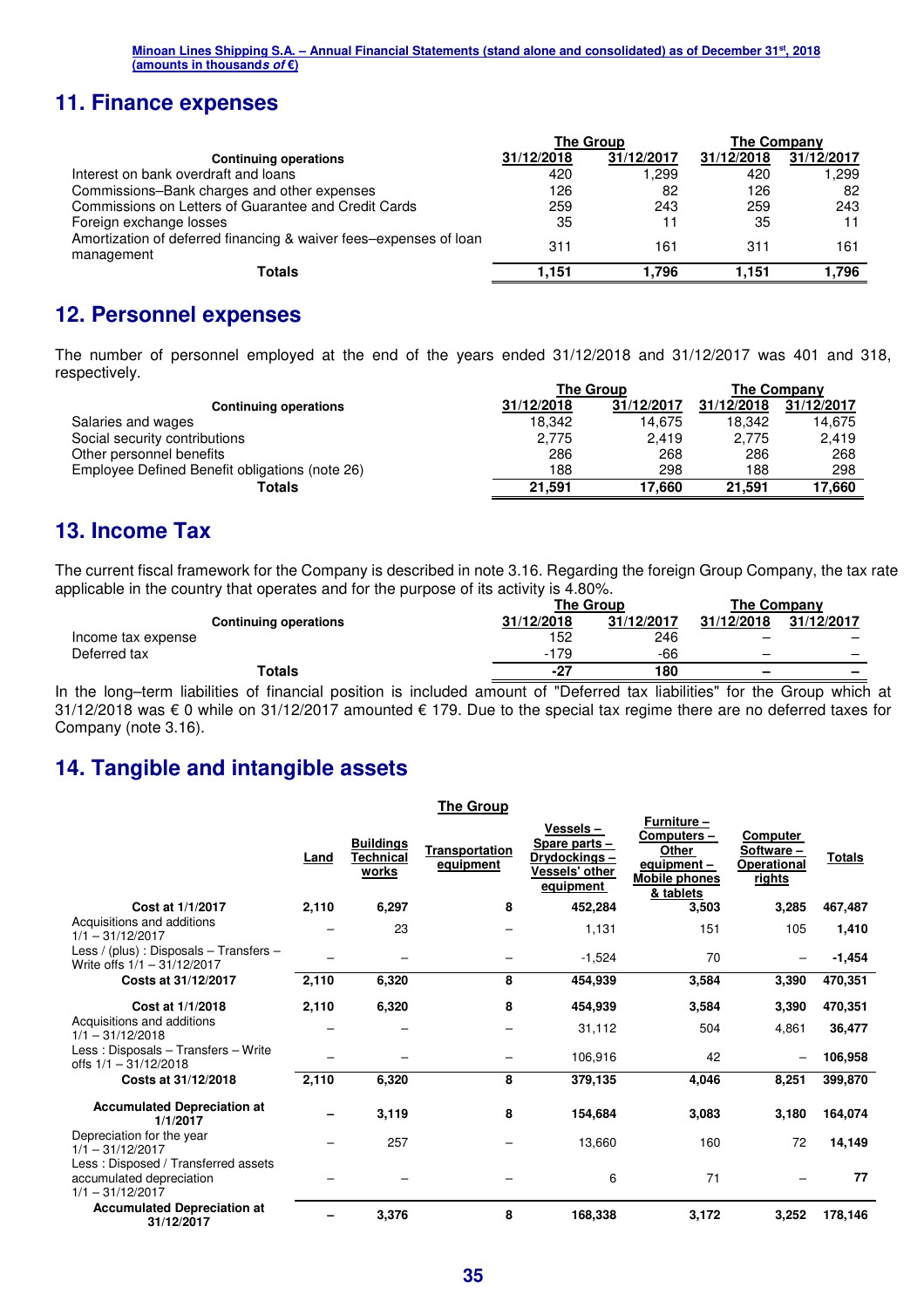| <b>Accumulated Depreciation at</b><br>1/1/2018                                        | -     | 3.376 | 8 | 168,338 | 3.172 | 3.252                    | 178,146 |
|---------------------------------------------------------------------------------------|-------|-------|---|---------|-------|--------------------------|---------|
| Depreciation for the year<br>$1/1 - 31/12/2018$                                       |       | 257   |   | 11.889  | 195   | 941                      | 13,282  |
| Less: Disposed / Transferred assets<br>accumulated depreciation<br>$1/1 - 31/12/2018$ |       |       | - | 38.431  | 40    | $\overline{\phantom{0}}$ | 38,471  |
| <b>Accumulated Depreciation at</b><br>31/12/2018                                      |       | 3,633 | 8 | 141,796 | 3,327 | 4.193                    | 152,957 |
| Net book value at:                                                                    |       |       |   |         |       |                          |         |
| 1/1/2017                                                                              | 2.110 | 3.178 | - | 297,600 | 420   | 105                      | 303.413 |
| 31/12/2017                                                                            | 2.110 | 2.944 | - | 286.601 | 412   | 138                      | 292.205 |
| 31/12/2018                                                                            | 2.110 | 2,687 | - | 237,339 | 719   | 4.058                    | 246.913 |

On 8/3/2018, the Company's subsidiary Minoan Italia S.p.A. concluded the sale of the vessel M/V Cruise Bonaria to Grimaldi Euromed S.p.A., to which the vessel had been chartered since January 2018. The net procceds for the sale amounted to  $\epsilon$ 70,000. The consolidated gain from the above sale reached € 1,513 million and included in the "Other operating income" (note 8).

|                                                                                                 |                          |                                        | <b>The Company</b>          |                                                                           |                                                                                       |                                                |                               |
|-------------------------------------------------------------------------------------------------|--------------------------|----------------------------------------|-----------------------------|---------------------------------------------------------------------------|---------------------------------------------------------------------------------------|------------------------------------------------|-------------------------------|
|                                                                                                 | Land                     | <b>Buildings</b><br>Technical<br>works | Transportation<br>equipment | Vessels –<br>Spare parts -<br>Drydockings-<br>Vessels' other<br>equipment | Furniture-<br>Computers-<br>Other<br>equipment -<br><b>Mobile phones</b><br>& tablets | Computer<br>Software-<br>Operational<br>rights | <b>Totals</b>                 |
| Cost at 1/1/2017                                                                                | 2,110                    | 6,297                                  | 8                           | 238,563                                                                   | 3,503                                                                                 | 3,285                                          | 253,766                       |
| Acquisitions and additions<br>$1/1 - 31/12/2017$                                                |                          | 23                                     |                             | 1,131                                                                     | 151                                                                                   | 105                                            | 1,410                         |
| Less / (plus) : Disposals / Transfers /<br>Write offs 1/1 - 31/12/2017                          | $\equiv$                 | $\overline{\phantom{m}}$               | $\equiv$                    | $-1,524$                                                                  | 70                                                                                    | $\overline{\phantom{0}}$                       | $-1,454$                      |
| Costs at 31/12/2017                                                                             | 2,110                    | 6,320                                  | 8                           | 241,218                                                                   | 3,584                                                                                 | 3,390                                          | 256,630                       |
| Cost at 1/1/2018                                                                                | 2,110                    | 6,320                                  | 8                           | 241,218                                                                   | 3,584                                                                                 | 3,390                                          | 256,630                       |
| Acquisitions and additions<br>$1/1 - 31/12/2018$                                                |                          |                                        |                             | 94,514                                                                    | 504                                                                                   | 4,861                                          | 99,879                        |
| Less / (plus): Disposals / Transfers /<br>Write offs 1/1 - 31/12/2018                           |                          |                                        |                             | $-4$                                                                      | 42                                                                                    |                                                | 38                            |
| Costs at 31/12/2018                                                                             | 2,110                    | 6,320                                  | 8                           | 335,736                                                                   | 4,046                                                                                 | 8,251                                          | 356,471                       |
| <b>Accumulated Depreciation at</b><br>1/1/2017                                                  | $\overline{\phantom{0}}$ | 3,119                                  | 8                           | 83,589                                                                    | 3,083                                                                                 | 3,180                                          | 92,979                        |
| Depreciation for the year<br>$1/1 - 31/12/2017$                                                 |                          | 257                                    |                             | 8,131                                                                     | 160                                                                                   | 72                                             | 8,620                         |
| Less: Disposed / Transferred assets<br>accumulated depreciation 1/1 -<br>31/12/2017             |                          |                                        |                             | 6                                                                         | 71                                                                                    |                                                | 77                            |
| <b>Accumulated Depreciation at</b><br>31/12/2017                                                |                          | 3,376                                  | 8                           | 91,714                                                                    | 3,172                                                                                 | 3,252                                          | 101,522                       |
| <b>Accumulated Depreciation at</b><br>1/1/2018                                                  |                          | 3,376                                  | 8                           | 91,714                                                                    | 3,172                                                                                 | 3,252                                          | 101,522                       |
| Depreciation for the year<br>$1/1 - 31/12/2018$                                                 |                          | 257                                    |                             | 10,570                                                                    | 195                                                                                   | 941                                            | 11,963                        |
| Less / (plus) : Disposed / Transferred<br>assets accumulated depreciation<br>$1/1 - 31/12/2018$ |                          |                                        |                             | $-2$                                                                      | 40                                                                                    |                                                | 38                            |
| <b>Accumulated Depreciation at</b><br>31/12/2018                                                | $\overline{\phantom{0}}$ | 3,633                                  | 8                           | 102,286                                                                   | 3,327                                                                                 | 4,193                                          | 113,447                       |
| Net book value at :<br>1/1/2017<br>31/12/2017<br>31/12/2018                                     | 2,110<br>2,110<br>2,110  | 3,178<br>2,944<br>2,687                |                             | 154,974<br>149,504<br>233,450                                             | 420<br>412<br>719                                                                     | 105<br>138<br>4,058                            | 160,787<br>155,108<br>243,024 |

In June 2018, completed the transfer of the vessel MYKONOS PALACE against € 65,000 to the Company by its subsidiary Minoan Italia S.p.A.

Information related to the purchase of the vessel SANTORINI PALACE and the acquired right of activation and noncompetition which are included in the categories "Vessels–Spare parts–Drydockings–Vessels' other equipment" and "Computer Software – Operational rights" are presented in note 17.

The fair value of the Croup's vessels on  $31/12/2018$ , as determined by independent appraisers, amounted to  $\epsilon$  241,000, while the fair value of the property is  $\epsilon$  7,173. Was examined whether there are any indications of impairment and no reason for impairment arisen. Information relating to mortgages and liens on assets is included in note 25.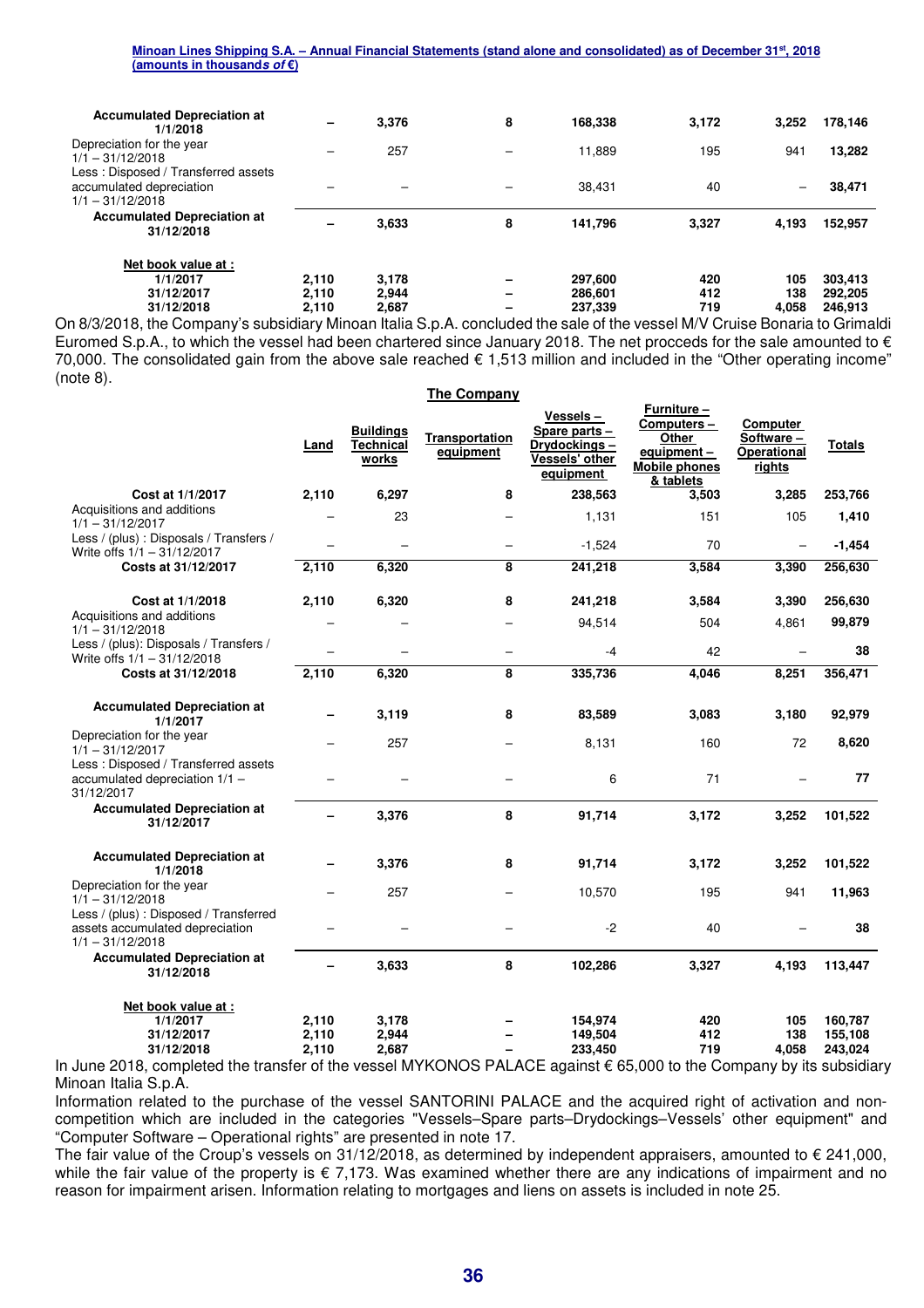The depreciation of property plant and equipment is recorded in the following captions of the statement of profit or loss and other comprehensive income:

|                              |            | The Group  | The Company |            |  |
|------------------------------|------------|------------|-------------|------------|--|
| <b>Continuing operations</b> | 31/12/2018 | 31/12/2017 | 31/12/2018  | 31/12/2017 |  |
| Cost of sales                | 12.809     | 13.692     | 11.491      | 8,164      |  |
| Administrative expenses      | 92         | 82         | 92          | 82         |  |
| Selling expenses             | 381        | 373        | 381         | 373        |  |
| Totals                       | 13,282     | 14.147     | 11.964      | 8,619      |  |

### **15. Investment Property**

The movement of the above caption is presented on the table below:

|                                              |      | The Group        |        |      | <b>The Company</b> |        |
|----------------------------------------------|------|------------------|--------|------|--------------------|--------|
|                                              | Land | <b>Buildings</b> | Totals | Land | <b>Buildings</b>   | Totals |
| Cost at 1/1/2017                             | 557  | 1.195            | 1.752  | 557  | 1.195              | 1.752  |
|                                              |      |                  |        |      |                    |        |
| Costs at 31/12/2017                          | 557  | 1.195            | 1.752  | 557  | 1.195              | 1.752  |
|                                              |      |                  |        |      |                    |        |
| Cost at 1/1/2018                             | 557  | 1.195            | 1.752  | 557  | 1.195              | 1.752  |
|                                              |      |                  |        |      |                    |        |
| Costs at 31/12/2018                          | 557  | 1.195            | 1.752  | 557  | 1.195              | 1.752  |
|                                              |      |                  |        |      |                    |        |
| Accumulated Depreciation at 1/1/2017         |      | 535              | 535    |      | 535                | 535    |
| Depreciation for the year $1/1 - 31/12/2017$ |      | 41               | 41     |      | 41                 | 41     |
| <b>Accumulated Depreciation at</b>           |      | 576              | 576    |      | 576                | 576    |
| 31/12/2017                                   |      |                  |        |      |                    |        |
|                                              |      |                  |        |      |                    |        |
| Accumulated Depreciation at 1/1/2018         |      | 576              | 576    |      | 576                | 576    |
| Depreciation for the year $1/1 - 31/12/2018$ |      | 41               | 41     |      | 41                 | 41     |
| <b>Accumulated Depreciation at</b>           |      | 617              | 617    |      | 617                | 617    |
| 31/12/2018                                   |      |                  |        |      |                    |        |
|                                              |      |                  |        |      |                    |        |
| Net book value at :                          |      |                  |        |      |                    |        |
| 1/1/2017                                     | 557  | 660              | 1.217  | 557  | 660                | 1.217  |
| 31/12/2017                                   | 557  | 619              | 1.176  | 557  | 619                | 1.176  |
| 31/12/2018                                   | 557  | 578              | 1.135  | 557  | 578                | 1.135  |

The property's fair value at 31/12/2018 as determined by independent appraisers is € 1,198 while there was no reason for any impairment of the property. On the mentioned property, to secure Company's obligations, lien is recorded.

### **16. Investments in subsidiaries**

Investments in subsidiaries are as follows :

|                      | <b>Participation amount</b> |            |  |  |  |
|----------------------|-----------------------------|------------|--|--|--|
| company              | 31/12/2018                  | 31/12/2017 |  |  |  |
| Minoan Italia S.p.A. | 11.223                      | 125.643    |  |  |  |
| <b>Totals</b>        | 11,223                      | 125,643    |  |  |  |

Following the transfers of its vessels (note 14), decisions were taken through Extraordinary General Meetings by the 100% subsidiary Minoan Italia S.p.A. to reduce its share capital by a total amount of  $\epsilon$  114.420 and the return of this amount to the parent company. On 31/12/2018, both this reimbursement and the remaining on 31/12/2017 amount of the previous capital return decision ( $\epsilon$  6,600) were completed. The subsidiary has a satisfactory liquidity ( $\epsilon$  14,981) and is considering activities that can develop.

The amount of € 4,638 included in the Company's results in the category "Dividend income from participations" is dividend for the fiscal year 2017 received by the parent from the subsidiary Minoan Italia S.p.A. The decision was taken in the regular General Assembly of the company held in April 2018.

### **17. Financial assets at fair value though P&L**

The financial assets at fair value though P&L amounting € 87 on 31/12/2018 and € 83,414 on 31/12/2017 (note 3.19). The current period's amount refers to investments in stocks of two non-listed cooperative banks and one non-listed domestic company in which the Group holds negligible shares. The variation of € 83.307 is due to the completion of the agreement signed in October 2017 between the Company and ATTICA Holdings S.A. for the disposal of the 48.53% stake held by the Company in the non-listed company Hellenic Seaways Shipping S.A. On 26/10/2017, a framework agreement with ATTICA Holdings S.A. was executed in principle, in order to proceed with the transfer of all the shares it currently holds at the Hellenic Seaways Shipping S.A. as well as to the sale of 2 vessels. More specifically, this framework agreement includes the following individual and interrelated (en bloc) transactions: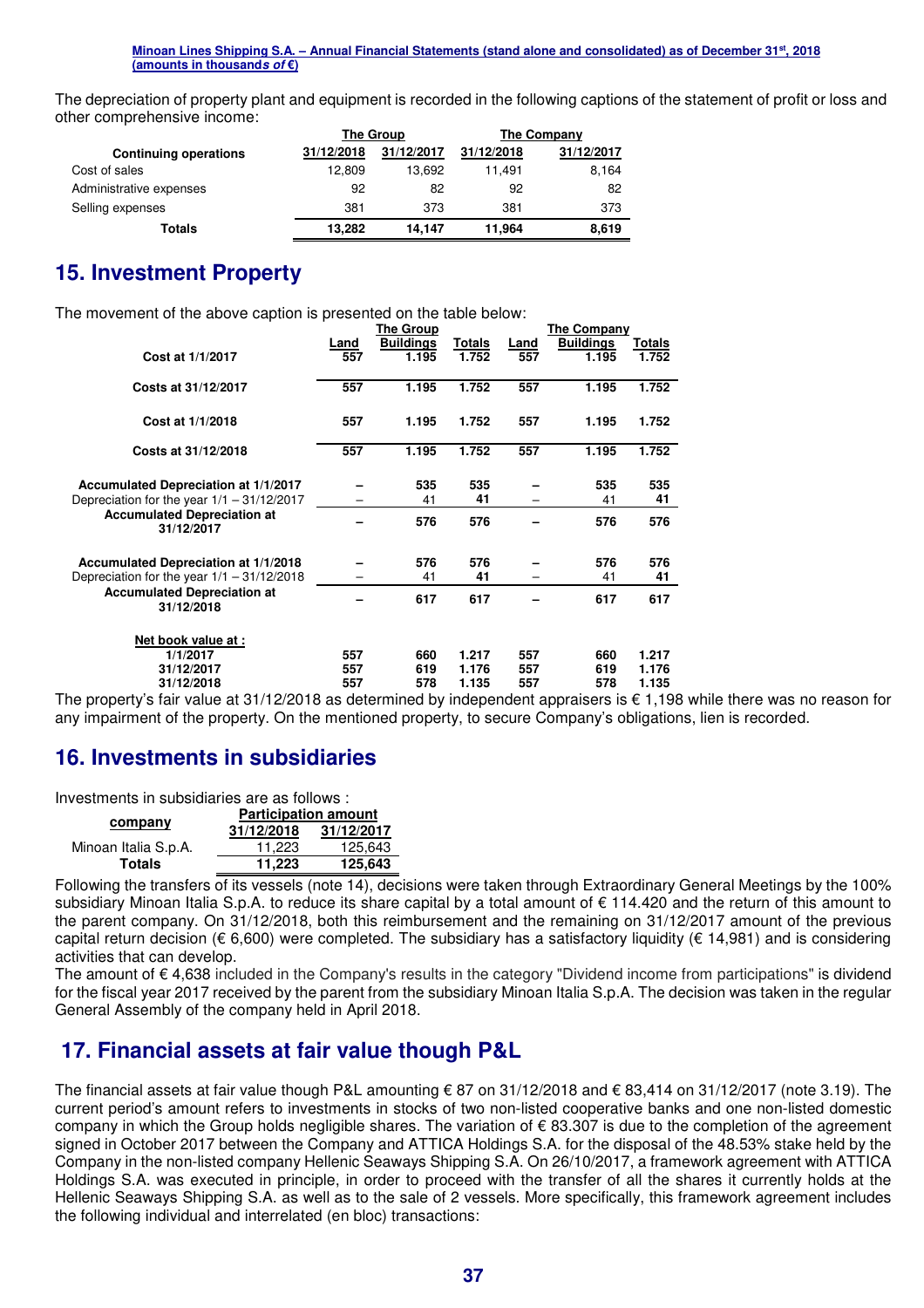• The sale to ATTICA Holdings S.A. of 37,667,504 shares of Hellenic Seaways Shipping S.A. which currently represent 48.53% of the paid up share capital, for a consideration to the amount of € 78,500. Along with this the Company acquires the right to operate on the "Heraklion-Cyclades" route with the simultaneous commitment of ATTICA Holdings S.A. not to operate its group on this route for a period of three years.

• The purchase of the vessel "HIGHSPEED 7", that is owned by Hellenic Seaways Shipping S.A., for a total purchasing price of € 25,000.

• The purchase by a company owned by the Grimaldi Group, the main shareholder of Minoan Lines SA, of the vessel "SUPERFAST XII" that is owned by ATTICA FERRIES MARITIME COMPANY, a 100% subsidiary of ATTICA Holdings S.A., for a total purchasing price of €74,500.

The agreement following the completion on securing of all the necessary approvals (Hellenic Competition Commission, corporate etc) and the acquisition of control of Hellenic Seaways Shipping S.A. by ATTICA Holdings S.A., finalized on11/6/2018.

The Company to assess the fair value of the acquired right of activation and non-competition has received a valuation study from an independent recognized valuator that was conducted in accordance with method accepted by IFRS (method of discounted free cash flow).

On the basis of the above, the Company derecognized its participation in Hellenic Seaways Shipping S.A and recognized in the tangible assets the acquisition of the vessel "HIGHSPEED 7" amounting to € 25,000 and as intangible asset the acquisition of the right of activation and non-competition amounting to  $\epsilon$  4,807 as determined by independent appraiser. The method used to estimate the right's value is the discounted free cash flows (D.C.F.) and the main factors taken into account are the revenue, the fuel cost and the discount rate. The right will be amortized on a straight-line basis over a threeyear period (note 14). As at 31/12/2018 the unamortized balance was € 3,920. Upon completion of all the above from the total transaction no profit or loss has been incurred for the Company and the Group.

Furthermore as at 31/12/2018 it was examined whether there are any indications of impairment for the remaining noncurrent financial assets and an impairment of € 20 was recognized.

### **18. Other long term assets–receivables**

In the other non–current assets, mainly included receivables of value € 30,845 which are expected to be collected in a period of over a year, have been transferred. For these receivables during the previous and the current fiscal years, the Company has respectively recorded provisions and adjustments to present value amounting to € 12,304. The respective amounts for 2017 were for the receivables € 25,817 and for the provisions – adjustments to present value € 12,578. The variation is mainly due to a contractual receivable of the Group.

### **19. Inventories**

|             |            | <b>The Group</b> | <b>The Company</b> |            |  |
|-------------|------------|------------------|--------------------|------------|--|
|             | 31/12/2018 | 31/12/2017       | 31/12/2018         | 31/12/2017 |  |
| Merchandise | 1.638      | 1.910            | 1.638              | 1.910      |  |
| Consumables | 930        | 566              | 930                | 566        |  |
| Totals      | 2.568      | 2.476            | 2,568              | 2.476      |  |

### **20. Trade and Other receivables–Other current assets**

|                                       | <b>Trade and Other Receivables</b> |                          |             |            |  |  |  |  |
|---------------------------------------|------------------------------------|--------------------------|-------------|------------|--|--|--|--|
|                                       |                                    | The Group<br>The Company |             |            |  |  |  |  |
|                                       | 31/12/2018                         | 31/12/2017               | 31/12/2018  | 31/12/2017 |  |  |  |  |
| Customers - Cheques Receivable        | 10,766                             | 11.994                   | 10,766      | 11,994     |  |  |  |  |
| Trade receivables due from affiliates |                                    |                          |             | 6,600      |  |  |  |  |
| <b>Other Receivables</b>              | 1,725                              | 1,008                    | 1,321       | 993        |  |  |  |  |
| <b>Totals</b>                         | 12,491                             | 13,002                   | 12,087      | 19,587     |  |  |  |  |
|                                       | <b>Other current assets</b>        |                          |             |            |  |  |  |  |
|                                       |                                    | <b>The Group</b>         | The Company |            |  |  |  |  |
|                                       | 31/12/2018                         | 31/12/2017               | 31/12/2018  | 31/12/2017 |  |  |  |  |
| <b>Prepaid Expenses</b>               | 409                                | 265                      | 409         | 265        |  |  |  |  |
|                                       |                                    |                          |             |            |  |  |  |  |
| Accrued Income                        | 411                                | 305                      | 411         | 241        |  |  |  |  |

The Company and the Group's exposure to credit risks, as well as the impairment losses related to trade and other receivables are analyzed in note 29.3.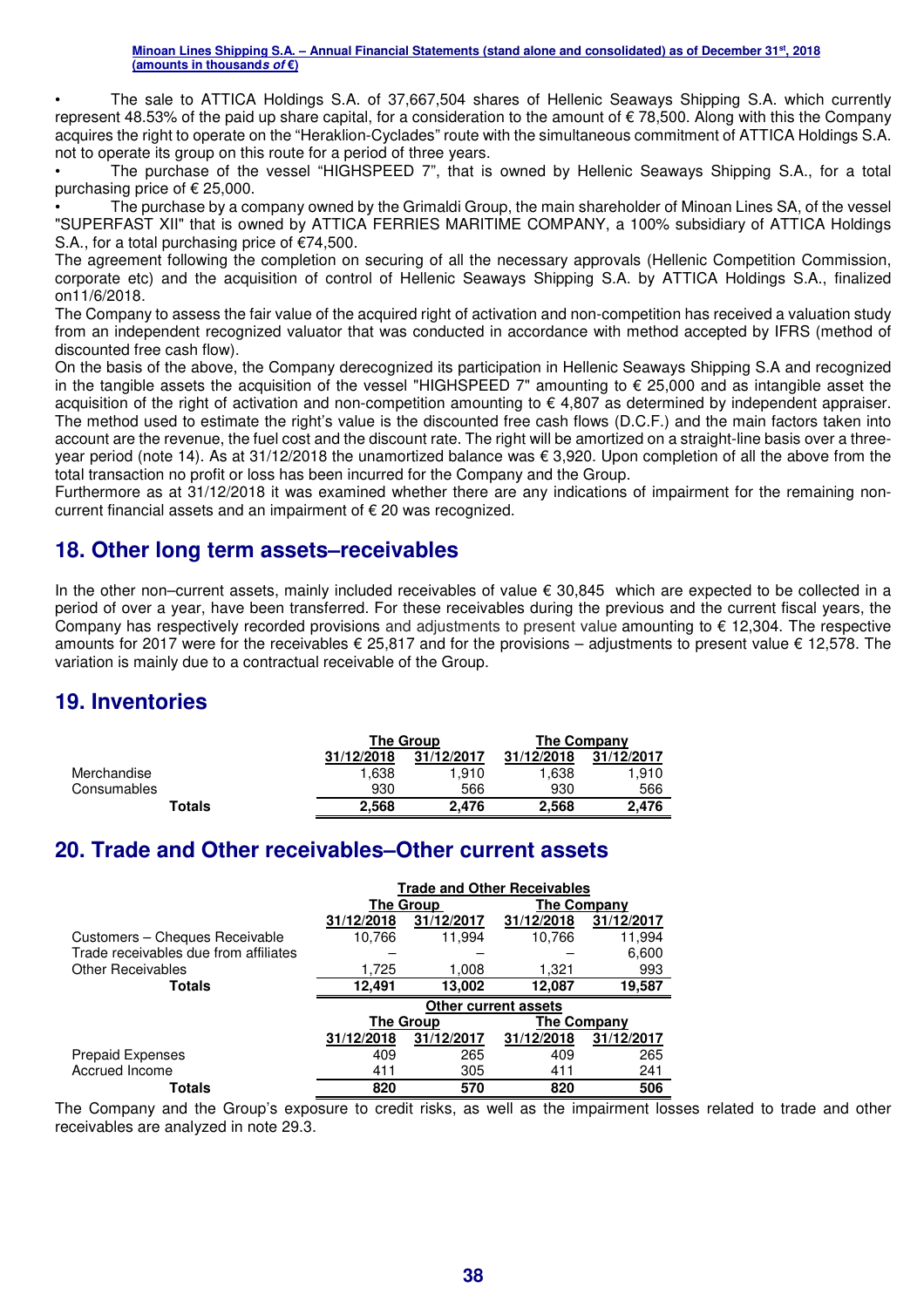# **21. Cash and Cash equivalents**

|                                 |            | The Group  | The Company |            |  |
|---------------------------------|------------|------------|-------------|------------|--|
|                                 | 31/12/2018 | 31/12/2017 | 31/12/2018  | 31/12/2017 |  |
| Cash on hand                    | 229        | 286        | 229         | 286        |  |
| Cash in banks and time deposits | 23.936     | 33.553     | 8.955       | 27,103     |  |
| Totals                          | 24.165     | 33.839     | 9.184       | 27,389     |  |

*Comparative amounts of the year 2017 (1/1–31/12/2017) have been reclassified as to present a more accurate information* 

Deposits are located mainly in banks with high credit rating index.

### **22. Share capital**

(The amounts of note 22 are presented in  $\epsilon$ )

The share capital of the Company is divided into 106,980,050 ordinary shares with a nominal value of  $\epsilon$  2.25 each. The equity holders of ordinary shares receive dividend when it is approved for distribution by the General Shareholders'

Meeting. Every ordinary share carries one voting right at the General Shareholders' Meetings.

The weighted average number of shares on 31/12/2018 and on 31/12/2017 was 106,980,050.

Both the Company and its subsidiary did not held own shares during the year.

On 1/11/2018 was taken the decision by the Extraordinary General Assembly of the Company for the delisting of the Company's shares from the Athens Stock Exchange and the submission of a relevant request to the Hellenic Capital Market Commission. This process is in progress.

### **23. Reserves**

|                                                    |            | The Group  | The Company |            |  |
|----------------------------------------------------|------------|------------|-------------|------------|--|
|                                                    | 31/12/2018 | 31/12/2017 | 31/12/2018  | 31/12/2017 |  |
| Statutory reserve                                  | 13.733     | 13.488     | 12.779      | 12.779     |  |
| Accumulated actuarial results recognized in equity | 142        | 330        | 142         | 329        |  |
| Totals                                             | 13.875     | 13,818     | 12.921      | 13.108     |  |

**Statutory reserve:** According to the Greek corporate law, the Company is required to transfer an amount equal to at least 5% of its net realized profit to a statutory reserve, until such a reserve equals 1/3 of the issued share capital. This reserve can be used exclusively before any distribution of dividends to off–set a deficit.

**Accumulated actuarial results recognized in equity:** As defined in IAS 19 are recognized directly in the other comprehensive income of the period in which they occur and not be transferred to the income statement in a subsequent period but are recognized directly in equity of the Company and the Group (note 26).

### **24. Dividends**

According to the Greek Corporate law, companies should distribute as dividend to their shareholders, provided there is a positive balance of retained earnings, at least an amount equal to 35% of the annual net realized profits (after the deduction of the statutory reserve). Nil dividend distribution can be approved by the General Assembly by shareholders representing the 70% of the paid–in share capital. Under the above terms, for the year 2018 the Company is not entitled to distribute dividend.

### **25. Loans–Short term bank borrowings**

The long–term debt of the Company is analyzed as follows:

|                                           | Average       |            | Average       |            |
|-------------------------------------------|---------------|------------|---------------|------------|
|                                           | interest rate | 31/12/2018 | interest rate | 31/12/2017 |
|                                           | 2018          |            | <u>2017</u>   |            |
| Bond Loan – Agent National Bank of Greece | 0.85%         |            | 0.85%         | 139,300    |
| Less: Net book value of transaction costs |               |            |               | -261       |
| <b>Total bond loan</b>                    |               |            |               | 139,039    |
| Less: current portion of long-term loan   |               |            |               | $-13,818$  |
| <b>Total Long term debt</b>               |               |            |               | 125.221    |

On 29/6/2018 the Company's bond loan was fully repaid.

The interest expenses of the above long term debt for the period ended 1/1–31/12/2018 and 1/1–31/12/2017, amounted to € 420 and € 1,299 respectively.

The removal of the mortgages on the Company's vessels concluded within August 2018 and now all the Company's vessels are encumbrance free. Moreover, also the removal of the pledge of the shares of subsidiary Minoan Italia S.p.Α. has been completed. As at 31/12/2018 and 31/12/2017 there are no short–term borrowings. To secure the approved short–term borrowings two of the Company's properties have been mortgaged (note 14 and 29.4).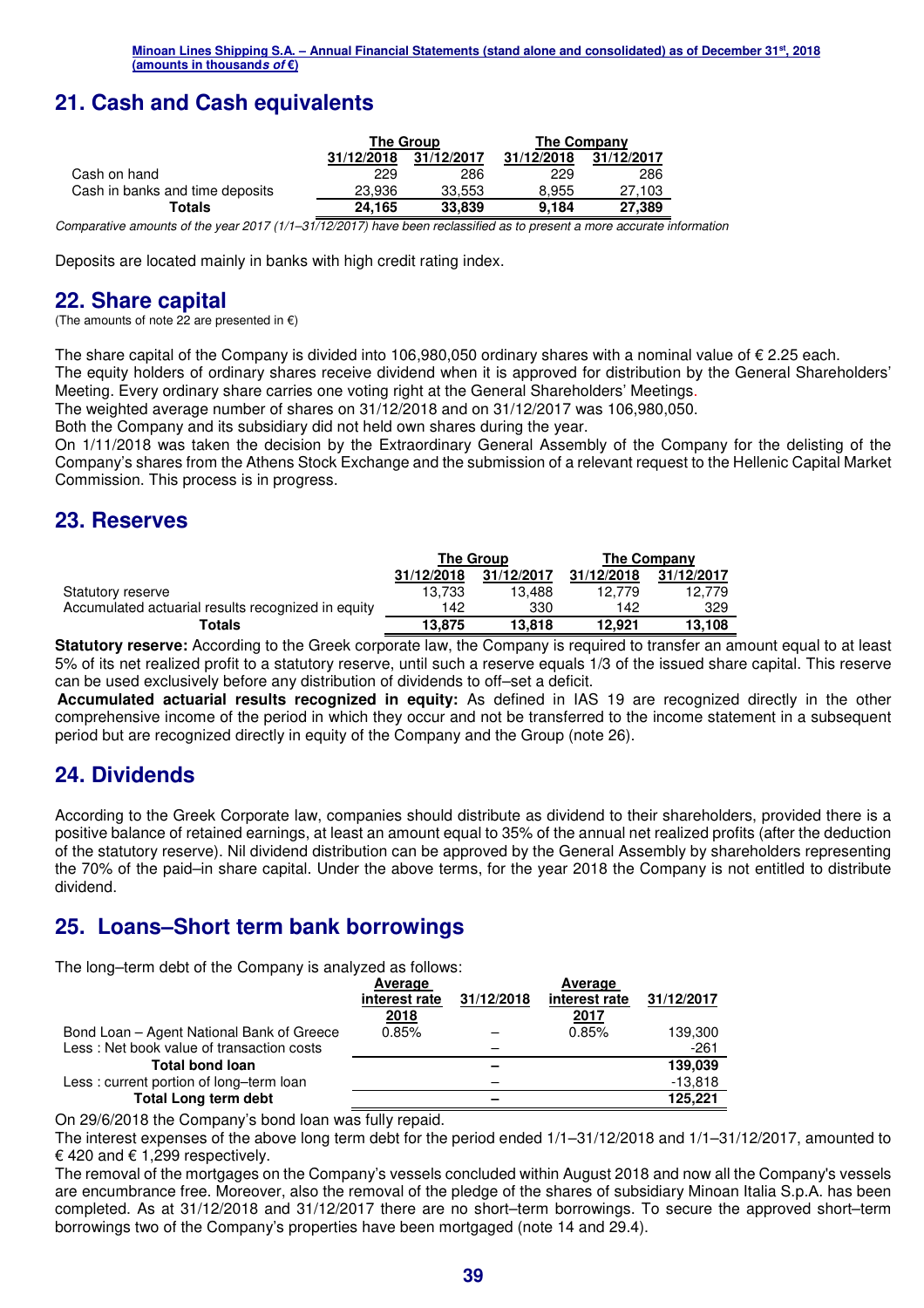# **26. Employee defined benefit obligations**

According to the Greek Labour Law, employees upon retirement are entitled to compensation which amounts to 40% of the amount that would become payable upon dismissal.

The table below shows the present value of the employee defined benefit obligations:

|                                                                                                                                                                                                                                | 31/12/2018 | 31/12/2017 |           |                    |  |
|--------------------------------------------------------------------------------------------------------------------------------------------------------------------------------------------------------------------------------|------------|------------|-----------|--------------------|--|
| Present value of defined benefit obligations                                                                                                                                                                                   | 1,571      | 1,420      |           |                    |  |
| <b>Total liability</b>                                                                                                                                                                                                         | 1.571      | 1,420      |           |                    |  |
| The amount, recorded as an expense at 31/12/2018 and 31/12/2017 respectively, is analyzed as follows:                                                                                                                          |            |            |           |                    |  |
|                                                                                                                                                                                                                                |            |            | The Group | <b>The Company</b> |  |
| Balance as at 1/1/2017                                                                                                                                                                                                         |            |            | 1,473     | 1,473              |  |
| <b>Current Service Cost</b>                                                                                                                                                                                                    |            |            | 51        | 51                 |  |
| Interest Cost                                                                                                                                                                                                                  |            |            | 22        | 22                 |  |
| Benefits paid                                                                                                                                                                                                                  |            |            | $-316$    | $-316$             |  |
| Cost of settlement                                                                                                                                                                                                             |            |            | 225       | 225                |  |
| Actuarial (gain) recognized in the statement of changes in equity                                                                                                                                                              |            |            | -35       | $-35$              |  |
| <b>Balance as at 31/12/2017</b>                                                                                                                                                                                                |            |            | 1,420     | 1,420              |  |
| Balance as at 1/1/2018                                                                                                                                                                                                         |            |            | 1,420     | 1,420              |  |
| <b>Current Service Cost</b>                                                                                                                                                                                                    |            |            | 44        | 44                 |  |
| Interest Cost                                                                                                                                                                                                                  |            |            | 23        | 23                 |  |
| Benefits paid                                                                                                                                                                                                                  |            |            | $-225$    | $-225$             |  |
| Cost of settlement                                                                                                                                                                                                             |            |            | 122       | 122                |  |
| Actuarial loss recognized in the statement of changes in equity                                                                                                                                                                |            |            | 187       | 187                |  |
| Balance as at 31/12/2018                                                                                                                                                                                                       |            |            | 1,571     | 1,571              |  |
| The contract of the state of the contract and a contract of the contract of the contract of the contract of the contract of the contract of the contract of the contract of the contract of the contract of the contract of th |            |            |           |                    |  |

The amount, recorded as an expense at 31/12/2018 and 31/12/2017 respectively, is analyzed as follows:

|                             |            | The Group  | <b>The Company</b> |                |  |
|-----------------------------|------------|------------|--------------------|----------------|--|
|                             | 31/12/2018 | 31/12/2017 | 31/12/2018         | 31/12/2017     |  |
| <b>Current Service Cost</b> | 44         | 51         | 44                 | 5 <sup>1</sup> |  |
| Interest Cost               | 23         | 22         | 23                 | 22             |  |
| Benefits paid               | 122        | 225        | 122                | 225            |  |
| Totals                      | 189        | 298        | 189                | 298            |  |

The above expenditure is included in the following categories of the income statement:

|                                                                                              |            | The Group  |            | The Company |
|----------------------------------------------------------------------------------------------|------------|------------|------------|-------------|
|                                                                                              | 31/12/2018 | 31/12/2017 | 31/12/2018 | 31/12/2017  |
| Administrative expenses                                                                      | 52         | 100        |            | 100         |
| Selling expenses                                                                             | 137        | 198        | 137        | 198         |
| Totals                                                                                       | 189        | 298        | 189        | 298         |
| The movement of the defined benefit ebligations for the vegre 0014, 0010 is presented below. |            |            |            |             |

The movement of the defined benefit obligations for the years 2014–2018 is presented below:

|                                                                      |       |          | 31/12/2018 31/12/2017 31/12/2016 31/12/2015 31/12/2014 |        |       |
|----------------------------------------------------------------------|-------|----------|--------------------------------------------------------|--------|-------|
| Defined Benefit Obligations                                          | 1.571 | ۔ 420. ا | 1.473                                                  | 386. ا | 1,362 |
| The total amount of Employee Defined Benefit Obligations is unfunded |       |          |                                                        |        |       |

The total amount of Employee Defined Benefit Obligations is unfunded.

The main assumptions used are as follows:

- Discount Rate for 2018 is 1.70% while for 2017 is 1.60%
- Long–term average annual salaries increase by 1.75% for 2018 while for 2017 is 1.75%
- The average annual long term inflation rate for 2018 is 1.75% while for 2017 is 1.75%
- Average expected future employee services 15.43 years.

The benefits payments expected to take place during the next 5 years for the Company amount to  $\epsilon$  80. If the discount rate used in the valuation was 0.50% higher, then the defined benefit obligation for staff retirement indemnities for the Company would decrease by € 98. If the discount rate used in the valuation was 0.50% lower, then the defined benefit obligation for staff retirement indemnities for the Company would increase by  $\epsilon$  108.

## **27. Contractual obligations & Trade and Other payables**

|                                                         | <b>The Group</b> |            | The Company |            |
|---------------------------------------------------------|------------------|------------|-------------|------------|
|                                                         | 31/12/2018       | 31/12/2017 | 31/12/2018  | 31/12/2017 |
| Contractual obligations *                               |                  |            |             |            |
| Customer advances                                       | l.855            |            | 1.855       |            |
| Deferred income                                         | l.302            |            | 1,302       |            |
| <b>Totals</b>                                           | 3.157            |            | 3.157       | -          |
| <b>Trade and other payables</b>                         |                  |            |             |            |
| Suppliers – cheque payables                             | 6.942            | 4.290      | 6.940       | 4.286      |
| Withholding taxes-social security contributions payable | 3.994            | 3.688      | 3.993       | 3.688      |
| Sundry creditors                                        | 10.417           | 2.239      | 4.806       | 2.239      |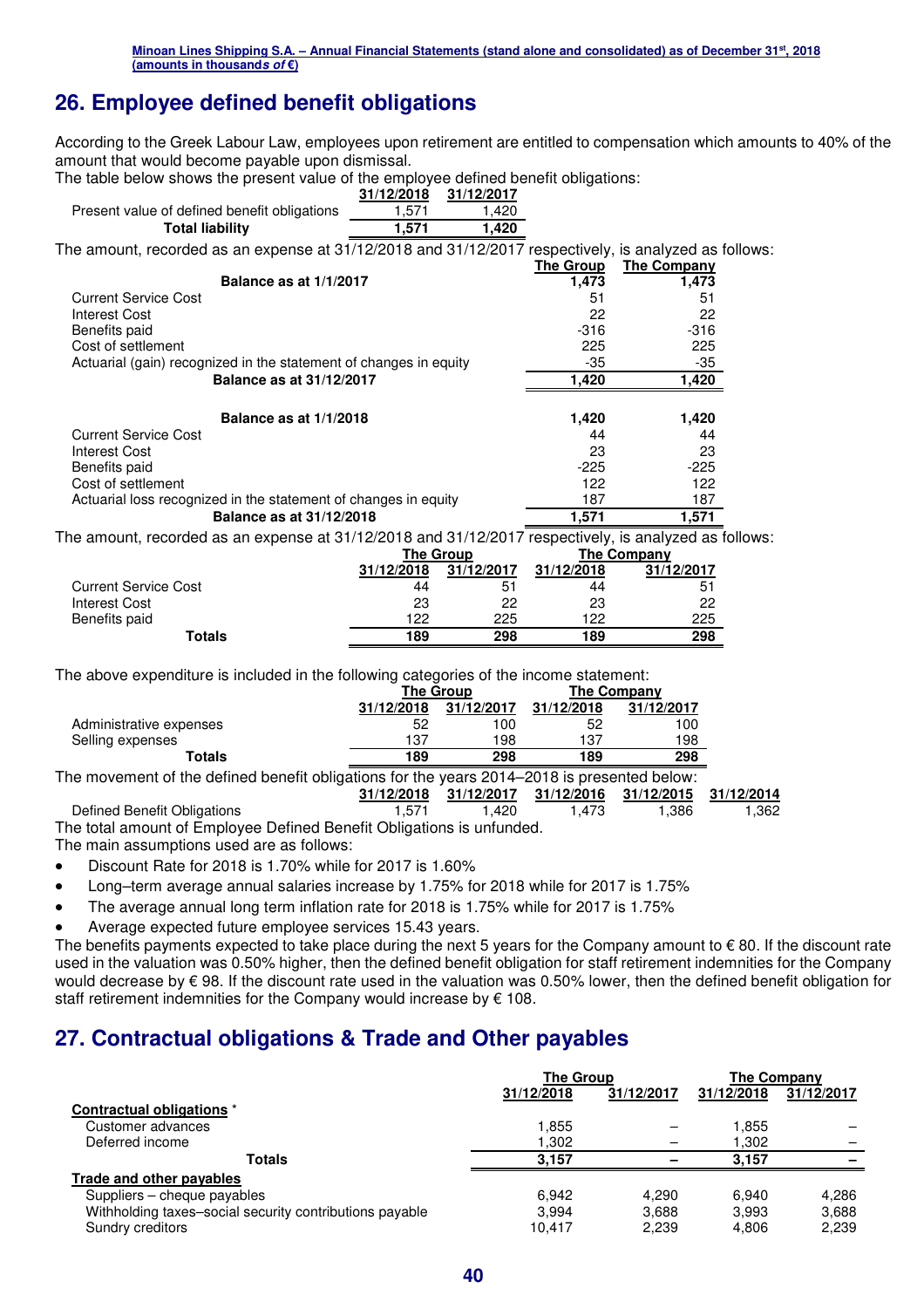| (amounts in thousands of $\varepsilon$ ) |                          |        |                          |        |
|------------------------------------------|--------------------------|--------|--------------------------|--------|
| Accrued expenses                         | 2,181                    | 1.615  | 2.181                    | 1.615  |
| Customer advances *                      | $\overline{\phantom{0}}$ | 1.247  | $\overline{\phantom{0}}$ | 1.247  |
| Deferred income *                        | $\overline{\phantom{m}}$ | 1.742  | $\overline{\phantom{0}}$ | .153   |
| Totals                                   | 23,534                   | 14.821 | 17.920                   | 14.228 |

**Minoan Lines Shipping S.A. – Annual Financial Statements (stand alone and consolidated) as of December 31st, 2018**

*\* Relevant information is provided in note 3.19* 

# **28. Offsetting of financial assets and liabilities**

The following table shows the compensation of financial assets and liabilities held in current and previous year:

|                              |            | <b>Initial</b><br><b>Balances</b> | to be offset | <b>Balances</b> |            | <b>Net Balances</b><br>as presented in the<br><b>Financial Statements</b> |
|------------------------------|------------|-----------------------------------|--------------|-----------------|------------|---------------------------------------------------------------------------|
|                              | 31/12/2018 | 31/12/2017<br><b>The Group</b>    | 31/12/2018   | 31/12/2017      | 31/12/2018 | 31/12/2017                                                                |
| <b>Financial assets</b>      |            |                                   |              |                 |            |                                                                           |
| Trade and other receivables  | 23.035     | 21.289                            | $-10.544$    | $-8.287$        | 12.491     | 13,002                                                                    |
| <b>Financial liabilities</b> |            |                                   |              |                 |            |                                                                           |
| Trade and other payables     | 37.234     | 23.108<br><b>The Company</b>      | 10.544       | 8.287           | 26.690     | 14,821                                                                    |
| <b>Financial assets</b>      |            |                                   |              |                 |            |                                                                           |
| Trade and other receivables  | 22.631     | 27.874                            | $-10.544$    | $-8.287$        | 12.087     | 19,587                                                                    |
| <b>Financial liabilities</b> |            |                                   |              |                 |            |                                                                           |
| Trade and other payables     | 31,622     | 22.516                            | 10.544       | 8.287           | 21.078     | 14.229                                                                    |
|                              |            |                                   |              |                 |            |                                                                           |

### **29. Financial Risk Management**

### **29.1 General**

The Company and the Group are exposed mainly to the following financial risks which might possibly be affected by the macroeconomic and operating environment as analyzed below.

This note presents information about the Group's exposure to each of the above risks, the Group's objectives, policies and processes for measuring and managing risk, and the Group's management of capital. Further quantitative disclosures are included throughout these financial statements.

The Board of Directors has overall responsibility for the establishment and oversight of the Company's and the Group's risk management framework. The Board has delegated authority to the finance division for monitoring of financial risks. The Company's and Group's risk management policies are established to identify and analyze the risks faced by the Group, to set appropriate risk limits and controls, and to monitor risks, adherence to limits and to hedge such risk depending on the prevailing market conditions each period of time. Risk management policies and systems are reviewed regularly to reflect changes in market conditions and the Group's activities. Cash and cash equivalents are also elements with high credit risk as the current conditions in Greece exert considerable pressure on domestic banks. In order for the risk to be reduced, the Company's and Group's cash and cash equivalents are only deposited for a short amount of time.

### **29.2 Macroeconomic conditions in Greece – Capital controls**

The macroeconomic and financial environment in Greece has become volatile especially after the enforcement of capital controls on June 2015, which include constraints affecting domestic transactions and intra–community & international transactions originating from Greece. Capital controls' continuing enforcement, despite the relaxation of relevant legal framework, is gradually presenting a significant effect on national economy.

Nevertheless, there are still the country's banking system is sallow, mainly with defaulting loans, as well as the financing of the country following the completion of the agreement with the European Stability Mechanism (E.S.M.) in August 2018, which has a negative impact on its outlook.

Within this political and economic framework, as described above, Group's operations continue without any disruption. while all necessary measures are being taken as to secure a smooth operation.

Consequently, the Management has assessed that at 31/12/2018 no additional provisions for impairment of financial and non–financial assets are required, than those conducted and reported in note 9.

## **29.3 Credit risk**

The Company's turnover comes from a range of categories like passenger and private vehicles transportation, on board sales (restaurants, bars and shops), transportation of freight units and vessels' chartering. Hence, the Company's customer base is analyzed as follows:

a) Those with professional collaboration such as:

• Travel Agents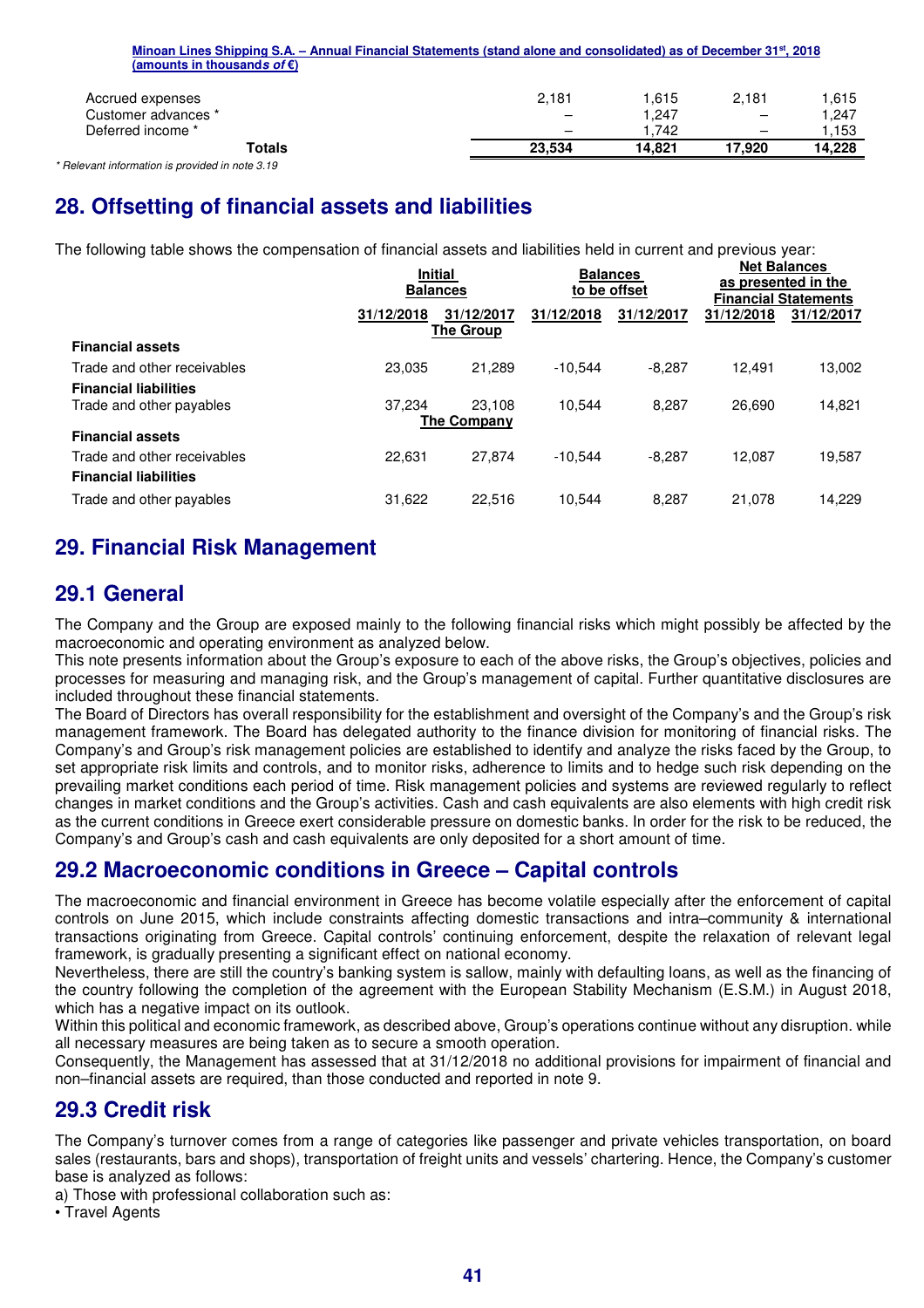- Central Agents
- Cargo Companies
- Cargo Owners
- Car rental companies
- Shipping Companies
- b) Individuals-Passengers

There are ongoing efforts to attract more potential customers (in all the above categories) in order to enhance sales and develop the Company's customer base. Under the Company's set credit policy, every new customer is analyzed individually for creditworthiness before the Company's standard payment and credit terms and conditions are offered. The Company constantly monitors the balance of its clients and examines the prospect of forming provisions. Hence, a possible failure of the clients to meet their obligations, may affect the Company's results through the creation of relevant provisions.

### **29.3.1 Credit risk exposure**

The carrying value of "Trade and Other Receivables" and "Other investments" indicate the maximum exposure to credit risk. In order to secure the aforementioned trade risk exposure, the Company receives letters of guarantee, pre–notations and shares pledged from its customers. The carrying value of "Trade and Other Receivables" along with the received guarantees, are presented below:

|                        |            | The Group  |            | The Company |
|------------------------|------------|------------|------------|-------------|
|                        | 31/12/2018 | 31/12/2017 | 31/12/2018 | 31/12/2017  |
| Long term receivables  | 18.541     | 13.239     | 13.128     | 13.239      |
| Short term receivables | 12.491     | 13.002     | 12.087     | 19.587      |
| Guarantees received    | -5.522     | $-5.394$   | -5.522     | -5.394      |

For securing long–term doubtful receivables net amounting to € 9,853, the Company has received pledges on shares of non–listed companies. Moreover, legal proceedings are in progress against property of the debtors and property pre– notations have received. The maximum exposure to credit risk per customer group is as follows:

|                                 |            | <b>The Group</b> | <b>The Company</b> |            |  |
|---------------------------------|------------|------------------|--------------------|------------|--|
|                                 | 31/12/2018 | 31/12/2017       | 31/12/2018         | 31/12/2017 |  |
| Travel agencies - Port Agents   | 1.312      | 2.521            | 1,312              | 2,521      |  |
| Truck customers                 | 4.441      | 3,875            | 4.441              | 3,875      |  |
| Agency services customers       | 4,652      | 2,149            | 4,652              | 2,149      |  |
| Other receivables               | 2,086      | 4.457            | 1,682              | 11,042     |  |
| Totals                          | 12.491     | 13.002           | 12.087             | 19,587     |  |
| Long term receivables (note 18) | 18.541     | 13,239           | 13,128             | 13,239     |  |
| <b>Totals</b>                   | 31.032     | 26.241           | 25.215             | 32,826     |  |

### **29.3.2 Impairment loss**

The aging of the trade and other receivables, at the balance sheet dates were as follows:

|                                  |            | <b>The Group</b> | <b>The Company</b> |            |
|----------------------------------|------------|------------------|--------------------|------------|
|                                  | 31/12/2018 | 31/12/2017       | 31/12/2018         | 31/12/2017 |
| Short term receivables           |            |                  |                    |            |
| Not past due                     | 5,361      | 5,116            | 4,957              | 11,701     |
| Past due 1-30 days               | 1,425      | 2,483            | 1,425              | 2,483      |
| Past due 31-120 days             | 4,554      | 3,983            | 4,554              | 3,983      |
| Past due 121-365 days            | 510        | 344              | 510                | 344        |
| Past due over a year *           | 641        | 1,076            | 641                | 1,076      |
| <b>Totals</b>                    | 12.491     | 13,002           | 12,087             | 19,587     |
| Long term receivables* (note 18) | 18,541     | 13,239           | 13,128             | 13,239     |
| <b>Totals</b>                    | 31,032     | 26,241           | 25,215             | 32,826     |

\* including debtors in litigation and settlement agreements

The allowance for impairment losses which has reduced the "Trade and Other Receivables" caption, relates to receivables that are past due for over one year. The movement of the allowance is analysed in the table below:

|                                                        | <b>The Group</b> |            | <b>The Company</b> |            |
|--------------------------------------------------------|------------------|------------|--------------------|------------|
|                                                        | 31/12/2018       | 31/12/2017 | 31/12/2018         | 31/12/2017 |
| <b>Opening Balance</b>                                 | 22.193           | 20.478     | 22.193             | 20,478     |
| Plus: Impairment loss                                  | 489              | 1.777      | 489                | 1,777      |
| Less: Transfer of impairment on long-term receivables  | 46               | 278        | 46                 | 278        |
| Less: Write off of Impairment loss                     | -                |            |                    |            |
| Less: Reversal of impairment loss due to debt recovery | 143              | 91         | 143                | 91         |
| <b>Totals</b>                                          | 22.493           | 21.885     | 22.493             | 21,885     |
| Impairment on long-term receivables                    | 46               | 278        | 46                 | 278        |
| <b>Closing Balance</b>                                 | 22.539           | 22.163     | 22.539             | 22.163     |

The allowance for impairment is used to record impairment losses, unless the Company estimates that no recovery of the pending amount is expected, where in such cases the non–recoverable amounts are directly written–off against the receivables.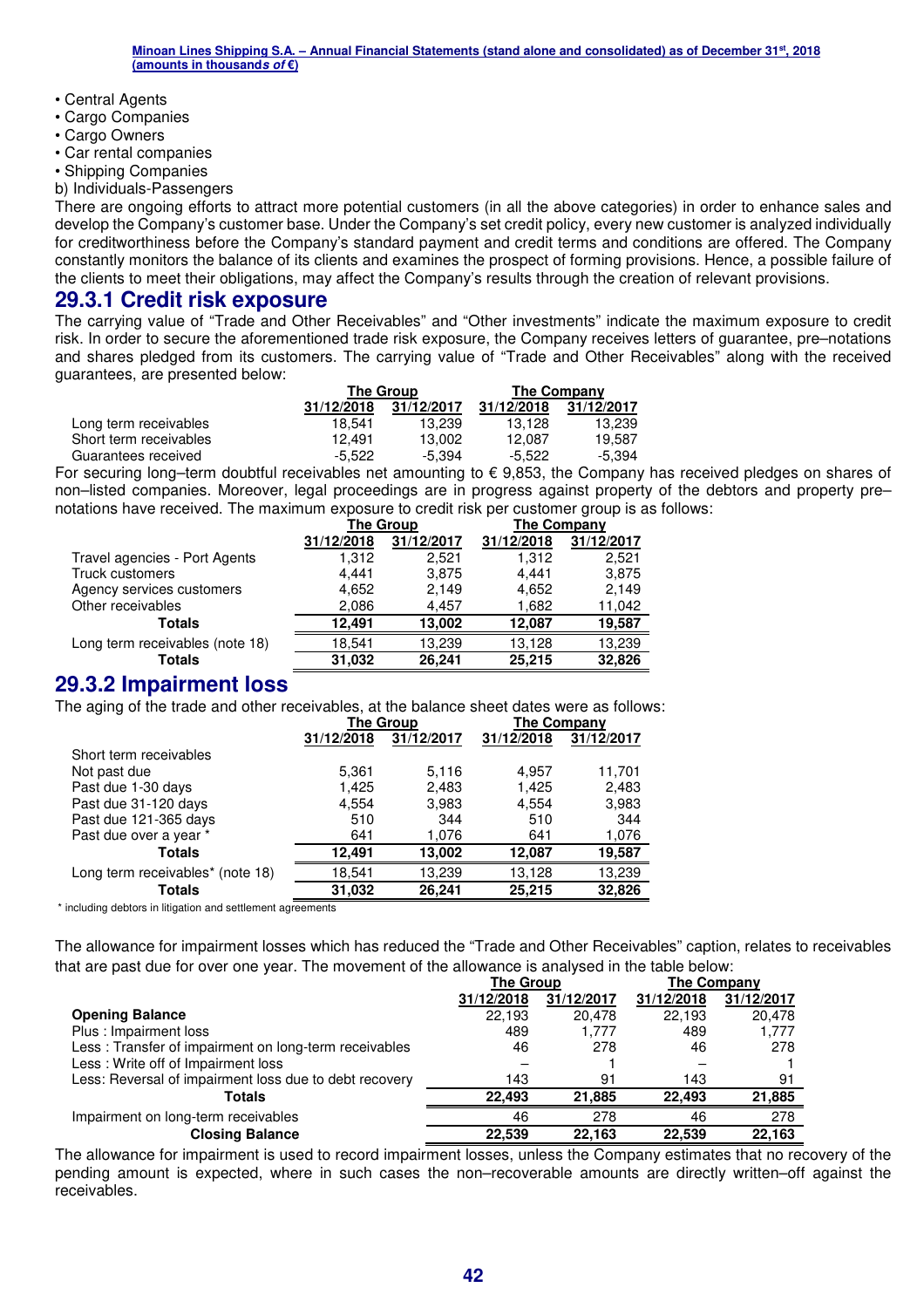### **29.4 Liquidity risk**

The liquidity risk is referred to the Company's or the Group's ability to meet their financial obligations as they fall due.The approach adopted by the Company and the Group regarding liquidity management is to ensure the necessary liquidity to meet their liabilities when due. Therefore, it has ensured an appropriate combination of cash, cash equivalents and approved bank credits.

At 31/12/2018 the Group's cash and cash equivalents amounted to € 24,165 while at 31/12/2017 amounted to € 33,839. Furthermore, the Group maintaining credit line with cooperating bank, which as at 31/12/2018 and 31/12/2017 amounting to € 7,000, which in total was unused. The interest on the credit line charged is based on the sum of the EURIBOR rate and the bank's margin and are mainly secured by post–dated cheques. Moreover, a lien has been registered on two of the Company's properties. Considering that the available to the Company bank credit balances, the lack of debt obligations and the level of the Group's cash balance, the Management is in a position to claim the non–existence of liquidity risk in the foreseeable future.The contractual expiry dates of the Company's financial liabilities based on the agreements effective on the balance sheet date and also based on the negotiations with the lending banks are as follows:

|                                                    | The Group                |               | The Company |            |  |
|----------------------------------------------------|--------------------------|---------------|-------------|------------|--|
|                                                    | 31/12/2017<br>31/12/2018 |               | 31/12/2018  | 31/12/2017 |  |
|                                                    |                          | Within 1 year |             |            |  |
| Contractual obligations & Trade and other payables | 22.697                   | 11.133        | 17.084      | 10.541     |  |
| Bond loan*                                         |                          | 13.930        |             | 13,930     |  |
| <b>Totals</b>                                      | 22.697                   | 25.063        | 17.084      | 24.471     |  |
|                                                    |                          | 2-3 years     |             |            |  |
| Bond loan*                                         | -                        | 125.370       | -           | 125.370    |  |

\* excluded future interest payments

### **29.5 Market conditions risk**

A common feature of a perfectly competitive market is the freedom of entry and exit. Thus, the deliberate routes in which the Company operates are highly competitive. The effort for growth and increase of each company's market shares could possibly create an overwhelming competition reflected to the financial results of the sector. In this respect the Company, in cooperation with the overlying parent company's Group, reschedules its itineraries seeking efficiency and profit while remaining competitive in terms of pricing, and also, maintains branches in Greece and abroad. A possible intensification of the market conditions in the routes the Company operates could lead to adverse impacts on its operating results, cash position and financial performance. The Company, in cooperation with the overlying parent company's Group, monitors closely the above mentioned competition and acts accordingly.

### **29.5.1 Currency risk**

Considering the fact that all transactions performed abroad are mainly in the Euro currency, after the adoption of the common European currency, the company's foreign exchange risk is almost eliminated.

Indirectly, the Company is exposed to currency risk from the bunkers supplies.

### **29.5.2 Interest rate risk**

Following the full repayment of the Group's borrowings within 2018, the exposure to interest rate risk has almost eliminated and exists only for cash and cash equivalents.

At the balance sheet date, the financial instruments of the Company and the Group, subject to interest rate fluctuations, were as follows:

|                                          |                   | <b>The Group</b> | <b>The Company</b> |            |  |
|------------------------------------------|-------------------|------------------|--------------------|------------|--|
|                                          | 31/12/2018        | 31/12/2017       | 31/12/2018         | 31/12/2017 |  |
| <b>Fixed rate instruments</b>            |                   |                  |                    |            |  |
| Cash and cash equivalents                | 24.165            | 33.839           | 9.184              | 27.389     |  |
| <b>Floating rate instruments</b>         |                   |                  |                    |            |  |
| Long term borrowings and bank overdrafts | $\qquad \qquad -$ | 139.039          |                    | 139.039    |  |

### **29.6 Capital management**

The Board of Directors' policy is to maintain a strong capital base so as to maintain investor, creditor and market confidence and to sustain future development of the business.

The Board of Directors monitors the return on invested capital, aiming to its maximization so as to ensure the distribution of dividends according to the relevant legislation and meeting the Group's commitments.

### **29.7 Supply chain**

The Company has developed a supply chain in order to serve both the needs for its marine operation (fuel supplies, spare parts, etc.) as well as the needs of its hotelier business (stores, restaurants and bars). No particular difficulty or delay in the supply of goods and services has been observed. The capital controls imposed on Greek banking system since June 2015 have not produced any significant delays in Company's supply chain performance.

In addition, the long-term cooperation and the trust relationship that has been developed amongst the Company and its suppliers facilitate all parties to overcome any difficulty that may arise.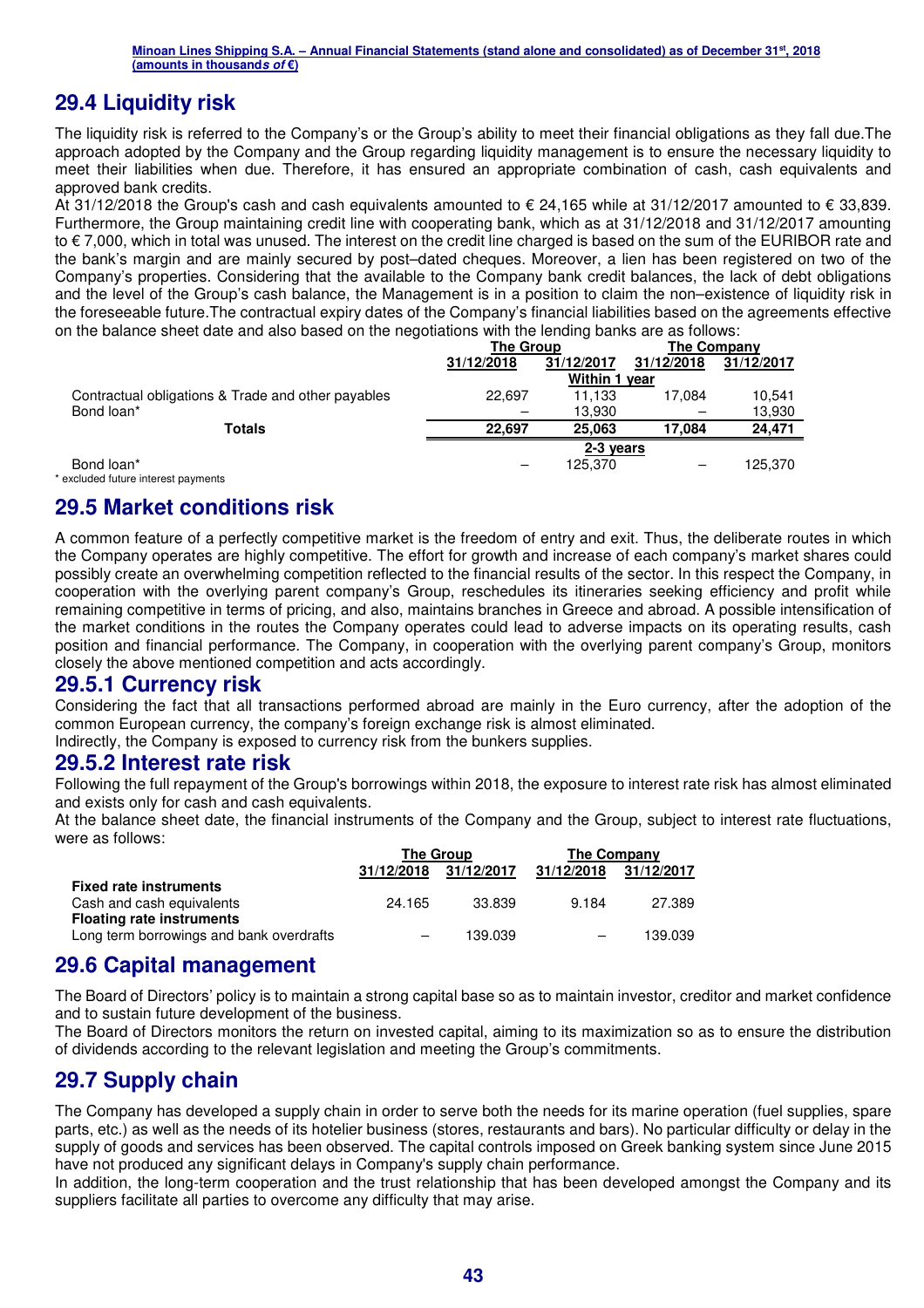### **29.8 Fuel prices**

The main risk in which the Company is exposed is the sensitivity of fuel prices. Due to the nature of the sector and as fuel cost is the most significant part of cost of sales, the Company is exposed to the said risk. Moreover, the Company considers several financial derivatives' strategies that will be used accordingly in case the proper situation arises.

It is noted that in 2018 there was a significant increase in the level of international fuel prices which affected fuel cost.

### **29.9 Compliance with new Regulation**

Based on the decisions of the IMO Marine Environment Protection Commission, ships are permitted to supply marine fuel with a sulfur content of 3.5% and 1.5% until 31/12/2019. However, according to regulation enforced, starting form 1/1/2020 it becomes mandatory the use of low-sulfur marine fuel of 0.5% sulfur content for all vessels.

The introduction of low sulfur regulation requires that Group's existing fleet should adapt to new fuel standards. Thus the Group decided in order to avoid the consumption eclusively of low-sulfur marine fuel to install scrubbers to its fleet.

This investment started in late 2018 and is in progress. The lack of borrowing combined with the Group's cash reserves ensures that the investment is not expected to have a significant impact on its financial position.

### **29.10 Environmental risk**

The Company attributes great attention to environmental issues. In this context, being aware of how important it is to safeguard and to protect the environment from human activities, business evolution and technological progress, it has been created an environmental policy, which complies not only with the IMO ISM Code and ISO 14001:2004 but also with the environmental regulatory framework.

### **30. Fair value estimation**

The Group uses the following hierarchy for determining and disclosing the fair value of financial instruments by valuation technique:

Level 1: quoted (unadjusted) prices in active markets for identical assets or liabilities.

Level 2: other techniques for which all data with significant effect on the recorded fair value are visible, either directly or indirectly.

Level 3: techniques which use data with significant effect on the recorded fair value and are based on apparent market data.

On 31/12/2018 and 31/12/2017 respectively, the Group and the Company held the following financial instruments measured at fair value:

|                                                  |              | <b>The Group</b>         |                          | <b>The Company</b>       |                          |
|--------------------------------------------------|--------------|--------------------------|--------------------------|--------------------------|--------------------------|
|                                                  | <u>Level</u> | 31/12/2018               | 31/12/2017               | 31/12/2018               | 31/12/2017               |
| <b>Financial instruments (note 3.19)</b>         |              |                          |                          |                          |                          |
| Available for sale financial assets              |              | $\overline{\phantom{a}}$ | 83.414                   | $\overline{\phantom{a}}$ | 83.414                   |
| Other Financial assets on fair value through P&L |              | 87                       | $\overline{\phantom{0}}$ | 87                       | $\overline{\phantom{0}}$ |

The financial assets of Level 3 are related to investments in stocks of two non-listed cooperative banks and one non-listed domestic company in which the Group holds negligible shares. Their valuation is based on their financial statements, which reflect the assets at fair value. The decline observed during the current year is due to the sale of the investment in Hellenic Seaways Shipping S.A. Detailed information is provided in note 17.

Finally, the fair value of the following financial assets and liabilities is reflected in their book value:

- Trade and other receivables
- Other current assets
- Cash and cash equivalents (other than bank overdrafts)
- Trade and other payables
- The following assets and liabilities of the Group are held for sale:
	- Cash and cash equivalents
	- Other current assets
	- Trade and other payables
	- Other current liabilities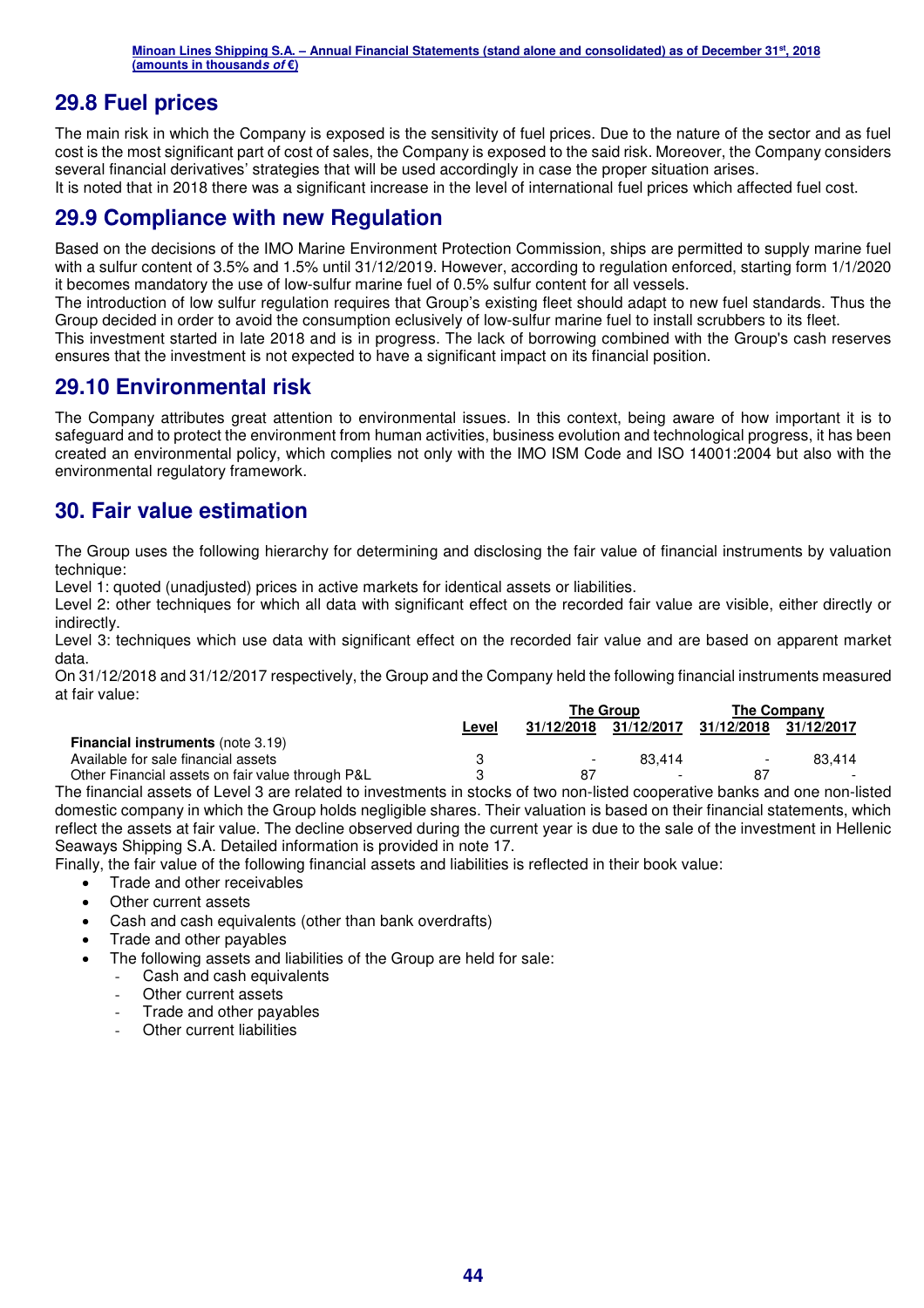## **31. Operating segments**

Due to the nature of its business activities, the Group encounters the effect of seasonality relating to the revenue from passengers' and private cars' fares, the commissions received for agency services as well as the revenue from on–board services (bars–restaurants, shops etc). On the contrary, the revenue from truck fares is evenly spread throughout the year. **The Group** 

|                                                                             | <b>Vessels'</b> | Other<br>commercial | <b>Unallocated</b> |           |
|-----------------------------------------------------------------------------|-----------------|---------------------|--------------------|-----------|
| 31/12/2018                                                                  | operations      | activities          | items              | Totals    |
| <b>Continuing operations</b>                                                |                 |                     |                    |           |
| Revenue                                                                     | 64,675          | 27,062              |                    | 91,737    |
| Gross Profit of the year                                                    | 4.425           | 11,007              |                    | 15,432    |
| Profit / (loss) of the year before depreciation, taxation, financing and    |                 |                     |                    |           |
| investment costs (e.b.i.t.d.a.)                                             | 15,373          | 7,214               | $-14,141$          | 8,446     |
| Net depreciation                                                            | $-12.776$       | -66                 | $-481$             | $-13,323$ |
| (Loss) / profit of the year before taxation, financing and investment costs | 2,597           | 7,148               | $-14,622$          | $-4,877$  |
| Impairment loss on non-current financial assets                             |                 |                     | -20                | -20       |
| Financial income                                                            | 85              |                     | 158                | 243       |
| Financial expense                                                           | $-515$          | $-165$              | $-471$             | $-1,151$  |
| (Loss) / profit of the year before taxes                                    | 2,167           | 6,983               | $-14,955$          | $-5,805$  |
| Income tax                                                                  | 27              |                     |                    | 27        |
| (Loss) / profit of the year after taxes from continuing operations          | 2,194           | 6,983               | $-14,955$          | $-5,778$  |
| (Loss) of the year after taxes from discontinued operations                 |                 |                     |                    |           |
| (Loss) / profit / (loss) of the year after taxes                            | 2,194           | 6,983               | -14,955            | $-5,778$  |
| <b>Total assets</b>                                                         | 274.593         | 991                 | 31,174             | 306,758   |
| <b>Total liabilities</b>                                                    | 10,167          | 1,689               | 16,587             | 28,442    |
| Capital expenditure                                                         | 29,514          | 38                  | 2,117              | 31,670    |

**The Group** 

|                                                                               | <b>Vessels'</b> | Other<br>commercial | <b>Unallocated</b> |          |
|-------------------------------------------------------------------------------|-----------------|---------------------|--------------------|----------|
| 31/12/2017                                                                    | operations      | activities          | items              | Totals   |
| <b>Continuing operations</b>                                                  |                 |                     |                    |          |
| Revenue                                                                       | 53,556          | 25,903              |                    | 79,459   |
| Gross Profit of the year                                                      | 13,180          | 10,970              |                    | 24,150   |
| Profit / (loss) before depreciation, taxation, financing and investment costs |                 |                     |                    |          |
| (e.b.i.t.d.a.)                                                                | 25,330          | 7,100               | $-12,298$          | 20,132   |
| Net depreciation                                                              | $-13,660$       | -68                 | -460               | -14,188  |
| Profit / (loss) of the year before taxation, financing and investment costs   | 11,670          | 7,032               | $-12,758$          | 5,944    |
| Financial income                                                              | 24              |                     | 167                | 191      |
| Financial expense                                                             | $-1,100$        | $-312$              | $-384$             | $-1,796$ |
| Profit / (loss) of the year before taxes                                      | 10,594          | 6,720               | $-12,975$          | 4,339    |
| Income tax                                                                    | -180            |                     |                    | -180     |
| Profit / (loss) of the year after taxes                                       |                 |                     |                    |          |
| from continuing operations                                                    | 10,414          | 6,720               | -12,975            | 4,159    |
| (Loss) of the year after taxes from discontinued operations                   | -78             |                     |                    | $-78$    |
| Profit / (loss) of the year after taxes                                       | 10,336          | 6,720               | -12,975            | 4,081    |
| Total assets                                                                  | 306,407         | 94,697              | 38,855             | 439,958  |
| <b>Total liabilities</b>                                                      | 108,333         | 31,356              | 15,958             | 155,647  |
| Capital expenditure                                                           | 1,207           | 38                  | 165                | 1,410    |

The Unallocated items which cannot be reasonably alloc ated, thus are totally monitored by Management analyzed as follows:

- Total profit / loss before depreciation, tax, financing and investing costs, mainly relate to administrative and selling expenses.
- Total financial income / expenses refer to interest income and general financial expenses.
- Total assets relate mainly the cash and cash equivalents as well as receivables from customers / debtors who operate in both operation categories.
- Total liabilities include mainly the suppliers and creditors who provide services / goods that are also related to both operation categories.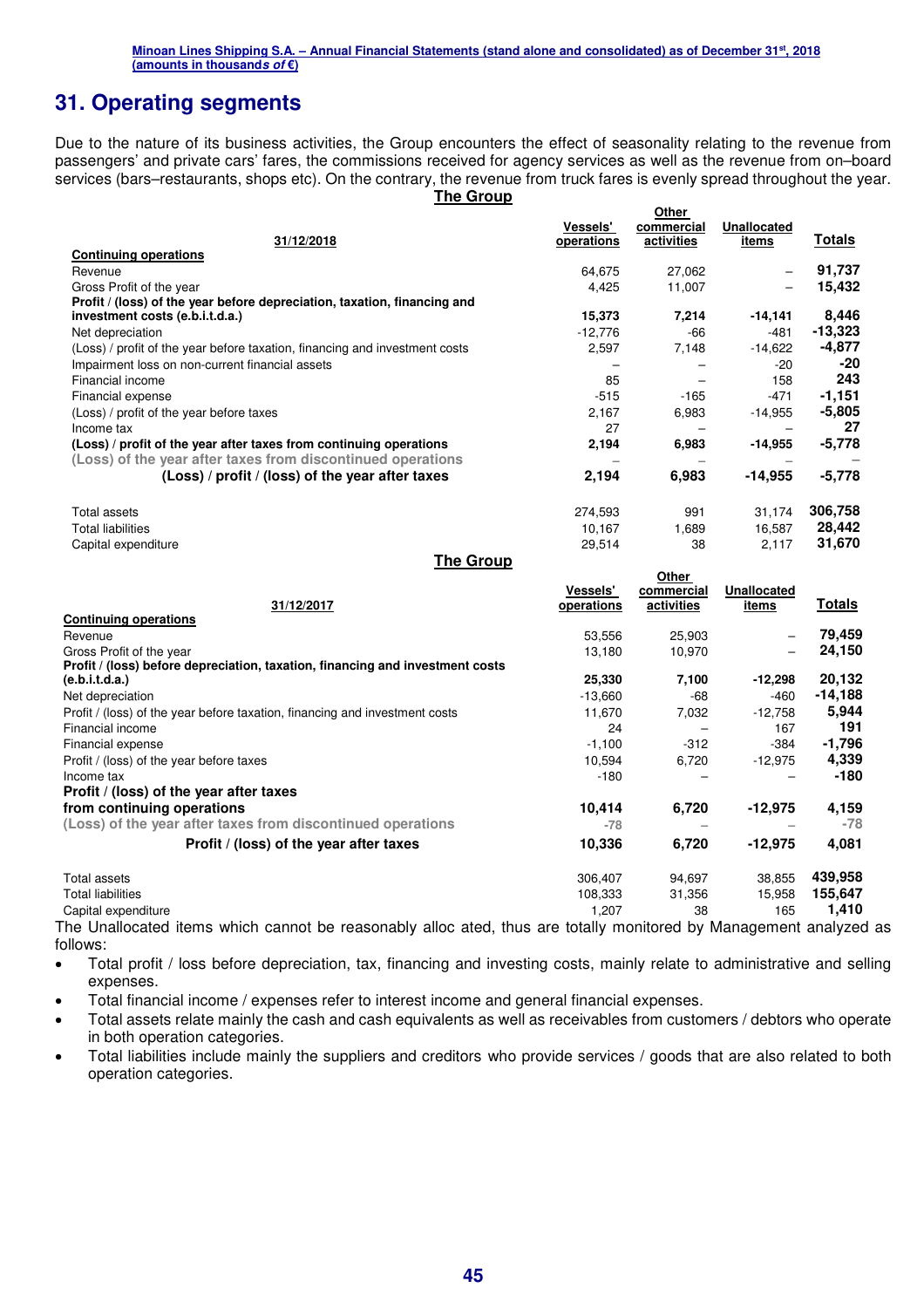### **32. Earnings per share**

Earnings per share (after income taxes) are calculated by dividing the profit attributable to the owners of the Company by the weighted average number of shares outstanding during the year including (for the diluted earnings per share) the number of share options outstanding at the end of the year that have a dilutive effect on earnings per share. Earnings per share are analyzed as follows:

|                                                                        | <b>The Group</b> |             | The Company |             |  |
|------------------------------------------------------------------------|------------------|-------------|-------------|-------------|--|
|                                                                        | 31/12/2018       | 31/12/2017  | 31/12/2018  | 31/12/2017  |  |
| (Loss) / profit of the year attributable to shareholders of the Parent |                  |             |             |             |  |
| from continuing operations                                             | $-5,778$         | 4,159       | $-3,016$    | 3,926       |  |
| from discontinued operations                                           |                  | $-78$       |             | $-78$       |  |
| Total (Loss) / profit                                                  | -5,778           | 4,081       | $-3.016$    | 3,848       |  |
|                                                                        |                  |             |             |             |  |
| Weighted average number of shares outstanding                          | 106,980,050      | 106.980.050 | 106,980,050 | 106,980,050 |  |
|                                                                        |                  |             |             |             |  |
| Basic Earnings of the year per share after taxes (in $\epsilon$ )      |                  |             |             |             |  |
| from continuing operations                                             | $-0.0540$        | 0.0388      | $-0.0282$   | 0.0367      |  |
| from discontinued operations                                           |                  | $-0.0007$   |             | $-0.0007$   |  |
| <b>Total Earnings per share</b>                                        | $-0.0540$        | 0.0381      | $-0.0282$   | 0.0360      |  |

### **33. Related Party transactions**

During 2008, the company "Grimaldi Group S.p.A." having its registered address in Palermo Italy, acquired the majority of the Company's shares, and thus became the ultimate controlling party exercising control on the Company and the Group. Related parties are considered the Group of the ultimate parent company, the members of the Board of Directors and management of subsidiaries of the Group, as well as the financially dependent members and first–degree relatives of the members of the Board of Directors and Management, and the associate companies.

Presented in the tables below are the receivable and payable balances between the related parties on 31/12/2018 and 31/12/2017, as well as purchases (services received) and sales (services provided) for the years 2018 and 2017:

### **33.1 Group of Ultimate Parent Company**

| 31/12/2018                                              |                                           |                                             |                                       |                                      | The Company        |                                 | <b>The Group</b> |
|---------------------------------------------------------|-------------------------------------------|---------------------------------------------|---------------------------------------|--------------------------------------|--------------------|---------------------------------|------------------|
|                                                         |                                           | Minoan Lines Shipping S.A.                  |                                       |                                      |                    | Minoan<br>Italia S.p.A.         |                  |
| company                                                 | Grimaldi                                  | Grimaldi                                    | Grimaldi                              |                                      |                    | Grimaldi                        |                  |
|                                                         | <b>Group</b><br><u>S.p.A.</u>             | Euromed<br>S.p.A.                           | Deep Sea<br><u>S.p.A.</u>             |                                      | <b>Totals</b>      | <b>Euromed</b><br><b>S.p.A.</b> | <b>Totals</b>    |
| due from                                                | 246                                       |                                             |                                       |                                      | 246                |                                 | 246              |
| payable to                                              |                                           | 1,688                                       | 2                                     |                                      | 1,690              | 5,610                           | 7,300            |
| * Grimaldi Tours and Grimaldi Group (Roma) are included |                                           |                                             |                                       |                                      |                    |                                 |                  |
| 31/12/2017                                              |                                           |                                             |                                       |                                      | <b>The Company</b> |                                 | <b>The Group</b> |
|                                                         |                                           |                                             | Minoan Lines Shipping S.A.            |                                      |                    |                                 |                  |
| company                                                 | Grimaldi<br><u>Group</u><br><u>S.p.A.</u> | Grimaldi<br><b>Euromed</b><br><u>S.p.A.</u> | Grimaldi<br>Deep Sea<br><u>S.p.A.</u> | <b>Finnlines</b><br>$P_{\mathsf{L}}$ | <b>Totals</b>      |                                 | <b>Totals</b>    |
| due from                                                | 29                                        | .243                                        | 49                                    | -                                    | 1,321              |                                 | 1,321            |
| payable to                                              |                                           |                                             | -                                     | 13                                   | 13                 |                                 | 13               |
| * Grimaldi Tours is included                            |                                           |                                             |                                       |                                      |                    |                                 |                  |

| $1/1 - 31/12/2018$                                                        |                                    |                               |                                   |                                                                    |                                           | <u>The</u><br>Company |                                    |                                      | <u>The </u><br>Group |
|---------------------------------------------------------------------------|------------------------------------|-------------------------------|-----------------------------------|--------------------------------------------------------------------|-------------------------------------------|-----------------------|------------------------------------|--------------------------------------|----------------------|
|                                                                           |                                    |                               | <b>Minoan Lines Shipping S.A.</b> | Grimaldi                                                           |                                           |                       |                                    | Minoan Italia S.p.A.                 |                      |
| company                                                                   | Grimaldi<br><b>Group</b><br>S.p.A. | Grimaldi<br>Euromed<br>S.p.A. | Grimaldi<br>Deep Sea<br>S.p.A.    | <b>Maritime</b><br>Agencies<br>Sweden<br>$\underline{\mathbf{AB}}$ | Grimaldi<br><b>Belgium</b><br><u>n.v.</u> | <b>Totals</b>         | Grimaldi<br>Group<br><b>S.p.A.</b> | Grimaldi<br><b>Euromed</b><br>S.p.A. | <b>Totals</b>        |
| Expenses related<br>to the on board<br>sales (concession<br>fees etc)     |                                    | 10,069                        |                                   |                                                                    |                                           | 10,069                |                                    |                                      | 10,069               |
| Attributing agency<br>costs                                               |                                    | $-2,863$                      | $-72$                             |                                                                    |                                           | $-2,935$              |                                    |                                      | $-2,935$             |
| Bunkers cost<br>Attributing costs<br>related to                           |                                    | 268                           |                                   |                                                                    |                                           | 268                   |                                    |                                      | 268                  |
| maintenance-<br>repairs-dry docking<br>and vessels<br><i>improvements</i> |                                    |                               |                                   |                                                                    |                                           |                       | -                                  | 8,676                                | 8,676                |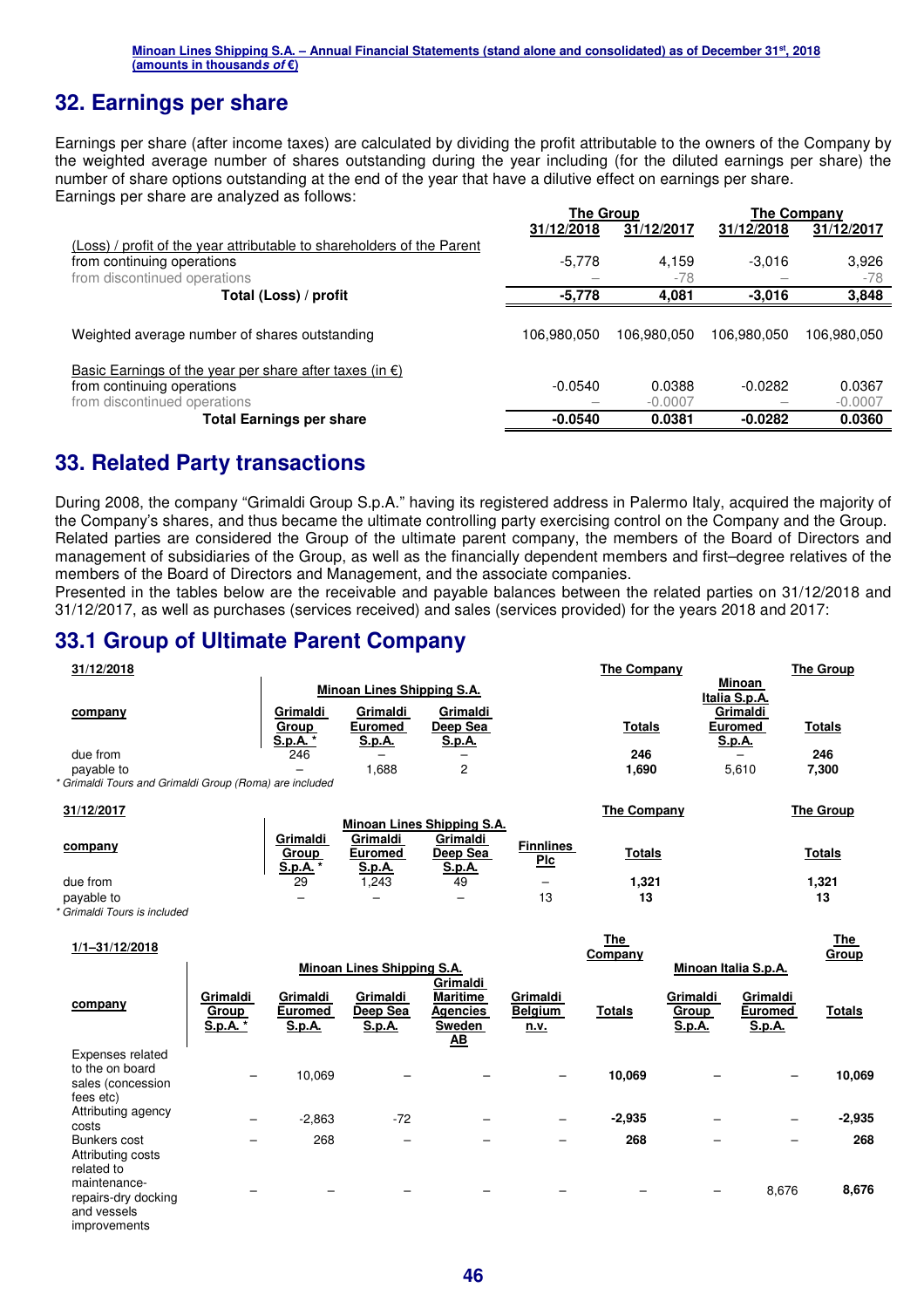| Other expenses                                                                                  | 36  |        | ٠   |   | 37     | 22              |        | 59     |
|-------------------------------------------------------------------------------------------------|-----|--------|-----|---|--------|-----------------|--------|--------|
| <b>Totals</b>                                                                                   | 36  | 7,474  | -72 | - | 7,439  | 22              | 8,676  | 16,137 |
| Revenue from<br>crew coat<br>reduction<br>Revenue from                                          | 163 | 449    |     |   | 612    |                 |        | 612    |
| services rendered<br>(commissions, fees<br>and other revenue<br>related to agency<br>operation) | 141 | 9,060  | 17  |   | 9,218  |                 |        | 9,218  |
| Revenue related to<br>the on board sales                                                        |     | 3,406  |     |   | 3,406  |                 |        | 3,406  |
| Chartering revenue                                                                              |     | 788    |     |   | 788    |                 | 2,217  | 3,005  |
| Revenue from<br>bunker disposal                                                                 |     | --     |     |   |        |                 | 570    | 570    |
| Other revenue                                                                                   |     | 16     |     |   | 17     |                 |        | 17     |
| Proceeds from<br>sale of tangible<br>asset (vessel)                                             |     |        |     |   |        | $\qquad \qquad$ | 70,000 | 70,000 |
| Totals                                                                                          | 304 | 13,719 | 17  |   | 14,041 |                 | 72,787 | 86,828 |

*\* Grimaldi Tours and Grimaldi Group (Roma) are included* 

| $1/1 - 31/12/2017$                                                                                                                 |                               |                                             |                                   |                                    |                         |                                           | <b>The</b><br>Company |                                                 | <u>The</u><br><b>Group</b> |
|------------------------------------------------------------------------------------------------------------------------------------|-------------------------------|---------------------------------------------|-----------------------------------|------------------------------------|-------------------------|-------------------------------------------|-----------------------|-------------------------------------------------|----------------------------|
|                                                                                                                                    |                               |                                             | <b>Minoan Lines Shipping S.A.</b> |                                    |                         |                                           |                       | <b>Minoan</b><br><b>Italia</b><br><u>S.p.A.</u> |                            |
| company                                                                                                                            | Grimaldi<br>Group<br>S.p.A. * | Grimaldi<br><b>Euromed</b><br><b>S.p.A.</b> | Grimaldi<br>Deep Sea<br>S.p.A.    | Grimaldi<br>Germany<br><b>GBMH</b> | <b>Finnlines</b><br>Plc | Grimaldi<br><b>Belgium</b><br><u>n.v.</u> | <b>Totals</b>         | Grimaldi<br><b>Group</b><br><b>S.p.A.</b>       | <b>Totals</b>              |
| Expenses related<br>to the on board<br>sales (concession<br>fees etc)                                                              |                               | 9,484                                       |                                   |                                    | 14                      |                                           | 9,498                 |                                                 | 9,498                      |
| Attributing agency<br>costs                                                                                                        |                               | $-2,398$                                    | $-110$                            | 20                                 |                         |                                           | $-2,488$              |                                                 | $-2,488$                   |
| Other expenses                                                                                                                     | $-1$                          | -8                                          |                                   |                                    |                         |                                           | -8                    | 20                                              | 12                         |
| <b>Totals</b>                                                                                                                      | -1                            | 7,078                                       | $-110$                            | 20                                 | 14                      |                                           | 7,002                 | 20                                              | 7,022                      |
| Revenue from<br>services rendered<br>(commissions,<br>fees and other<br>revenue related to<br>agency operation)<br>Revenue related | 128                           | 9,142                                       | 25                                |                                    |                         |                                           | 9,295                 |                                                 | 9,295                      |
| to the on board<br>sales                                                                                                           | 37                            | 3,600                                       |                                   |                                    |                         |                                           | 3,637                 |                                                 | 3,637                      |
| Revenue from<br>bunker disposal                                                                                                    | 318                           | 275                                         |                                   |                                    |                         |                                           | 593                   |                                                 | 593                        |
| <b>Totals</b>                                                                                                                      | 483                           | 13,017                                      | 25                                |                                    |                         |                                           | 13,525                |                                                 | 13,525                     |
| * Grimaldi Tours is included                                                                                                       |                               |                                             |                                   |                                    |                         |                                           |                       |                                                 |                            |

### **33.2 Subsidiaries**

| 31/12/2018                                    |                         |                               |               |                                |               |
|-----------------------------------------------|-------------------------|-------------------------------|---------------|--------------------------------|---------------|
| <u>company</u>                                | Minoan Italia           |                               | Totals        |                                |               |
| Minoan Lines Shipping S.A.                    | S.p.A.                  |                               |               |                                |               |
| due from / payable to                         |                         |                               |               |                                |               |
| 31/12/2017                                    |                         |                               |               |                                |               |
| company                                       | Minoan Italia<br>S.p.A. |                               | <b>Totals</b> |                                |               |
| <b>Minoan Lines Shipping S.A.</b>             |                         |                               |               |                                |               |
| due from                                      | 6,600                   |                               | 6,600         |                                |               |
| 1/1-31/12/2018                                |                         |                               |               |                                |               |
| <u>company</u>                                |                         | Minoan Lines<br>Shipping S.A. |               | Minoan Italia<br><u>S.p.A.</u> | <b>Totals</b> |
| Minoan Lines Shipping S.A.                    |                         |                               |               |                                |               |
| Dividend received for the year 2017           |                         |                               |               | 4,638                          | 4,638         |
| Minoan Italia S.p.A.                          |                         |                               |               |                                |               |
| Proceeds from sale of tangible asset (vessel) |                         | 65,000                        |               |                                | 65,000        |
| Totals                                        |                         | 65,000                        |               | 4,638                          | 69,638        |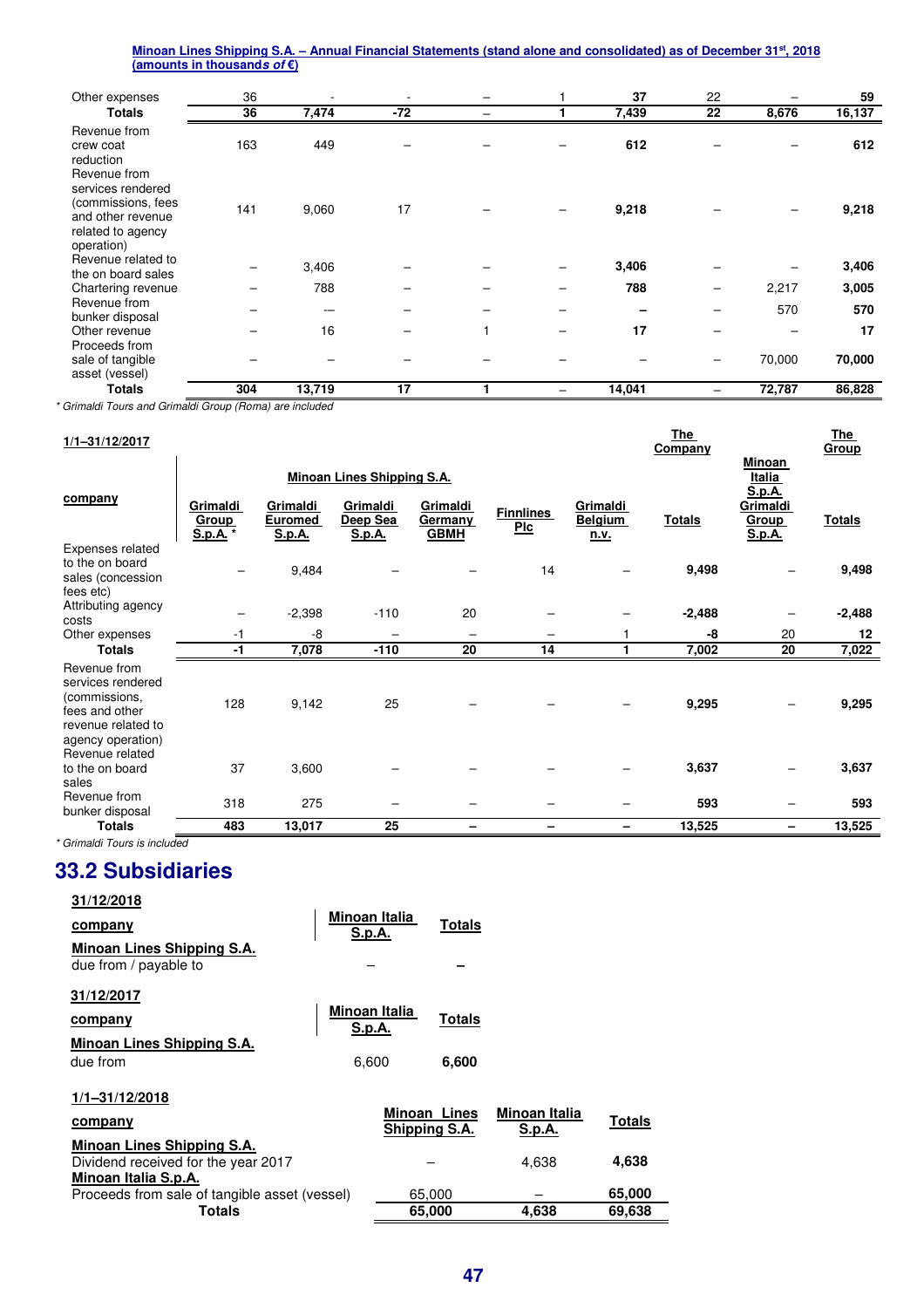| Minoan Lines Shipping S.A. – Annual Financial Statements (stand alone and consolidated) as of December 31 <sup>st</sup> , 2018 |  |  |
|--------------------------------------------------------------------------------------------------------------------------------|--|--|
| (amounts in thousands <i>of</i> €)                                                                                             |  |  |

|--|

#### **company**

### **Minoan Lines Shipping S.A.**

Dividend received for the year 2016

|               | Minoan Italia<br>S.p.A. | <b>Totals</b> |
|---------------|-------------------------|---------------|
| r 2016        | 4.274                   | 4.274         |
|               |                         |               |
| <b>Totals</b> | 4.274                   | 4.274         |

All the above transactions, as referred in notes 33.1 and 33.2, were entered into at arm's length.

### **33.3 Members of the Board of Directors and Management**

The remuneration to the Members of the Board of Directors and the Company's management are analysed as follows:

|                             | 31/12/2018 | 31/12/2017 |
|-----------------------------|------------|------------|
| Executive directors         | 430        | 477        |
| $Non - executive$ directors | 340        | 274        |
| Management                  | 1.030      | 905        |
| <b>Totals</b>               | 1.800      | 1,656      |

Of the total remunerations above, an amount of € 73 and € 64 remains unpaid as of 31/12/2018 and 31/12/2017 respectively.

Moreover, during the year ended 31/12/2018, the Company concluded commercial transactions with entities owned by BoD members amounting to € 191, while as of 31/12/2018 from such transactions an amount of € 201 was receivable and an amount of  $f$  1 payable.

Finally, during the year ended 31/12/2018, transactions with relatives of the management and of executives amounted to  $\epsilon$ 291, while as of 31/12/2018 it was unpaid the amount of € 33. The nature of these transactions was mainly labour (payroll) and commercial cooperation (compensation for goods and services received).

## **34. Contingent liabilities**

The contingent liabilities are the following:

**(a)** A court order was issued whereby the Company was imposed to pay an amount of € 800 plus interest. The nature of the contingent liability is commercial (claim for damages by a former port agent of the Company). The Company appealed against this court decision and its appeal was accepted by the Supreme Court. After this decision the case heard again by the competent appeal court, but in a different to the initial composition, as determined by the decision of the Supreme Court and dismissed. Similarly, the appellant's appeal against that refusal was also dismissed. Therefore, this case closed irrevocably without any effect to the Company.

 **(b)** By letter dated 15/6/2015, the Greek Capital Market Commission informed the Company, that as a consequence of its shareholding structure as of 31/12/2014, falls under par. 4 of article 7 of the Ministerial Decision 54138/B΄ 2197 (Government Gazette 1913Β'–09/12/2010) provided an increased periodical contribution, amounting, for the year 2015, to € 252. The Company, by calling into question that the conditions for being subject to the said provisions are met, has taken legal steps against this decision before the competent Administrative Courts. The Company is convinced that the Courts will rule in its favor, and for that reason no relevant provision has been established.

 **(c)** On 30/11/2012, the Company received notification from the company A.N.E.K. S.A. that the latter appealed against arbitration before the London Maritime Arbitration Association. The arbitration alleges claims against the Company by the contract of selling shares of Hellenic Seaways Shipping S.A, dated 18/5/2009. After completion of the selection of the arbitrators, A.N.E.K. S.A. tabled in June 2013 a Claim Submission for this arbitration proceeding against the Company which shall deliver its demands. Specifically, A.N.E.K. S.A invokes alleged loss on behalf of the Company termination / cancellation of the above memorandum of sale of shares. It is noted that the Company was forced to withdraw from the agreement because of A.N.E.K. S.A being unable to pay the balance of the agreed amount. Subsequently, the Company withheld as clearly stated in a special clause of the relevant agreement, the deposited amount of  $\epsilon$  47,500, A.N.E.K. S.A. is requesting the payment of twice the amount given as deposit or alternatively the same amount or further alternatively whichever amount is deemed reasonable by the Arbitration Court to be withhold by the seller. Furthermore, A.N.E.K. S.A. is not only requesting the legitimate interest on the amount to be awarded but also its legal expenses. The Company on 11/10/2013 submitted its own response and, subsequently on 12/12/2015 has proceeded by filing a counterclaim against A.N.E.K. S.A requesting initially an amount of € 17,700 plus interest as compensation under the provisions of tort, subject of claiming further amount. In the alternative, if the Court accepts, in whole or in part the application of A.N.E.K. S.A. the Company requests, under the provisions of the Civil Code on the withdrawal, as reasonable compensation the amount of € 46,250 at least plus statutory interest. Within February 2019 the process completed and the decision of the Arbitration Court is expected. The Company acted in accordance with what was explicitly committed by the parties at the completion of the private agreement. Furthermore, the legal advisors of the Company consider that A.N.E.K. S.A. claim submission will be dismissed thus would not have any impact on the Company. Hence, no relevant provision has been formed.

**(d)** As at 31/12/2018 there are operating lease contracts in force signed by the Company related to installments which expire by the year 2022. The particular operating lease costs that were included in the income statement for the current fiscal year amounted to € 24 (31/12/2017: € 20).The future minimum lease payments for those operating lease contracts will reach € 45 and will proportionally registered within the following years from 2019 to 2022.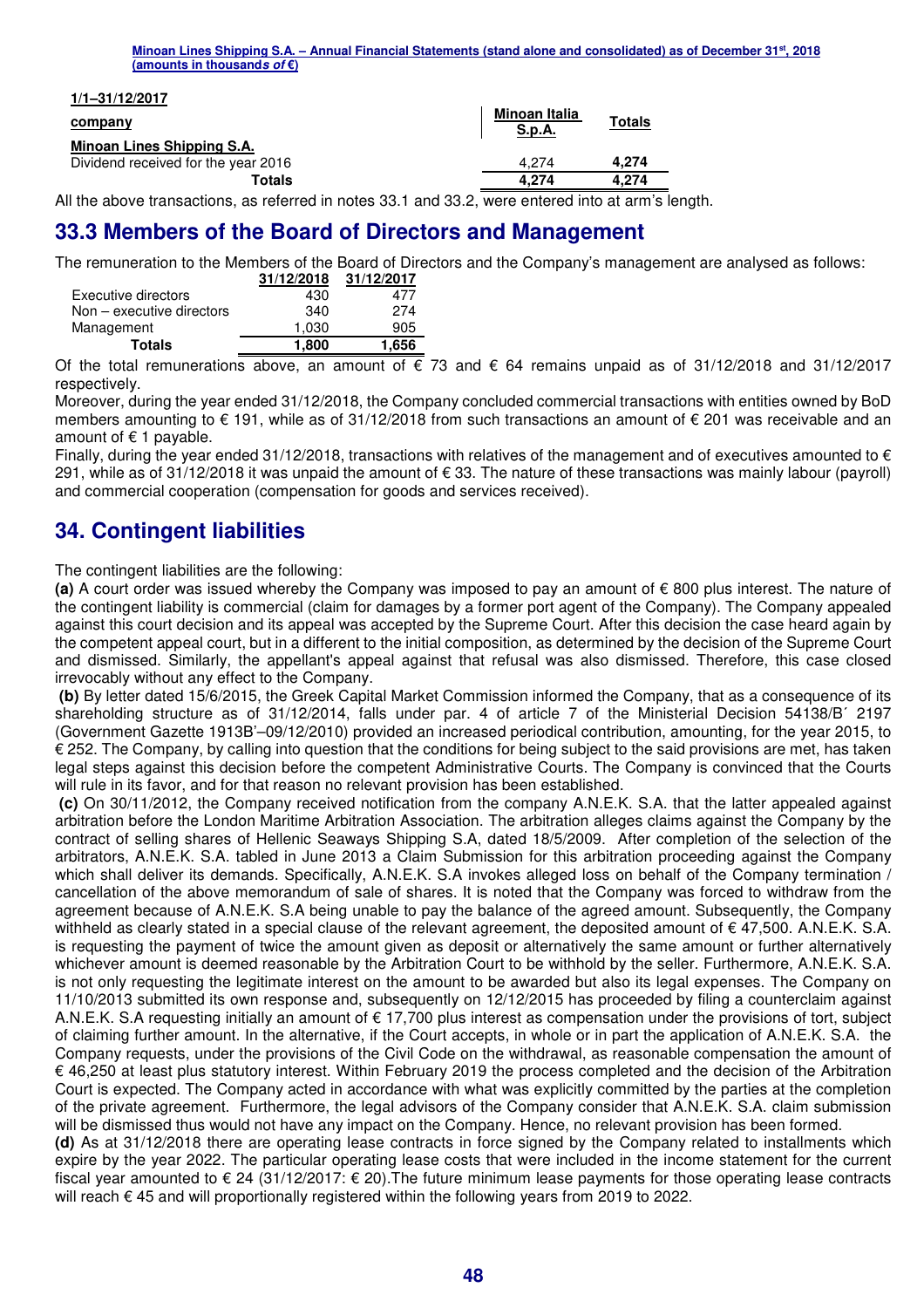**(e)** The companies of the Group, which are either consolidated or integrated by the equity method in the financial statements, have not been audited and consequently their tax obligations have not yet been finalized by the tax authorities, for the financial years presented below:

| company                    | Unaudited tax vears |
|----------------------------|---------------------|
| Minoan Lines Shipping S.A. | 2013–2018           |
| Minoan Italia S.p.A.       | 2012-2018           |

The Company has not been audited by the tax authorities for the financial year 2013 and onwards. Respectively, the Italian subsidiary Minoan Italia S.p.A. has not been audited for the years 2012 to 2018. On 12/6/2017, the audit of the subsidiary by the Italian tax authorities for the years 2012–2014 started. Until the approval date of the annual financial report, this audit is in progress and has not been finalized. Concerning the opinion of its Tax Advisors, the company's management assesses that no significant additional taxes and surcharges will be imposed.

For the year 2011 onwards, the Company receives annually a "Tax Compliance Report ". The "Tax Compliance Report" is issued by the statutory auditor that audits the annual financial statements. Following the completion of a tax audit, the auditor issues the "Tax Compliance Report" which submits electronically to the Ministry of Finance.

For the Company the "Tax Compliance Report" for the unaudited by the tax authorities years 2013–2017 has been issued by the statutory auditors and no adjustments with respect to the tax expense and corresponding tax provision as reflected in the annual financial statements of those years has arisen.

The aforementioned audit for the year 2018 is still in progress by PricewaterhouseCoopers S.A. The related «Tax Compliance Report» will be provided after the publication of 2018 Annual Report. If the completion of the tax audit bring additional tax liabilities the Company's management considers that these will have no material impact on the financial statements.

# **35. Audit fees**

The auditing and other fees of the statutory audit firm (PricewaterhouseCoopers S.A. Certified Auditors – Accountants) reffered to the years 2018 and 2017 respectively are analyzed as follows:

|                                | The Group  |            | <b>The Company</b> |            |
|--------------------------------|------------|------------|--------------------|------------|
|                                | 31/12/2018 | 31/12/2017 | 31/12/2018         | 31/12/2017 |
| For auditing services          | 85         | 84         | 85                 | 84         |
| For the Annual Tax Certificate | 39         | 40         | 39                 | 40         |
| For other services             |            |            |                    |            |
| Totals                         | 131        | 132        | 131                | 132        |

### **36. Subsequent events**

On 18/4/2019 the BoD of Hellenic Capital Market Commission approved the the Company's request for the delisting of its shares from the Athens Stock Exchange. Since 23/4/2019 the trading of the Company's shares has been halted. There are no other subsequent events relating to the Company or the Group that have occurred and need to be disclosed under the International Financial Reporting Standards (I.F.R.S.).

### **Heraklion, April 23rd 2019**

| <b>The Chairman</b><br>of the B.o.D. | <b>The Managing</b><br><b>Director</b> | <b>The Chief</b><br><b>Financial Officer</b> | <b>The Accounting</b><br><b>Director</b> |
|--------------------------------------|----------------------------------------|----------------------------------------------|------------------------------------------|
|                                      |                                        |                                              |                                          |
| <b>Emanuele</b>                      | <b>Antonios</b>                        | <b>Nikolaos</b>                              | <b>Isidoros</b>                          |

**Grimaldi Pass Nο IT / ΑΑ 2179472 ID C No AI 944699 ID C No AΚ 004796 ID C No AE 961838** 

**Maniadakis**

**Artemis**

**Manolakis H.E.C. ID No 113468 – A' Class**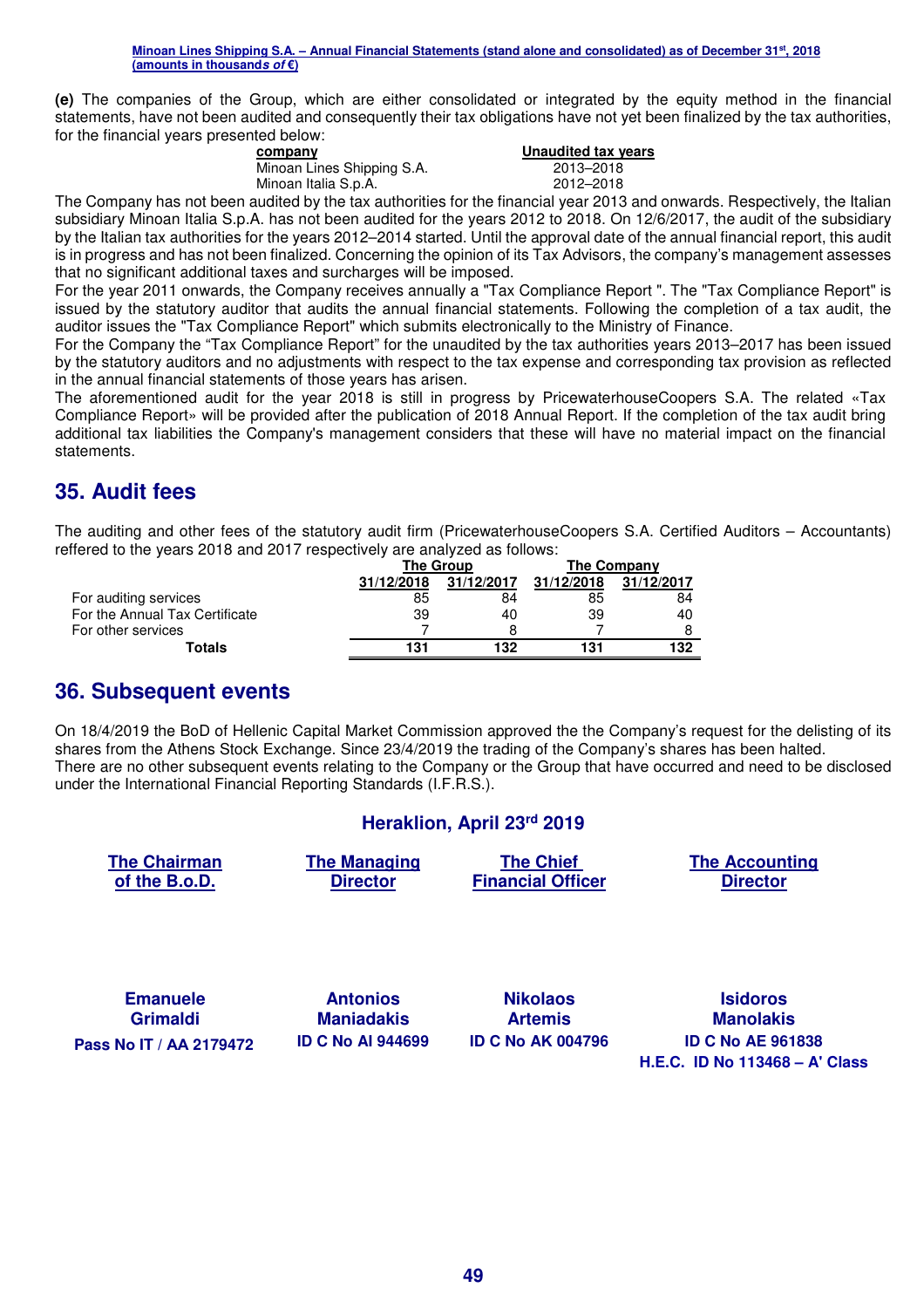

#### **Independent auditor's report**

#### **To the Shareholders of "**MINOAN LINES SHIPPING S.A**"**

Report on the audit of the separate and consolidated financial statements

#### *Our opinion*

We have audited the accompanying separate and consolidated financial statements of MINOAN LINES SHIPPING S.A Company (Company and Group) which comprise the separate and consolidated statement of financial position as of 31 December 2018, the separate and consolidated statements of profit or loss and other comprehensive income (, changes in equity and cash flow statements for the year then ended, and notes to the separate and consolidated financial statements, including a summary of significant accounting policies.

In our opinion, the separate and consolidated financial statements present fairly, in all material respects the separate and consolidated financial position of the Company and the Group as at December 31, 2018, their separate and consolidated financial performance and their separate and consolidated cash flows for the year then ended in accordance with International Financial Reporting Standards, as adopted by the European Union and comply with the statutory requirements of Codified Law 2190/1920*.* 

#### *Basis for opinion*

We conducted our audit in accordance with International Standards on Auditing (ISAs), as they have been transposed into Greek Law. Our responsibilities under those standards are further described in the Auditor's responsibilities for the audit of the separate and consolidated financial statements section of our report.

We believe that the audit evidence we have obtained is sufficient and appropriate to provide a basis for our opinion.

#### *Independence*

During our audit we remained independent of the Company and the Group in accordance with the International Ethics Standards Board for Accountants' Code of Ethics for Professional Accountants (IESBA Code) that has been transposed into Greek Law, and the ethical requirements of Law 4449/2017, that are relevant to the audit of the separate and consolidated financial statements in Greece. We have fulfilled our other ethical responsibilities in accordance with Law 4449/2017, and the requirements of the IESBA Code.

#### *Other Information*

The members of the Board of Directors are responsible for the Other Information. The Other Information is the Board of Directors Report (but does not include the financial statements and our auditor's report thereon), which we obtained prior to the date of this auditor's report.

*17 Ethnikis Antistassis Str., 55134 Thessaloniki, T: +30 2310 488880, F: +30 2310 459487* 

*PricewaterhouseCoopers SA, 268 Kifissias Avenue, 15232 Halandri, Greece T: +30 210 6874400, F: +30 210 6874444, www.pwc.gr*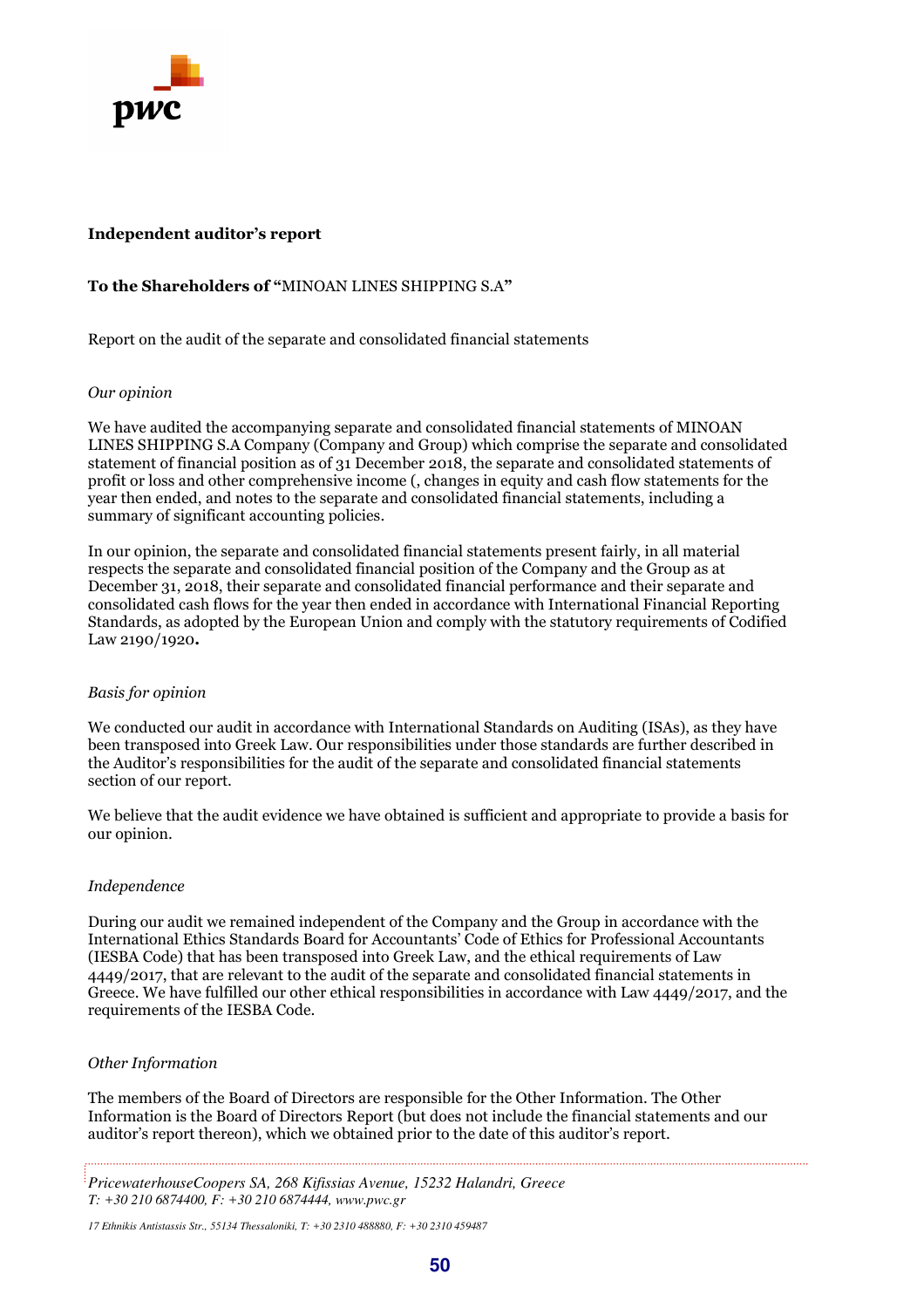

Our opinion on the separate and consolidated financial statements does not cover the Other Information and except to the extent otherwise explicitly stated in this section of our Report, we do not express an audit opinion or other form of assurance thereon.

In connection with our audit of the separate and consolidated financial statements, our responsibility is to read the Other Information identified above and, in doing so, consider whether the Other Information is materially inconsistent with the separate and consolidated financial statements or our knowledge obtained in the audit, or otherwise appears to be materially misstated.

With respect to the Board of Directors Report, we considered whether the Board of Directors Report includes the disclosures required by Codified Law 2190/1920.

Based on the work undertaken in the course of our audit, in our opinion:

- The information given in the the Board of Directors' Report for the year ended at 31 December 2018 is consistent with the separate and consolidated financial statements,
- The Board of Directors' Report has been prepared in accordance with the legal requirements of articles 43a and 107A of the Codified Law 2190/1920.

In addition, in light of the knowledge and understanding of the Company and Group and their environment obtained in the course of the audit, we are required to report if we have identified material misstatements in the Board of Directors' Report. We have nothing to report in this respect.

#### *Responsibilities of Board of Directors and those charged with governance for the separate and consolidated financial statements*

The Board of Directors is responsible for the preparation and fair presentation of the separate and consolidated financial statements in accordance with International Financial Reporting Standards, as adopted by the European Union and comply with the requirements of Codified Law 2190/1920, and for such internal control as the Board of Directors determines is necessary to enable the preparation of separate and consolidated financial statements that are free from material misstatement, whether due to fraud or error.

In preparing the separate and consolidated financial statements, the Board of Directors is responsible for assessing the Company's and Group's ability to continue as a going concern, disclosing, as applicable, matters related to going concern and using the going concern basis of accounting unless Board of Directors either intends to liquidate the Company and Group or to cease operations, or has no realistic alternative but to do so.

Those charged with governance are responsible for overseeing the Company's and Group's financial reporting process.

Auditor's responsibilities for the audit of the separate and consolidated financial statements

Our objectives are to obtain reasonable assurance about whether the separate and consolidated financial statements as a whole are free from material misstatement, whether due to fraud or error, and to issue an auditor's report that includes our opinion. Reasonable assurance is a high level of assurance, but is not a guarantee that an audit conducted in accordance with ISAs will always detect a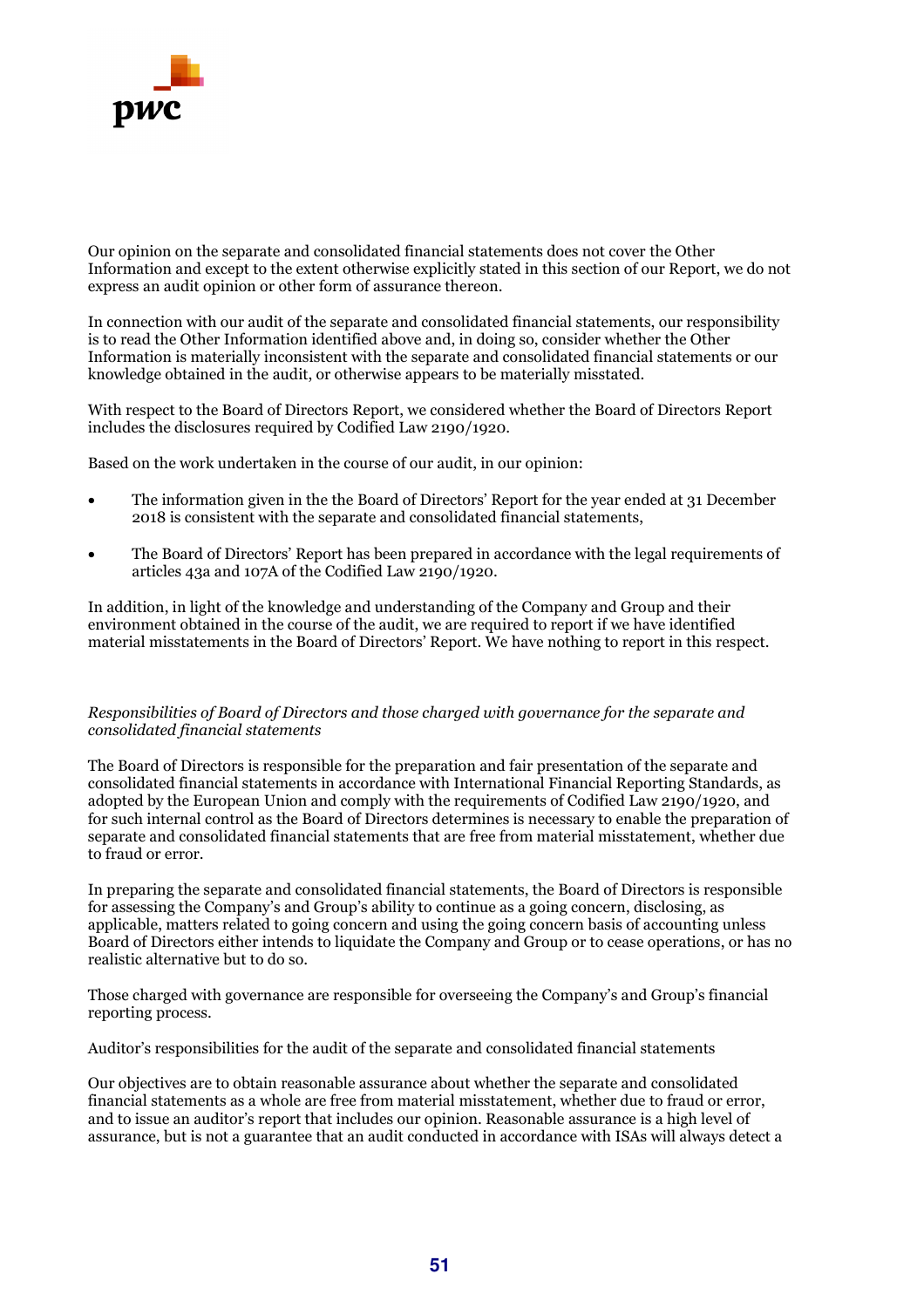

material misstatement when it exists. Misstatements can arise from fraud or error and are considered material if, individually or in the aggregate, they could reasonably be expected to influence the economic decisions of users taken on the basis of these separate and consolidated financial statements.

As part of an audit in accordance with ISAs, we exercise professional judgment and maintain professional scepticism throughout the audit. We also:

- Identify and assess the risks of material misstatement of the separate and consolidated financial statements, whether due to fraud or error, design and perform audit procedures responsive to those risks, and obtain audit evidence that is sufficient and appropriate to provide a basis for our opinion. The risk of not detecting a material misstatement resulting from fraud is higher than for one resulting from error, as fraud may involve collusion, forgery, intentional omissions, misrepresentations, or the override of internal control.
- Obtain an understanding of internal control relevant to the audit in order to design audit procedures that are appropriate in the circumstances, but not for the purpose of expressing an opinion on the effectiveness of the Company's and Group's internal control.
- Evaluate the appropriateness of accounting policies used and the reasonableness of accounting estimates and related disclosures made by the Board of Directors.
- Conclude on the appropriateness of Board of Directors' use of the going concern basis of accounting and, based on the audit evidence obtained, whether a material uncertainty exists related to events or conditions that may cast significant doubt on the Company's and Group's ability to continue as a going concern. If we conclude that a material uncertainty exists, we are required to draw attention in our auditor's report to the related disclosures in the separate and consolidated financial statements or, if such disclosures are inadequate, to modify our opinion. Our conclusions are based on the audit evidence obtained up to the date of our auditor's report. However, future events or conditions may cause the Company and Group to cease to continue as a going concern.
- Evaluate the overall presentation, structure and content of the separate and consolidated financial statements, including the disclosures, and whether the separate and consolidated financial statements represent the underlying transactions and events in a manner that achieves fair presentation.
- Obtain sufficient appropriate audit evidence regarding the financial information of the entities or business activities within the Group to express an opinion on the consolidated financial statements. We are responsible for the direction, supervision and performance of the Company and Group audit. We remain solely responsible for our audit opinion.

We communicate with those charged with governance regarding, among other matters, the planned scope and timing of the audit and significant audit findings, including any significant deficiencies in internal control that we identify during our audit.